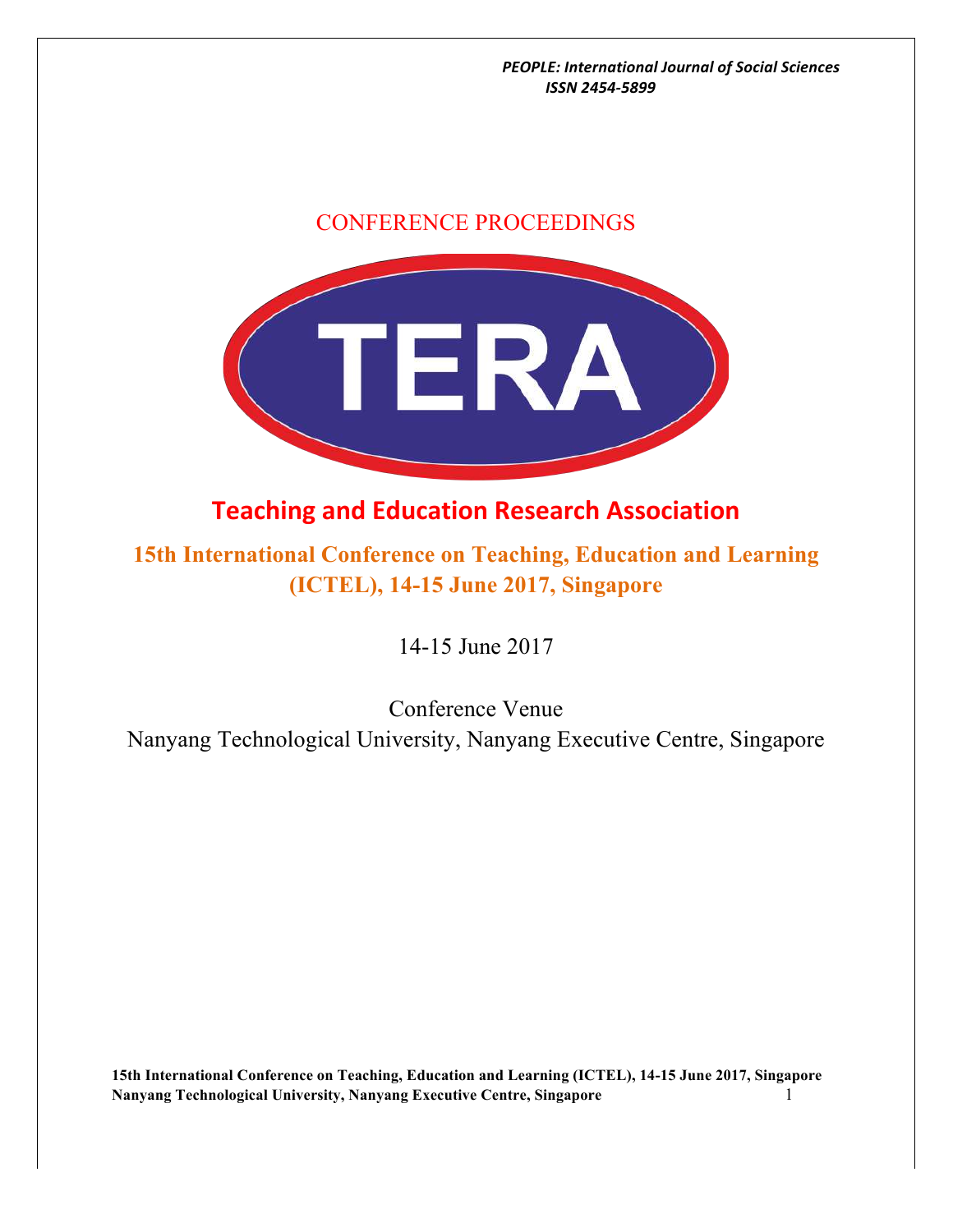# **KEYNOTE SPEAKER**



**Patricia Lorenz**

**Lecturer, Centre for Modern Languages, Nanyang Technological University, Singapore**



**Dr. V. Rajasekaran**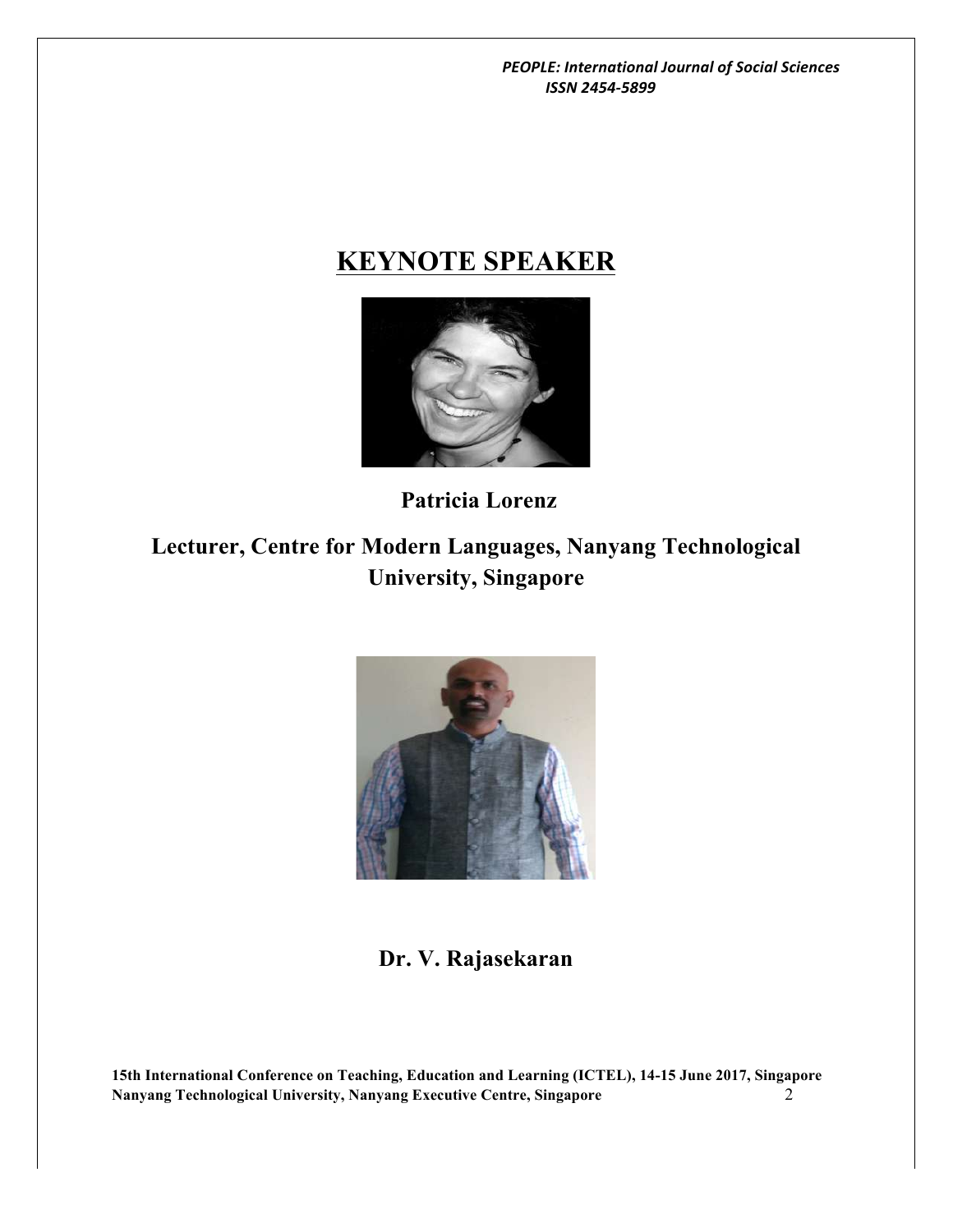## **Assistant Professor of English & Assistant Director –Students Welfare VIT University Chennai Campus Tamilnadu, India**

| Abdullahi Sani                               | Graphics file formats and conversion applications in image Processing                                                                                                                                                                                                                                                                                                                                                                                                                                                                           |
|----------------------------------------------|-------------------------------------------------------------------------------------------------------------------------------------------------------------------------------------------------------------------------------------------------------------------------------------------------------------------------------------------------------------------------------------------------------------------------------------------------------------------------------------------------------------------------------------------------|
| <b>GICICTEL1703055</b>                       | Abdullahi Sani                                                                                                                                                                                                                                                                                                                                                                                                                                                                                                                                  |
|                                              | Hassan Usman Katsina Polytechnic College of Science and Technology                                                                                                                                                                                                                                                                                                                                                                                                                                                                              |
|                                              | Department of Computer Studies Katsina, Nigeria                                                                                                                                                                                                                                                                                                                                                                                                                                                                                                 |
|                                              |                                                                                                                                                                                                                                                                                                                                                                                                                                                                                                                                                 |
|                                              | <b>ABSTRACT</b>                                                                                                                                                                                                                                                                                                                                                                                                                                                                                                                                 |
|                                              | My knowledge of this field at the start of the research was casual. I knew<br>generally about bitmaps without knowing anything specific about the formats,<br>compression techniques and overall structure of the graphic images I was using.<br>As this is a research I am interested in making my career in, measuring the<br>'quality' of images and how this can be affected by the right or wrong choice of a<br>file format seemed a natural choice of study which I knew would be both<br>challenging and interesting.                   |
|                                              | The learning curve embarked on has been considerably steeper than previous<br>work I have undertaken. The software component constitutes my first true<br>software development culminating in a final product. My previous knowledge of<br>the C language did not cater for the scale of this work, and my skills in Pascal, as<br>used in Borland Delphi, were only of a basic level. Through the development I<br>have learnt everything necessary about these languages and how they can be<br>applied to creating file conversion software. |
|                                              | From the theory aspect, I have done much research into the principles of image<br>storage and its related areas including compression and decompression, colour<br>spaces and conversion between colour systems, image displaying, conversion<br>between file formats and some advanced techniques used to enhance compression                                                                                                                                                                                                                  |
|                                              | ratios and allow such features as real-time full-motion video.                                                                                                                                                                                                                                                                                                                                                                                                                                                                                  |
|                                              | WhatsApp in a Blended Approach to Promote, Learning English for Dental                                                                                                                                                                                                                                                                                                                                                                                                                                                                          |
|                                              | <b>Purposes</b>                                                                                                                                                                                                                                                                                                                                                                                                                                                                                                                                 |
|                                              | Jafar Asgari Arani                                                                                                                                                                                                                                                                                                                                                                                                                                                                                                                              |
|                                              | English Department, Kashan University of Medical Sciences, Iran                                                                                                                                                                                                                                                                                                                                                                                                                                                                                 |
| Jafar Asgari Arani<br><b>GICICTEL1703056</b> | <b>ABSTRACT</b>                                                                                                                                                                                                                                                                                                                                                                                                                                                                                                                                 |
|                                              | Due to the existing extensive curricula of English for Dental Purposes (EDP)<br>courses and absence of enough weekly hours to cover them in Iran, there is a<br>limited insufficient exposure to English to improve students' English                                                                                                                                                                                                                                                                                                           |
|                                              | communication skills to the levels necessary for their future career. So, there<br>have been needs to appraise the present teaching approaches and reform the<br>configuration and context of EDP classes to yield highest profit for their students.<br>The study was designed to address issues central to the perception and<br>expectations of students in regard the use and the impact of the social medium,                                                                                                                              |
|                                              | WhatsApp. As part of this impression, a spectrum of procedures has been<br>depicted to employ this cross-platform messaging application.                                                                                                                                                                                                                                                                                                                                                                                                        |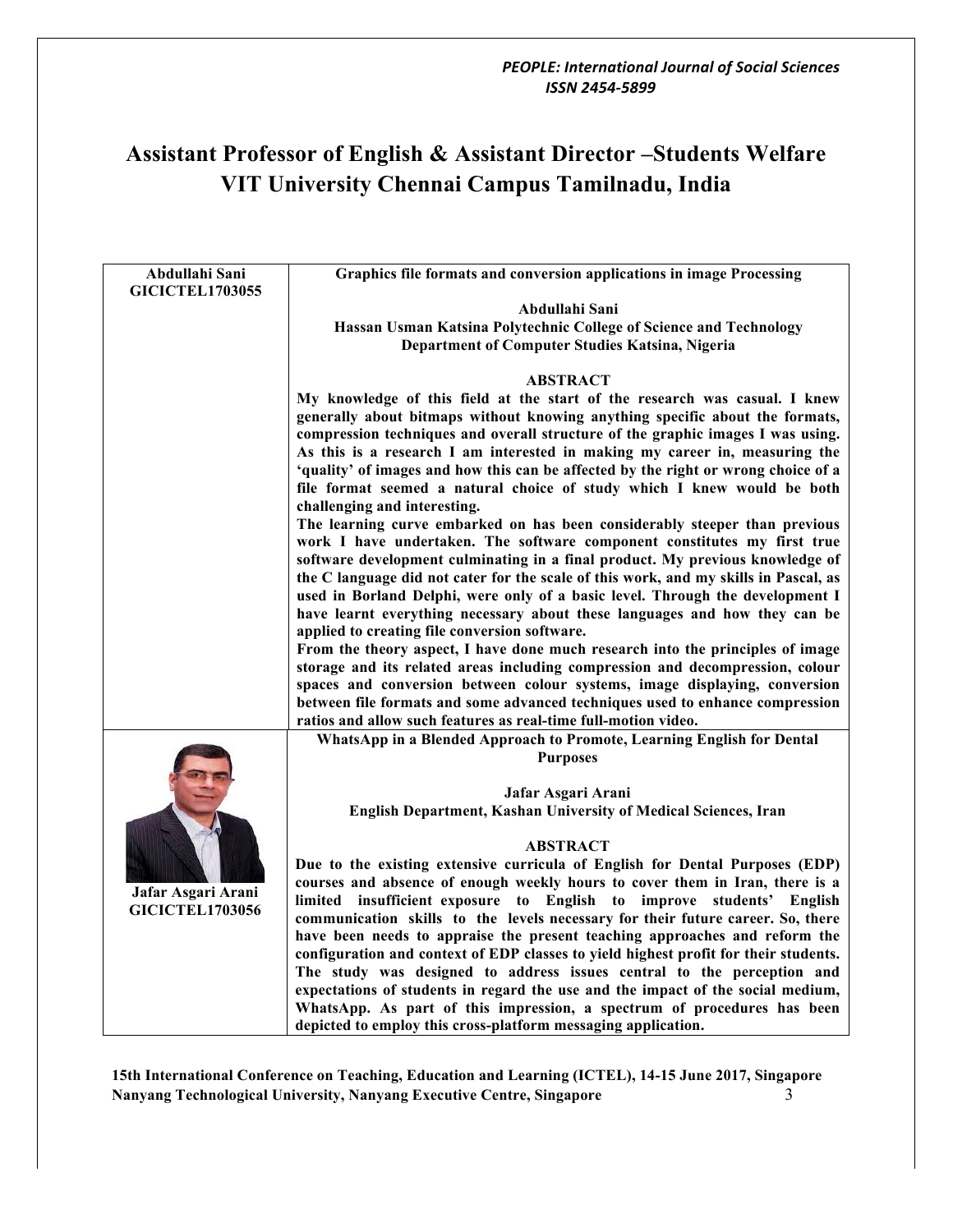|                        | This research was conducted among 70 2nd year dentistry students at Kashan<br>University of Medical Sciences, in a course called English for Dental Purposes<br>(EDP). The descriptive research project employing a qualitative and quasi-<br>experimental study was chosen to collect data using a valid and reliable pretest-<br>posttest design. Two groups 35 subjects were randomly selected via simple<br>random sampling. The control group was taught by conventional method, while<br>the experimental group was taught through the proposed whatsApp assisted<br>language learning approach in a blended way. A paired t-test was utilized to<br>compare the results of each group and an independent sample t-test was utilized<br>to compare the results in control and experimental group. The f-ratio value is<br>7.88138; the t-value is 2.80738. The p-value is .006512 and the result is significant<br>at $p < .01$ .<br>Therefore, there are<br>good reasons to think WhatsApp-based method of<br>teaching EDP as a more effective approach than the face to face method. The<br>Likert scale questionnaire descriptively analyzed via SPSS 16.00 version revealed<br>experimental group had generally positive attitudes towards Apps-based teaching<br>of academic materials.<br>This media helps students get to be more capacitated in EDP, advances the class<br>learning of English for Dental Purposes, enhances students' knowledge more<br>satisfactorily, motivates them to gain a positive impact and willingness in their<br>class activities and had resulted in more continuity in study and self-confidence.<br>So, it deserves considering the incorporation of the new application i.e. WhatsApp<br>effectively in the curriculum of EDP pedagogies as an educational means.<br><b>Keywords:</b> |
|------------------------|--------------------------------------------------------------------------------------------------------------------------------------------------------------------------------------------------------------------------------------------------------------------------------------------------------------------------------------------------------------------------------------------------------------------------------------------------------------------------------------------------------------------------------------------------------------------------------------------------------------------------------------------------------------------------------------------------------------------------------------------------------------------------------------------------------------------------------------------------------------------------------------------------------------------------------------------------------------------------------------------------------------------------------------------------------------------------------------------------------------------------------------------------------------------------------------------------------------------------------------------------------------------------------------------------------------------------------------------------------------------------------------------------------------------------------------------------------------------------------------------------------------------------------------------------------------------------------------------------------------------------------------------------------------------------------------------------------------------------------------------------------------------------------------------------------------------------------------|
|                        | WhatsApp; English for Dental Purposes; Blended Language Learning                                                                                                                                                                                                                                                                                                                                                                                                                                                                                                                                                                                                                                                                                                                                                                                                                                                                                                                                                                                                                                                                                                                                                                                                                                                                                                                                                                                                                                                                                                                                                                                                                                                                                                                                                                     |
| <b>Dilfraz Singh</b>   | AN EMPIRICAL ANALYSIS OF INDIA'S MERCHANDISE TRADE                                                                                                                                                                                                                                                                                                                                                                                                                                                                                                                                                                                                                                                                                                                                                                                                                                                                                                                                                                                                                                                                                                                                                                                                                                                                                                                                                                                                                                                                                                                                                                                                                                                                                                                                                                                   |
| <b>GICICTEL1703057</b> | RELATIONS WITH EUROPEAN UNION                                                                                                                                                                                                                                                                                                                                                                                                                                                                                                                                                                                                                                                                                                                                                                                                                                                                                                                                                                                                                                                                                                                                                                                                                                                                                                                                                                                                                                                                                                                                                                                                                                                                                                                                                                                                        |
|                        |                                                                                                                                                                                                                                                                                                                                                                                                                                                                                                                                                                                                                                                                                                                                                                                                                                                                                                                                                                                                                                                                                                                                                                                                                                                                                                                                                                                                                                                                                                                                                                                                                                                                                                                                                                                                                                      |
|                        | <b>Dilfraz Singh</b>                                                                                                                                                                                                                                                                                                                                                                                                                                                                                                                                                                                                                                                                                                                                                                                                                                                                                                                                                                                                                                                                                                                                                                                                                                                                                                                                                                                                                                                                                                                                                                                                                                                                                                                                                                                                                 |
|                        | Research scholor, Lovely Professional University, Punjab                                                                                                                                                                                                                                                                                                                                                                                                                                                                                                                                                                                                                                                                                                                                                                                                                                                                                                                                                                                                                                                                                                                                                                                                                                                                                                                                                                                                                                                                                                                                                                                                                                                                                                                                                                             |
|                        | <b>Dhan Kumar</b>                                                                                                                                                                                                                                                                                                                                                                                                                                                                                                                                                                                                                                                                                                                                                                                                                                                                                                                                                                                                                                                                                                                                                                                                                                                                                                                                                                                                                                                                                                                                                                                                                                                                                                                                                                                                                    |
|                        | Scholor, Lovely Professional University, Punjab                                                                                                                                                                                                                                                                                                                                                                                                                                                                                                                                                                                                                                                                                                                                                                                                                                                                                                                                                                                                                                                                                                                                                                                                                                                                                                                                                                                                                                                                                                                                                                                                                                                                                                                                                                                      |
|                        |                                                                                                                                                                                                                                                                                                                                                                                                                                                                                                                                                                                                                                                                                                                                                                                                                                                                                                                                                                                                                                                                                                                                                                                                                                                                                                                                                                                                                                                                                                                                                                                                                                                                                                                                                                                                                                      |
|                        | <b>Savisca Singh</b>                                                                                                                                                                                                                                                                                                                                                                                                                                                                                                                                                                                                                                                                                                                                                                                                                                                                                                                                                                                                                                                                                                                                                                                                                                                                                                                                                                                                                                                                                                                                                                                                                                                                                                                                                                                                                 |
|                        | Research scholor, PU, Punjab                                                                                                                                                                                                                                                                                                                                                                                                                                                                                                                                                                                                                                                                                                                                                                                                                                                                                                                                                                                                                                                                                                                                                                                                                                                                                                                                                                                                                                                                                                                                                                                                                                                                                                                                                                                                         |
|                        |                                                                                                                                                                                                                                                                                                                                                                                                                                                                                                                                                                                                                                                                                                                                                                                                                                                                                                                                                                                                                                                                                                                                                                                                                                                                                                                                                                                                                                                                                                                                                                                                                                                                                                                                                                                                                                      |
|                        |                                                                                                                                                                                                                                                                                                                                                                                                                                                                                                                                                                                                                                                                                                                                                                                                                                                                                                                                                                                                                                                                                                                                                                                                                                                                                                                                                                                                                                                                                                                                                                                                                                                                                                                                                                                                                                      |
|                        | Abstract                                                                                                                                                                                                                                                                                                                                                                                                                                                                                                                                                                                                                                                                                                                                                                                                                                                                                                                                                                                                                                                                                                                                                                                                                                                                                                                                                                                                                                                                                                                                                                                                                                                                                                                                                                                                                             |
|                        | The European Union's export to India is higher relative to India's export to the                                                                                                                                                                                                                                                                                                                                                                                                                                                                                                                                                                                                                                                                                                                                                                                                                                                                                                                                                                                                                                                                                                                                                                                                                                                                                                                                                                                                                                                                                                                                                                                                                                                                                                                                                     |
|                        | European Union. In contrast to most of the developing economies, India is                                                                                                                                                                                                                                                                                                                                                                                                                                                                                                                                                                                                                                                                                                                                                                                                                                                                                                                                                                                                                                                                                                                                                                                                                                                                                                                                                                                                                                                                                                                                                                                                                                                                                                                                                            |
|                        | regarded as a country with significant supply side capacity. Consequently, the                                                                                                                                                                                                                                                                                                                                                                                                                                                                                                                                                                                                                                                                                                                                                                                                                                                                                                                                                                                                                                                                                                                                                                                                                                                                                                                                                                                                                                                                                                                                                                                                                                                                                                                                                       |
|                        | overall welfare gains for India will depend on the relative strength of the trade                                                                                                                                                                                                                                                                                                                                                                                                                                                                                                                                                                                                                                                                                                                                                                                                                                                                                                                                                                                                                                                                                                                                                                                                                                                                                                                                                                                                                                                                                                                                                                                                                                                                                                                                                    |
|                        | creation and trade diversion impacts.<br>The present paper explores the potentials of enhancing trade between                                                                                                                                                                                                                                                                                                                                                                                                                                                                                                                                                                                                                                                                                                                                                                                                                                                                                                                                                                                                                                                                                                                                                                                                                                                                                                                                                                                                                                                                                                                                                                                                                                                                                                                        |
|                        | India and EU and aims at identifying the possible gains that would accrue to each                                                                                                                                                                                                                                                                                                                                                                                                                                                                                                                                                                                                                                                                                                                                                                                                                                                                                                                                                                                                                                                                                                                                                                                                                                                                                                                                                                                                                                                                                                                                                                                                                                                                                                                                                    |
|                        | of the economies. The identification of pattern of trade flows between the two                                                                                                                                                                                                                                                                                                                                                                                                                                                                                                                                                                                                                                                                                                                                                                                                                                                                                                                                                                                                                                                                                                                                                                                                                                                                                                                                                                                                                                                                                                                                                                                                                                                                                                                                                       |
|                        | economies in a perfectly competitive world characterized by free trade. An                                                                                                                                                                                                                                                                                                                                                                                                                                                                                                                                                                                                                                                                                                                                                                                                                                                                                                                                                                                                                                                                                                                                                                                                                                                                                                                                                                                                                                                                                                                                                                                                                                                                                                                                                           |
|                        | analysis of trend, composition and intensity is needed for international trade as it                                                                                                                                                                                                                                                                                                                                                                                                                                                                                                                                                                                                                                                                                                                                                                                                                                                                                                                                                                                                                                                                                                                                                                                                                                                                                                                                                                                                                                                                                                                                                                                                                                                                                                                                                 |
|                        | assist in finding out why exporters are not able to exploit their full potential and<br>to what extent it is imported. This research was done by an empirical                                                                                                                                                                                                                                                                                                                                                                                                                                                                                                                                                                                                                                                                                                                                                                                                                                                                                                                                                                                                                                                                                                                                                                                                                                                                                                                                                                                                                                                                                                                                                                                                                                                                        |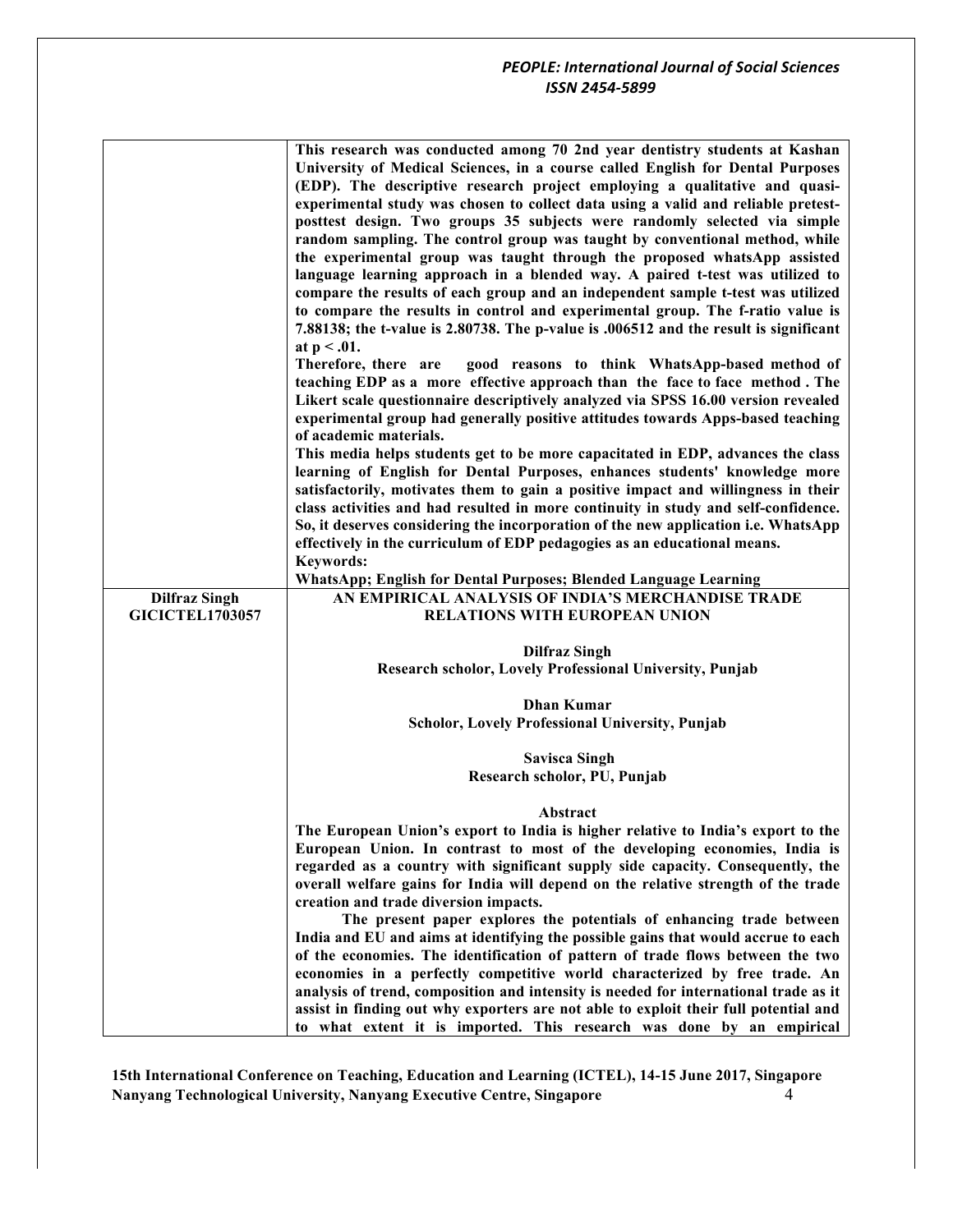|                         | investigation in perception by Indian exports along with imports. Analysis of data<br>is done with the help of comparisons of tables and formula of intensity indices of |
|-------------------------|--------------------------------------------------------------------------------------------------------------------------------------------------------------------------|
|                         | trade.                                                                                                                                                                   |
|                         |                                                                                                                                                                          |
|                         | <b>Key words:</b>                                                                                                                                                        |
|                         | FTA (Free Trade Agreement), trends, composition and intensity.                                                                                                           |
|                         | ROLE OF MOTIVATION IN QUALITY TEACHING FOR SUSTAINABLE                                                                                                                   |
|                         | DEVELOPMENT AT PRIMARY SCHOOL LEVEL IN KATSINA                                                                                                                           |
|                         | <b>METROPOLIS, NIGERIA</b>                                                                                                                                               |
|                         |                                                                                                                                                                          |
|                         | <b>Murtala Sale</b>                                                                                                                                                      |
| <b>Murtala Sale</b>     | Hassan Usman Katsina Polytechnic, Katsina State, Nigeria                                                                                                                 |
| <b>GICICTEL1703051</b>  |                                                                                                                                                                          |
|                         | <b>Abstract</b>                                                                                                                                                          |
|                         | The use of motivation in teaching is an indispensable tool that enhances                                                                                                 |
|                         | qualitative teaching and learning especially at the primary level. When behavior                                                                                         |
|                         | of motivation in teaching and learning used, would facilitate comprehension of                                                                                           |
|                         | ideas in the learners as well as ensure long term retention of ideas and topics                                                                                          |
|                         | taught to pupils. This study examined the relevance of using motivation during                                                                                           |
|                         | teaching and learning in primary schools in Katsina metropolitan, Nigeria. It                                                                                            |
|                         | employed survey design using cluster sampling technique. The questionnaire was                                                                                           |
|                         | used to gather data for analysis, and statistical and frequency tables were used to                                                                                      |
|                         | analyze the data gathered. The results show that teachers and students alike have                                                                                        |
|                         | realized the effectiveness of using motivation in learning process and also give the                                                                                     |
|                         | opportunity for the attainment of set objectives in the basic primary education                                                                                          |
|                         | policy. It also discovered that reluctance in the use of motivation during teaching                                                                                      |
|                         | and learning will hamper the achievement of qualitative primary education. The                                                                                           |
|                         | study therefore suggests that there should be the provision of adequate and up-to-                                                                                       |
|                         | date motivational facilities to all primary schools in Katsina metropolis for                                                                                            |
|                         | effective teaching and learning process.                                                                                                                                 |
|                         | Key words:                                                                                                                                                               |
|                         | <b>Motivation, Quality Teaching, Sustainable Development</b>                                                                                                             |
|                         | EDUCATING BIOLOGY STUDENTS ON HEALTH CONCOMITANTS OF                                                                                                                     |
|                         | SEX FOR VALUE RE-ORIENTATION IN MORAL CHARACTER                                                                                                                          |
|                         |                                                                                                                                                                          |
|                         | Bridget Nwaamaka Oguagu (M.Ph)                                                                                                                                           |
|                         | Department Health And Physical Education, Nwafor Orizu College Of Education,                                                                                             |
|                         | Nsugbe, Anambra State, Nigeria.                                                                                                                                          |
|                         |                                                                                                                                                                          |
|                         | Abstract                                                                                                                                                                 |
|                         |                                                                                                                                                                          |
| <b>Bridget Nwaamaka</b> | The study investigated educating of biology students on health concomitants of                                                                                           |
| Oguagu                  | sex for value re-orientation in moral character. However, to guide the researchers                                                                                       |
| <b>GICICTEL1703052</b>  | in the study three research questions were formulated and relevant literature was                                                                                        |
|                         | viewed. Descriptive survey research was used with the population of five thousand                                                                                        |
|                         | biology students in all secondary schools in Anambra State under the                                                                                                     |
|                         | management of Anambra State School Services Commission (PPSSC). The                                                                                                      |
|                         | researchers used structured questionnaire as an instrument for data collection.                                                                                          |
|                         | Purposive sampling was used. The questionnaire adopted five points likert scale.                                                                                         |
|                         | The researcher used arithmetic mean with decision point of 3.00 to answer                                                                                                |
|                         | research questions. From the result of the data analyzed, it was found that                                                                                              |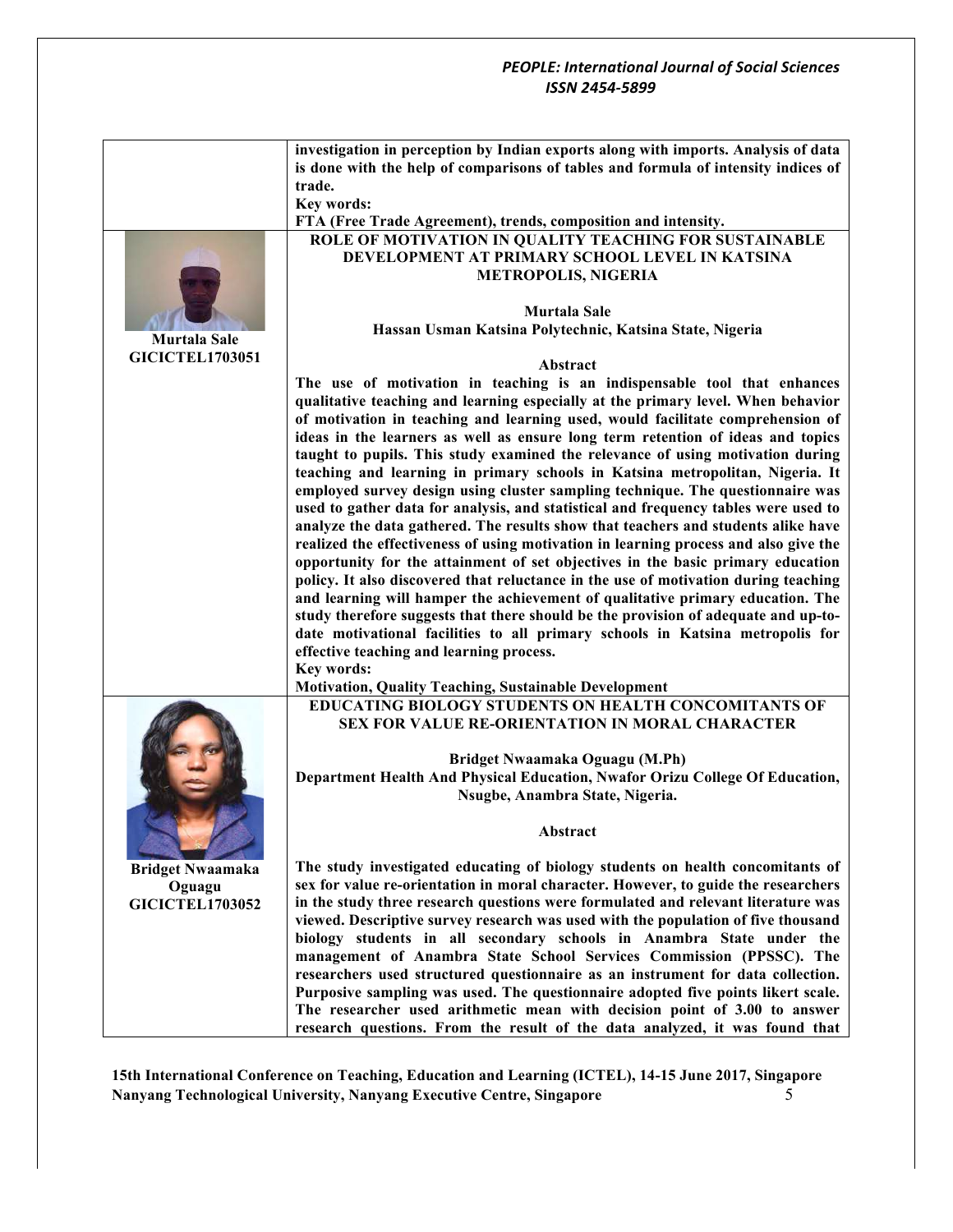|                                                      | majority of the items are accepted as health concomitants of sex on which biology<br>students in boys schools can be effectively counseled for moral character. On the<br>other hand, many others were rejected. Results were discussed and<br>recommendations offered, conclusion is that, there are many concomitants of sex<br>in which biology students can be effectively counseled for moral character.<br><b>Keywords:</b><br>Health Concomitants, Sex, re-orientation and Moral Character                                                                                                                                                                                                                                                                                                                                                                                                                                                                                                                                                                                                                                                                                                |
|------------------------------------------------------|--------------------------------------------------------------------------------------------------------------------------------------------------------------------------------------------------------------------------------------------------------------------------------------------------------------------------------------------------------------------------------------------------------------------------------------------------------------------------------------------------------------------------------------------------------------------------------------------------------------------------------------------------------------------------------------------------------------------------------------------------------------------------------------------------------------------------------------------------------------------------------------------------------------------------------------------------------------------------------------------------------------------------------------------------------------------------------------------------------------------------------------------------------------------------------------------------|
|                                                      | NUTRITIONAL KNOWLEDGE, ATTITUDE AND INFANT FEEDING CARE                                                                                                                                                                                                                                                                                                                                                                                                                                                                                                                                                                                                                                                                                                                                                                                                                                                                                                                                                                                                                                                                                                                                          |
|                                                      | <b>PRACTICES OF NURSING MOTHERS IN ENUGU</b><br><b>VERONICA NGOZI ORAJEKWE PH.D</b><br>DEPARTMENT OF HEALTH AND PHYSICAL EDUCATION<br><b>NWAFOR ORIZU COLLAGE OF EDUCATION, NSUGBE</b><br>ANAMBRA STATE, NIGERIA                                                                                                                                                                                                                                                                                                                                                                                                                                                                                                                                                                                                                                                                                                                                                                                                                                                                                                                                                                                 |
|                                                      | Abstract                                                                                                                                                                                                                                                                                                                                                                                                                                                                                                                                                                                                                                                                                                                                                                                                                                                                                                                                                                                                                                                                                                                                                                                         |
| Veronica Ngozi<br>Orajekwe<br><b>GICICTEL1703053</b> | Good nutrition is essential for all, most especially for infants, as their growth rate<br>is determined by the quality of nutrition they receive during this period.<br>Inadequate nutrition affects a child's growth and development in its ramification.<br>Since infants depends on their mothers principally for good nutrition, this study<br>examined the nutritional knowledge, attitude and infants feeding care practices<br>of nursing mother in Enugu. The study adopted cross-sectional descriptive study<br>design. Five hundred nursing mother attending postnatal or immunization clinics<br>in Enugu state government hospitals in Enugu participated in the study. Self<br>develop and validated questionnaire $(r=0.72)$ and oral interview were used to<br>collect data. Frequency counts, percentages, chi-square (x2), ANOVA and post-<br>hoc were the statistical tools used. The study revealed that there is significant<br>knowledge, positive attitude and adequate infant feeding care practices of the<br>participants. However, in a comparative analysis, better educational level<br>positively affects mother's nutritional knowledge and attitude. Mother's low |
|                                                      | economic status affects their nutritional attitude and practices negatively. We                                                                                                                                                                                                                                                                                                                                                                                                                                                                                                                                                                                                                                                                                                                                                                                                                                                                                                                                                                                                                                                                                                                  |
|                                                      | recommended among others that appropriate health education be given to<br>nursing mothers for them to have attitude, positive practices health that will<br>promote adequate nutrition of their children.                                                                                                                                                                                                                                                                                                                                                                                                                                                                                                                                                                                                                                                                                                                                                                                                                                                                                                                                                                                        |
|                                                      | <b>KEYWORDS:</b><br>Nutritional Knowledge, Attitude, Infant Feeding, and Practices                                                                                                                                                                                                                                                                                                                                                                                                                                                                                                                                                                                                                                                                                                                                                                                                                                                                                                                                                                                                                                                                                                               |
| <b>Meral Per</b>                                     | The relationships between colour and emotion on childrens' paintings                                                                                                                                                                                                                                                                                                                                                                                                                                                                                                                                                                                                                                                                                                                                                                                                                                                                                                                                                                                                                                                                                                                             |
| <b>GICICTEL1703054</b>                               | <b>Meral Per</b>                                                                                                                                                                                                                                                                                                                                                                                                                                                                                                                                                                                                                                                                                                                                                                                                                                                                                                                                                                                                                                                                                                                                                                                 |
|                                                      | Institution/organization: Abant Izzet Baysal University, Bolu-Turkey                                                                                                                                                                                                                                                                                                                                                                                                                                                                                                                                                                                                                                                                                                                                                                                                                                                                                                                                                                                                                                                                                                                             |
|                                                      | Abstract:                                                                                                                                                                                                                                                                                                                                                                                                                                                                                                                                                                                                                                                                                                                                                                                                                                                                                                                                                                                                                                                                                                                                                                                        |
|                                                      | In children's paintings, there are three important measure of observation for the                                                                                                                                                                                                                                                                                                                                                                                                                                                                                                                                                                                                                                                                                                                                                                                                                                                                                                                                                                                                                                                                                                                |
|                                                      | experts to analyze: usage of the paper, the composition of the painting, and the                                                                                                                                                                                                                                                                                                                                                                                                                                                                                                                                                                                                                                                                                                                                                                                                                                                                                                                                                                                                                                                                                                                 |
|                                                      | use of colours. Because it is the easiest way of communication, painting allow                                                                                                                                                                                                                                                                                                                                                                                                                                                                                                                                                                                                                                                                                                                                                                                                                                                                                                                                                                                                                                                                                                                   |
|                                                      | children to easily communicate with the outside world. The fact that all children                                                                                                                                                                                                                                                                                                                                                                                                                                                                                                                                                                                                                                                                                                                                                                                                                                                                                                                                                                                                                                                                                                                |
|                                                      | love painting makes it the perfect tool to analyze their inner world                                                                                                                                                                                                                                                                                                                                                                                                                                                                                                                                                                                                                                                                                                                                                                                                                                                                                                                                                                                                                                                                                                                             |
|                                                      | (Yavuzer, 2000).<br>A total of 15 children; including 7 girls and 8 boys, were participated in this                                                                                                                                                                                                                                                                                                                                                                                                                                                                                                                                                                                                                                                                                                                                                                                                                                                                                                                                                                                                                                                                                              |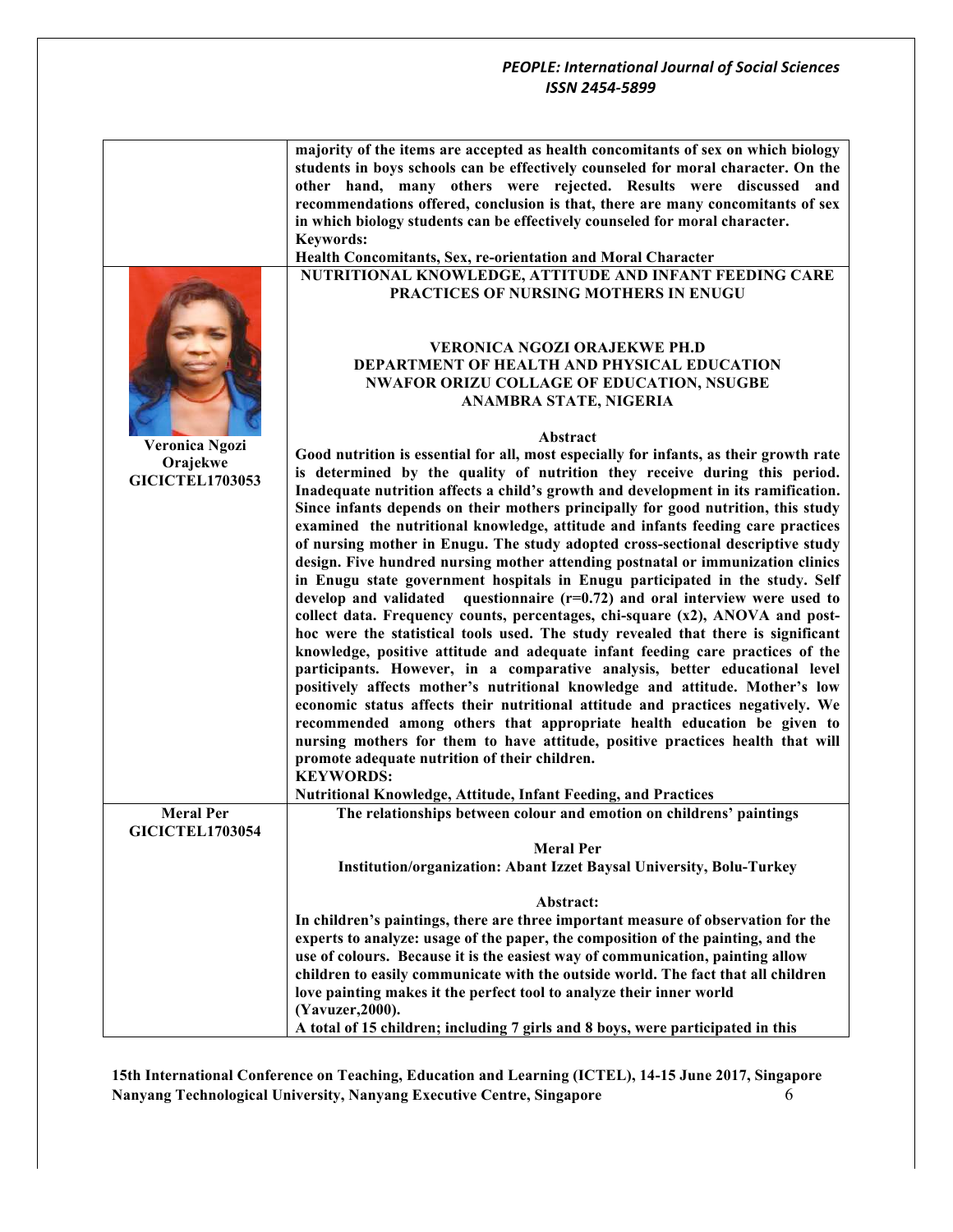**research. To analyze how children associate colours and emotions, there were told two separate stories, the first story was happy and the other one was sad. Prior to the creation of these stories, children were asked to answer the following question: What are the things that make you feel happy and sad? Both stories that were told to children were then composed to reflect their answers with the opinions and governance of professors from the departments of Turkish education, educational science and art education.** 

**The research was completed in two stages. During the first stage, each child was taken individually into an experimental room where there were 2 chairs and a table. Every child was given a painting paper of 25x35 cm and 12 colours pastel crayons. The pastel colour crayons were chosen deliberately because preschool children enjoy painting with pastel crayons. After telling the happy story, every child was asked to paint this story into paper. During the second stage, with the same physical conditions, children were asked to picture the sad story into paper. In the light of the acquired data, the relationship between the choices of colours to picture both stories were investigated. In sum, children use warm colours such as red, yellow and blue to picture a happy story. Among these warm colours, children tend to use red more than the other colours. On the other hand, children use cold colours in their depiction of the sad story. In addition to the use of blue, green and purple, they tend to use brown and black colour.** 

**Performance Indicators as a Tool for Reflection and Improvement in Teaching**



**GICICTEL1703059**

**Vijayan K Assistant Professor Department of Teacher Education NCERT, New Delhi**

#### **Abstract**

**Quality of education by and large depends on the quality of teacher. Teachers must be strongly accountable for their professional practice and their student's progress and have clear actions to support performance improvement. National Policy on Education, 1986 (NPE) conceptualized the need for a data based open transparent and participatory teacher appraisal system as a part of the professional development programme for teachers. While discussing about the present system of teacher appraisal in India, Justice Verma commission reports mentions that different states and institutions utilizes approaches, procedures, and instrumentalities like writing of Annual Confidential/ Performance Reports of teachers by the supervisory level, lesson observation and feedback by Supervisor/ Principal, School Inspection, linking teacher performance with performance of students in examinations including board examinations, assessment based on achievement of students vis-a –vis pre fixed targets etc (MHRD, 2009). Commission has further described overall framework and guiding principles for implementing a coherent system of teacher appraisal.** 

**Based on the recommendation of Justice Verma commission, Government of India entrusted National Council of Educational Research and Training (NCERT) to develop a tool for assessing Performance of Teachers. NCERT has developed a draft tool for assessing the performance of elementary school teachers namely PINDICS. PINDICS is based on the provisions in sections 24, 29 and the schedule specifying norms and standards for schools in the Right to**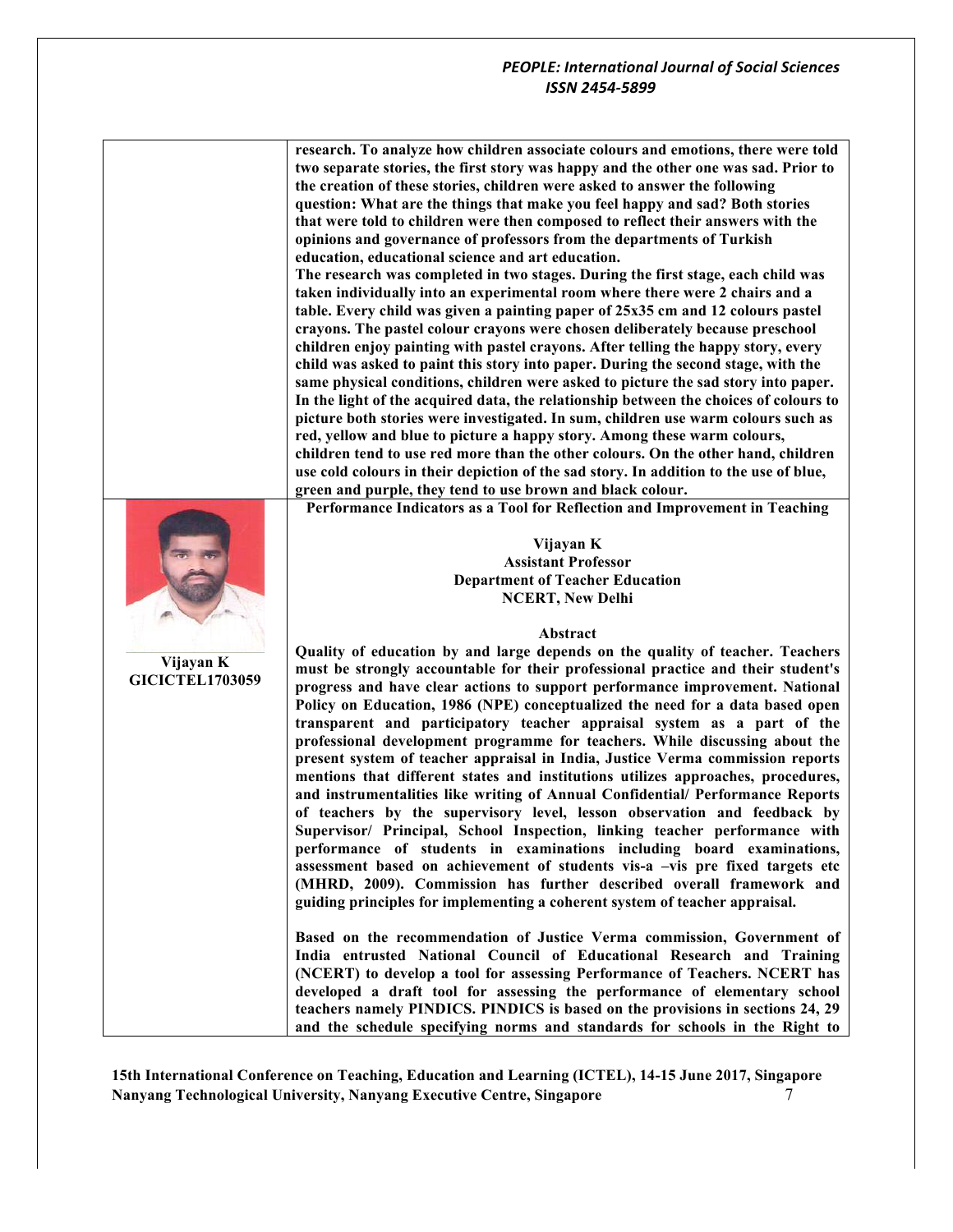|                        | Education Act 2009, National Curriculum Framework-2005 and Sarva Siksha                                                                                                                                                                             |
|------------------------|-----------------------------------------------------------------------------------------------------------------------------------------------------------------------------------------------------------------------------------------------------|
|                        | Abhiyan Framework-2011. PINDICS can be used by teachers themselves for                                                                                                                                                                              |
|                        | assessing their own performance and to make continuous efforts to reach the                                                                                                                                                                         |
|                        | highest level. These can also be used for teacher appraisal by the supervisory                                                                                                                                                                      |
|                        | staff/mentor to assess and to provide constructive feedback for the improvement                                                                                                                                                                     |
|                        | of teacher performance. It consists of 7 performance standards (PS), 13 specific                                                                                                                                                                    |
|                        | standards and 54 performance indicators.                                                                                                                                                                                                            |
|                        | The present paper discusses how PINDICS can be utilised by various stake<br>holders for the improvement of school education in general and student learning<br>in particular with the help of data collected during pilot testing. Specifically, it |
|                        | describes the ways in which assessments of teacher performance using PINDICS                                                                                                                                                                        |
|                        | can help in reflecting about teaching learning process as well as a mean for                                                                                                                                                                        |
|                        | organisation of continuing professional development programme for teachers.                                                                                                                                                                         |
| <b>Ongek Margaret</b>  | PRIVATIZATION OF PUBLIC HIGHER EDUCATION IN AFRICA:                                                                                                                                                                                                 |
| <b>GICICTEL1703060</b> | <b>IMPLICATIONS FOR PRIVATE SECTOR UNIVERSITIES IN THE</b>                                                                                                                                                                                          |
|                        | <b>CONTEXT OF SUSTAINABLE DEVELOPMENT</b>                                                                                                                                                                                                           |
|                        |                                                                                                                                                                                                                                                     |
|                        | <b>Ongek Margaret</b><br>School of Education, Department of Curriculum, Instruction and Educational                                                                                                                                                 |
|                        | Media. University of Kabianga, Box 2030 -20200 Kericho, Kenya.                                                                                                                                                                                      |
|                        |                                                                                                                                                                                                                                                     |
|                        | Abstract                                                                                                                                                                                                                                            |
|                        | This article explores the implications of privatization of public higher education                                                                                                                                                                  |
|                        | for private sector universities in the context of sustainable development in Africa.                                                                                                                                                                |
|                        | The paper is divided into three sections. The first section chronicles the                                                                                                                                                                          |
|                        | development of privatization of public education and private university education                                                                                                                                                                   |
|                        | in Africa. The second section discusses the reciprocal and reactive adjustments                                                                                                                                                                     |
|                        | made by private sector universities in the wake of privatization of higher                                                                                                                                                                          |
|                        | education in public universities. The last section examines the implications of                                                                                                                                                                     |
|                        | privatization of public higher education and private universities' adjustments                                                                                                                                                                      |
|                        | upon sustainable development in Africa.<br><b>Key Words:</b>                                                                                                                                                                                        |
|                        | Privatization, Public Higher Education, Private Sector Universities, Sustainable                                                                                                                                                                    |
|                        | Development                                                                                                                                                                                                                                         |
| Dr. Saw Thanda Swe     | What levels of proficiency should teachers of English have?                                                                                                                                                                                         |
| <b>GICICTEL1703061</b> |                                                                                                                                                                                                                                                     |
|                        |                                                                                                                                                                                                                                                     |
|                        | Dr. Saw Thanda Swe                                                                                                                                                                                                                                  |
|                        | University of Essex, England, United Kingdom                                                                                                                                                                                                        |
|                        | Abstract                                                                                                                                                                                                                                            |
|                        | Matsuda (2012: 2) stated that "English has an important status in international                                                                                                                                                                     |
|                        | contexts - contexts where people from diverse backgrounds interact and                                                                                                                                                                              |
|                        | communicate with each other." It is a fact that many of us need to know English                                                                                                                                                                     |
|                        | to be able to communicate with people who do not share the same L1, or to read                                                                                                                                                                      |
|                        | academic papers, which are mostly written in English nowadays. Many people                                                                                                                                                                          |
|                        | who plan to learn English go to language school at the beginning of their learning                                                                                                                                                                  |
|                        | stage, except those who have English language as a compulsory course in their                                                                                                                                                                       |
|                        | formal education. Anyone who knows the language can become a language                                                                                                                                                                               |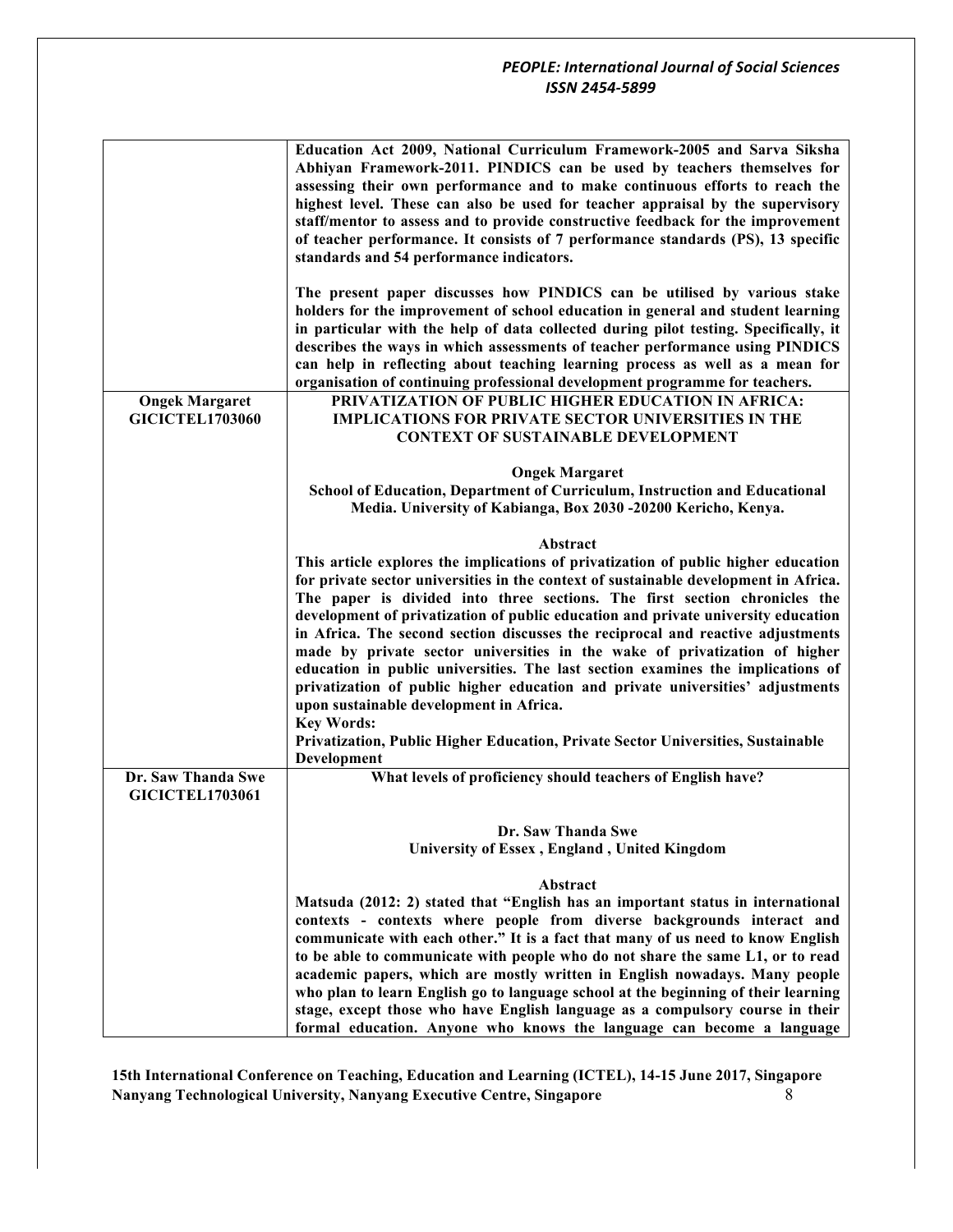|                                                   | teacher, but the issue is whether to hire either native or non-native speakers. Due<br>to the high demand for native-speakers, non-native speakers are less favoured in<br>the job market. Is it because they are less proficient in the target language? What<br>levels should they have for this specific kind of job? This small-scale study has<br>accessed experienced EFL teachers' perspectives on the level of fluency required<br>for non-native English-speaking teachers in their teaching practice. Both native<br>and non-native speaking teachers with different teaching backgrounds were<br>recruited to explore their aspects of teaching English in different settings. The<br>results suggest that many teachers want non-native (EFL) teachers to have an<br>expert-user level to be able to teach the language properly, but some still think it<br>would depend on where the classrooms are and on how many fluent (i.e. native                                                                                                                                                                                                                                                                                                                                                                                                                                                                          |
|---------------------------------------------------|--------------------------------------------------------------------------------------------------------------------------------------------------------------------------------------------------------------------------------------------------------------------------------------------------------------------------------------------------------------------------------------------------------------------------------------------------------------------------------------------------------------------------------------------------------------------------------------------------------------------------------------------------------------------------------------------------------------------------------------------------------------------------------------------------------------------------------------------------------------------------------------------------------------------------------------------------------------------------------------------------------------------------------------------------------------------------------------------------------------------------------------------------------------------------------------------------------------------------------------------------------------------------------------------------------------------------------------------------------------------------------------------------------------------------------|
|                                                   | and non-native) speakers are available to teach English. However, the final results                                                                                                                                                                                                                                                                                                                                                                                                                                                                                                                                                                                                                                                                                                                                                                                                                                                                                                                                                                                                                                                                                                                                                                                                                                                                                                                                            |
|                                                   | show that advanced level is sufficient to choose the teaching of English as a<br>profession (with the result showing 40% for Advanced level whereas the Expert                                                                                                                                                                                                                                                                                                                                                                                                                                                                                                                                                                                                                                                                                                                                                                                                                                                                                                                                                                                                                                                                                                                                                                                                                                                                 |
|                                                   | level is only at 30%). Moreover, in some cases and in some countries, fluent                                                                                                                                                                                                                                                                                                                                                                                                                                                                                                                                                                                                                                                                                                                                                                                                                                                                                                                                                                                                                                                                                                                                                                                                                                                                                                                                                   |
|                                                   | speakers are unlikely to be found and institutions have no choice but to employ<br>only intermediate and expert-level users.                                                                                                                                                                                                                                                                                                                                                                                                                                                                                                                                                                                                                                                                                                                                                                                                                                                                                                                                                                                                                                                                                                                                                                                                                                                                                                   |
|                                                   | Quality matters: A study of the English language curriculum of teacher education<br>in Ghana                                                                                                                                                                                                                                                                                                                                                                                                                                                                                                                                                                                                                                                                                                                                                                                                                                                                                                                                                                                                                                                                                                                                                                                                                                                                                                                                   |
|                                                   | <b>Gifty Edna Anani (Presenter)</b><br>Lecturer, Department Public Relations, University of Professional Studies, Accra<br>Legon, Accra- Ghana                                                                                                                                                                                                                                                                                                                                                                                                                                                                                                                                                                                                                                                                                                                                                                                                                                                                                                                                                                                                                                                                                                                                                                                                                                                                                 |
| <b>Gifty Edna Anani</b><br><b>GICICTEL1703062</b> | <b>ABSTRACT</b>                                                                                                                                                                                                                                                                                                                                                                                                                                                                                                                                                                                                                                                                                                                                                                                                                                                                                                                                                                                                                                                                                                                                                                                                                                                                                                                                                                                                                |
|                                                   | Becoming a language teacher is a process involving the acquisition of both<br>linguistic competence and pedagogical competence (Wright, 2002). This is a fact<br>that the teacher educator ought to embrace and inculcate in the trainee. This<br>study aims at examining the training given to teacher trainees of English<br>Language and its implication for quality language instructions. The study<br>investigates the trainees' attitude and perceptions toward teaching and learning<br>of English Language in colleges of education in Ghana. The theoretical issues<br>underpinning this study involve the theory of progressivism and essentialism. The<br>design chosen for the study is the action research placed in a mixed method<br>paradigm. The sample for the study will be 170, comprising 50 first year trainees,<br>50 second years, 20 third year trainees on internship programmes and 20 tutors of<br>English Language. To fulfill the aims of this research, questionnaire, interview<br>and observation are the main instrument for the collection of the data. The<br>methods chosen for the analysis of data are descriptive Statistics, qualitative<br>Content Analysis and narrative analysis. Findings of the study would examine the<br>curriculum experience of trainees in terms of quality and its implications on<br>English language education in basic schools in Ghana.<br>Key words: |
|                                                   | English Language curriculum, teacher education, progressivism,<br>action<br>research, pedagogy, competence                                                                                                                                                                                                                                                                                                                                                                                                                                                                                                                                                                                                                                                                                                                                                                                                                                                                                                                                                                                                                                                                                                                                                                                                                                                                                                                     |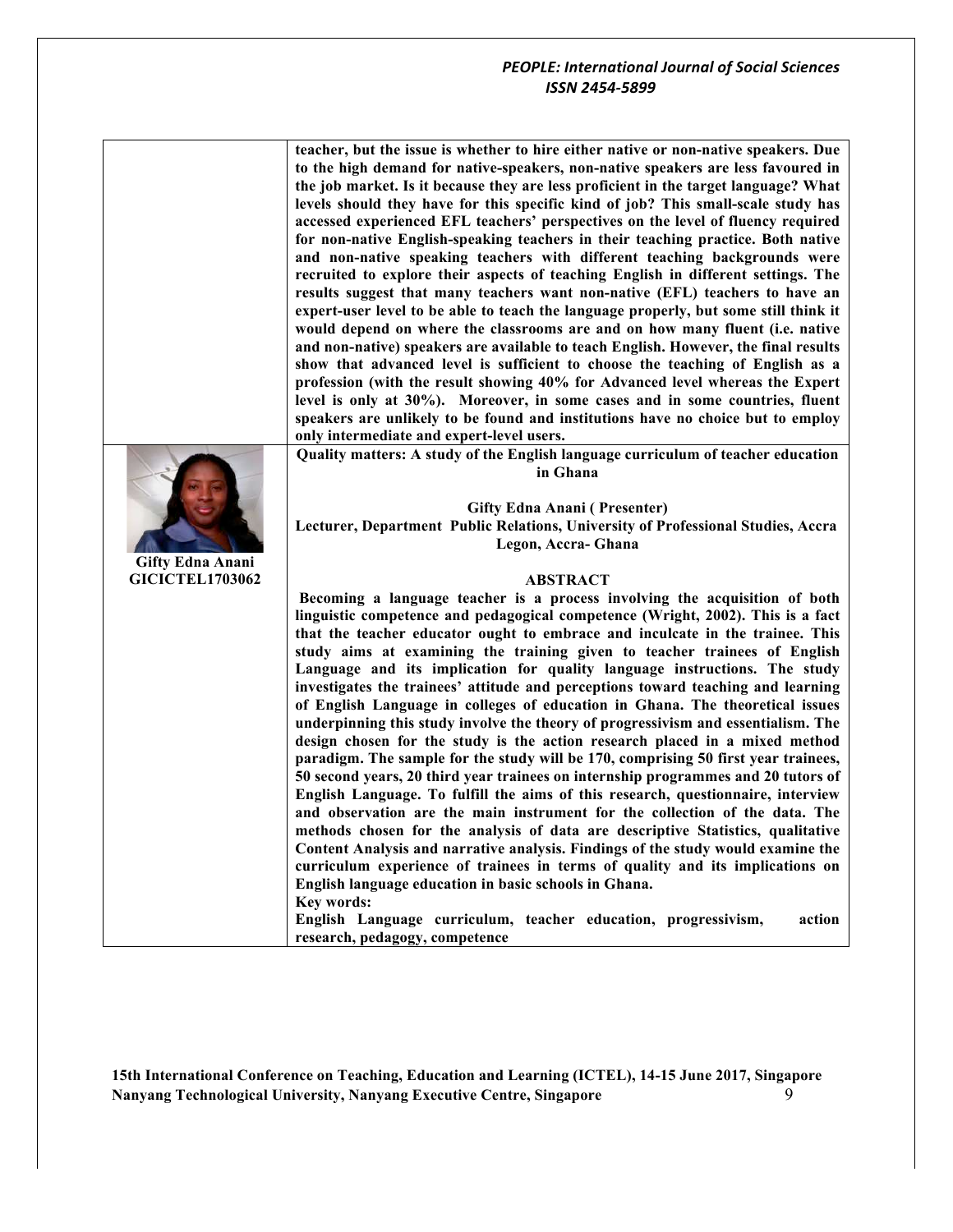|                                            | "Facilitating Peer Review in a Large Flipped ESL Classroom: Assessment for<br>Learning"                                                                                   |
|--------------------------------------------|---------------------------------------------------------------------------------------------------------------------------------------------------------------------------|
|                                            | <b>Rokhsana Akhter Rupee</b>                                                                                                                                              |
|                                            | <b>Graduate Student of TESOL at North South University</b>                                                                                                                |
|                                            | Lecturer of English (Adjunct) at Independent University, Bangladesh (IUB)                                                                                                 |
|                                            |                                                                                                                                                                           |
|                                            | <b>Abstract</b>                                                                                                                                                           |
| <b>Rokhsana Akhter Rupee</b>               | The quality of ESL schooling is facing a decline in the mainstream education in                                                                                           |
| <b>GICICTEL1703063</b>                     | Bangladesh as, in most of the cases, a large class is being taught with impractical<br>distribution of time, space and fixed lesson plans. Naturally, the standard is not |
|                                            | being maintained for lack of skilled teachers and insufficient supply of supporting                                                                                       |
|                                            | tools. As one of the attempts to improve the quality of ESL teaching and learning                                                                                         |
|                                            | in Bangladesh, this paper aims to promote facilitation in the flipped classrooms                                                                                          |
|                                            | introducing a new concept of peer review for all classroom tasks. This would be a                                                                                         |
|                                            | smart approach of formative assessment, which might expand a learner's                                                                                                    |
|                                            | cognitive competency while minimizing teaching stress in a large classroom. This<br>approach of peer review facilitates assessment for learning while helping in          |
|                                            | effective classroom management. It includes peer discussions and feedbacks that                                                                                           |
|                                            | make learning comfortable as well as more holistic. This research is based on a                                                                                           |
|                                            | mixed method that includes both qualitative and quantitative data. A partial                                                                                              |
|                                            | feedback from 50 participants states that facilitating peer review in the large                                                                                           |
|                                            | flipped ESL classrooms helps fix grammatical errors easily while promoting                                                                                                |
|                                            | experiential learning. This paper outlines a complete peer review instruction<br>while discussing some potential challenges of its implementation in the present          |
|                                            | Bengali educational context.                                                                                                                                              |
|                                            | <b>Keywords:</b>                                                                                                                                                          |
|                                            | ESL, classroom management, flipped classroom, facilitation, peer review.                                                                                                  |
| <b>Haththotuwa Gamage</b>                  | ADMINISTRATIVE AND FINANCIAL CHALLENGES ENCOUNTERED BY                                                                                                                    |
| Nishadhi Dimalka<br><b>GICICTEL1703065</b> | THE PUBLIC UNIVERSITIES IN SRI LANKA.                                                                                                                                     |
|                                            | Nishadhi Haththotuwa                                                                                                                                                      |
|                                            | University of Colombo, Sri Lanka                                                                                                                                          |
|                                            |                                                                                                                                                                           |
|                                            | <b>ABSTRACT</b>                                                                                                                                                           |
|                                            | <b>Research Objectives</b>                                                                                                                                                |
|                                            | The heralding of the university system in Sri Lanka with a single university                                                                                              |
|                                            | in 1942, currently comprises of 15 universities. The University Grants                                                                                                    |
|                                            | Commission being its pinnacle. Thus the university system in Sri Lanka continues                                                                                          |
|                                            | to exist with all of the typical problems of a state owned monopoly. This paper                                                                                           |
|                                            | will explore and critically review the pressing administrative and financial issues                                                                                       |
|                                            | in public universities in Sri Lanka.<br>Methodology                                                                                                                       |
|                                            | Initially the literature review was used to examine the existing Higher                                                                                                   |
|                                            | Education System in Public Universities in Sri Lanka. Data is heavily drawn from                                                                                          |
|                                            | the University Grants Commission's statistical reports along with annual report                                                                                           |
|                                            | data and tables published by various Public Universities in Sri Lanka and was                                                                                             |
|                                            | statistically analyzed using quantitative techniques.                                                                                                                     |
|                                            | <b>Findings</b>                                                                                                                                                           |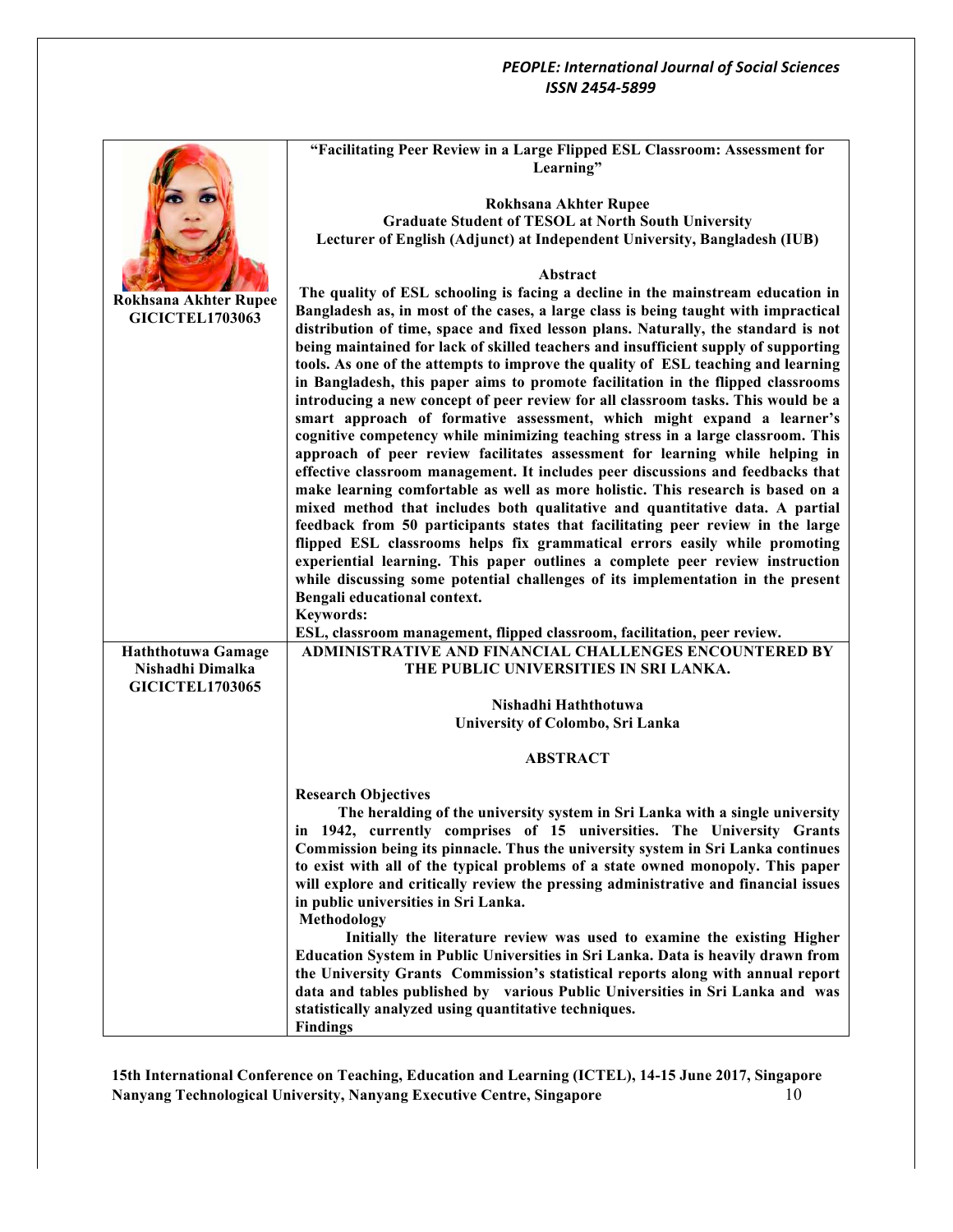|                          | Attracting a pool of talented staff is a major issue seen in Public Universities.<br>Offering low basic salaries hinders the advent of talented MBA/engineering   |
|--------------------------|-------------------------------------------------------------------------------------------------------------------------------------------------------------------|
|                          | degree holders whereas private sector rich with attractive salaries and fringe                                                                                    |
|                          | benefits is in the forefront.                                                                                                                                     |
|                          | Figures reveal that the percentages of those who left were more than those                                                                                        |
|                          | appointed in years 2011 and 2013 in the Administrative, Finance and                                                                                               |
|                          | Administrative Others category. 10% left due to resignation.                                                                                                      |
|                          | The present management and administrative capacity of universities are                                                                                            |
|                          | comparatively underdeveloped in recently established universities in the lagging                                                                                  |
|                          | regions. Sadly till 2013, there were no professors in the Uva Wellassa and South                                                                                  |
|                          | <b>Eastern Universities.</b>                                                                                                                                      |
|                          | Providing spacious offices and absenteeism are other pressing concerns.<br><b>Research Outcomes</b>                                                               |
|                          | This paper draws attention to important administrative and financial                                                                                              |
|                          | issues faced by the Public Universities that affect university excellence and that                                                                                |
|                          | are usually overlooked by managers and policy makers. Some recommendations                                                                                        |
|                          | are presented to address the issues identified.                                                                                                                   |
|                          | <b>Future scope</b>                                                                                                                                               |
|                          | Provides and effective framework to Public Universities to identify administrative                                                                                |
|                          | and financial issues prevalent and to rectify them.                                                                                                               |
|                          | <b>Keywords:</b>                                                                                                                                                  |
|                          | Administrative, financial, challenges, public universities, Sri Lanka                                                                                             |
|                          | Project Redirect: Research Engagement Through Designed Interventions For                                                                                          |
|                          | Reform And Effectiveness In A Constructivist Technique): A Way To Make<br><b>Action Research Alive To Teachers</b>                                                |
|                          |                                                                                                                                                                   |
|                          | <b>Airene Orion-Suan</b>                                                                                                                                          |
|                          | Master Teacher I / School Research Coordinator, Kauswagan Central School                                                                                          |
|                          | Region X, Division of Cagayan de Oro City                                                                                                                         |
|                          | <b>2nd Place, Division Research Congress</b>                                                                                                                      |
| <b>Airene Orion-Suan</b> |                                                                                                                                                                   |
| <b>GICICTEL1703068</b>   | <b>ABSTRACT</b><br>This action research sought to determine the outcome of designed intervention                                                                  |
|                          | strategies in constructivist approach to teachers who are not conducting action                                                                                   |
|                          | research and the quality of teachers' research outputs at Kauswagan Central                                                                                       |
|                          | School, Cagayan de Oro City and examine instructional situations that                                                                                             |
|                          | accelerated teachers' engagement to make research more responsive and                                                                                             |
|                          | engaging. Mixed methods of research were used; data were collected using the                                                                                      |
|                          | methodological triangulation technique: survey, observation and Focus Group                                                                                       |
|                          | Discussion (FGD). The findings of the pre-intervention showed that majority of                                                                                    |
|                          | the factors that contribute to the drawbacks of teachers' research culture were                                                                                   |
|                          | lack of thorough knowledge and skills in carrying out action research, limited                                                                                    |
|                          | time and resources during INSET training, less mentoring, time constraint in                                                                                      |
|                          | conducting action research, lackadaisical support and extrinsic rewards and                                                                                       |
|                          | absence of action research coordinator. Hence, integrated intervention strategies--<br>practical inquiry and guided learning as implemented activities of PROJECT |
|                          | REDIRECT were introduced. The results of the study show that the intervention                                                                                     |
|                          | is effective and operative since there is an improvement in the research outputs                                                                                  |
|                          | and increased in the number of teachers conducting action research. Hence, an                                                                                     |
|                          | emulation of the integrated intervention strategies is recommended to improve                                                                                     |

**15th International Conference on Teaching, Education and Learning (ICTEL), 14-15 June 2017, Singapore** Nanyang Technological University, Nanyang Executive Centre, Singapore **Xanyang Technological** University, Nanyang Executive Centre, Singapore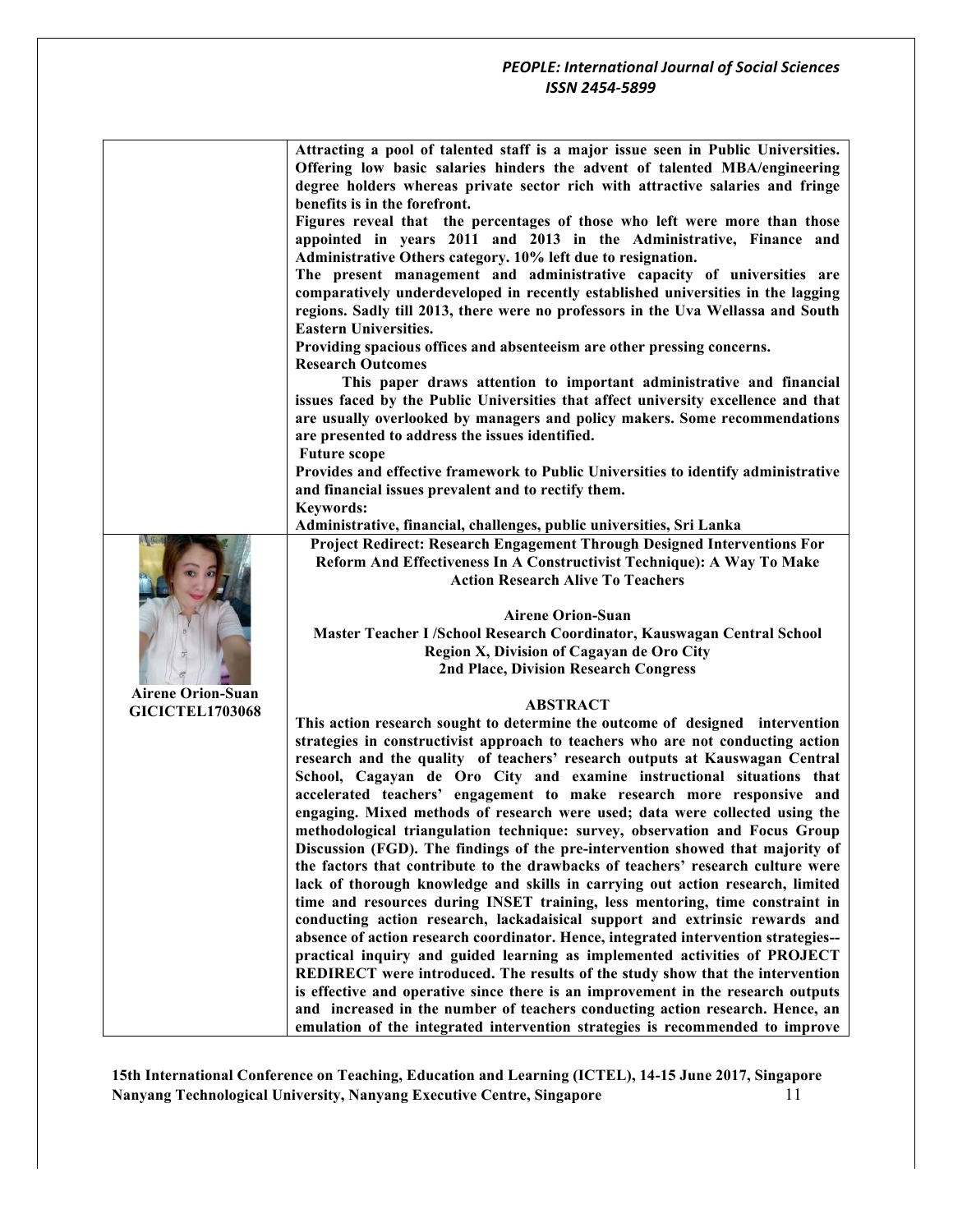|                        | the culture of research in other school.                                                                                                                      |
|------------------------|---------------------------------------------------------------------------------------------------------------------------------------------------------------|
|                        | <b>Keywords:</b>                                                                                                                                              |
|                        | education, action research, constructivism, practical inquiry, workshops, LAC (                                                                               |
|                        | <b>Learning Action Cell) sessions</b>                                                                                                                         |
|                        | WIBIFLASH: A Proactive 3-in-1 Tool in Improving the Memorization Skill of the                                                                                 |
|                        | <b>Grade Three Pupils on Multiplication</b>                                                                                                                   |
|                        |                                                                                                                                                               |
|                        | Carol Ocmeja-Lorono<br>carol.lorono@gmail.com                                                                                                                 |
|                        | <b>Grade III Teacher, West City Central School</b>                                                                                                            |
|                        | <b>Region X</b>                                                                                                                                               |
|                        |                                                                                                                                                               |
|                        | Cagayan de Oro City                                                                                                                                           |
|                        | <b>1st Place 2016 Division Research Congress</b>                                                                                                              |
| Carol Ocmeja-Lorono    | <b>Teaching-Learning Process</b>                                                                                                                              |
| <b>GICICTEL1703070</b> |                                                                                                                                                               |
|                        | Carol Ocmeja-Lorono                                                                                                                                           |
|                        | Department Of Education, West City Central, Carmen Cagayan De Oro City,                                                                                       |
|                        | <b>Philippines</b>                                                                                                                                            |
|                        |                                                                                                                                                               |
|                        | <b>ABSTRACT</b>                                                                                                                                               |
|                        | This study was conducted to improve the memorization skills of Grade III-<br>Apricot pupils in the multiplication table using the WIBIFLASH tool. It made use |
|                        | of a pre-test and post-test research design to find out how the combination of                                                                                |
|                        | window cards, bingo game, and flashcards enhances the memorization skills of                                                                                  |
|                        | pupils in the multiplication table.                                                                                                                           |
|                        | There were 46 pupils comprising the participants of the study. A                                                                                              |
|                        | standardized pre-test in multiplication was conducted and results have shown                                                                                  |
|                        | that 35 out of 46 or 76% got scores below 75% of the total score. Reasons for this                                                                            |
|                        | problem were analyzed and verified through a triangulation method of surveys,                                                                                 |
|                        | focused group discussion and observation. The results indicated the need for                                                                                  |
|                        | exposing the participants to an intervention that would improve their                                                                                         |
|                        | memorization skills on the multiplication table. Hence, after the pretest the                                                                                 |
|                        | participants were exposed to the WIBIFLASH 3-in-1 tool, a combination using                                                                                   |
|                        | window cards, bingo game, and flashcards. These combined materials were                                                                                       |
|                        | conducted in drills, exercises, and enrichment activities during Mathematics class.                                                                           |
|                        | After four (4) weeks, a post-test was then conducted to find out its effectiveness.                                                                           |
|                        | The findings revealed that after the exposure of the WIBIFLASH 3-in-1                                                                                         |
|                        | tool, 10 out of 46 pupils or 22% had scores below 75% of the total items in the                                                                               |
|                        | post test. There were 36 out of 46 pupils or 78% got scores above 80% of the total                                                                            |
|                        | item. The difference of 54% showed from pre-test to post-test scores signified an                                                                             |
|                        | improved memorization of the multiplication table of the pupils.                                                                                              |
|                        | <b>Keywords:</b>                                                                                                                                              |
|                        | WIBIFLASH, triangulation method, window card, bingo card, flash card                                                                                          |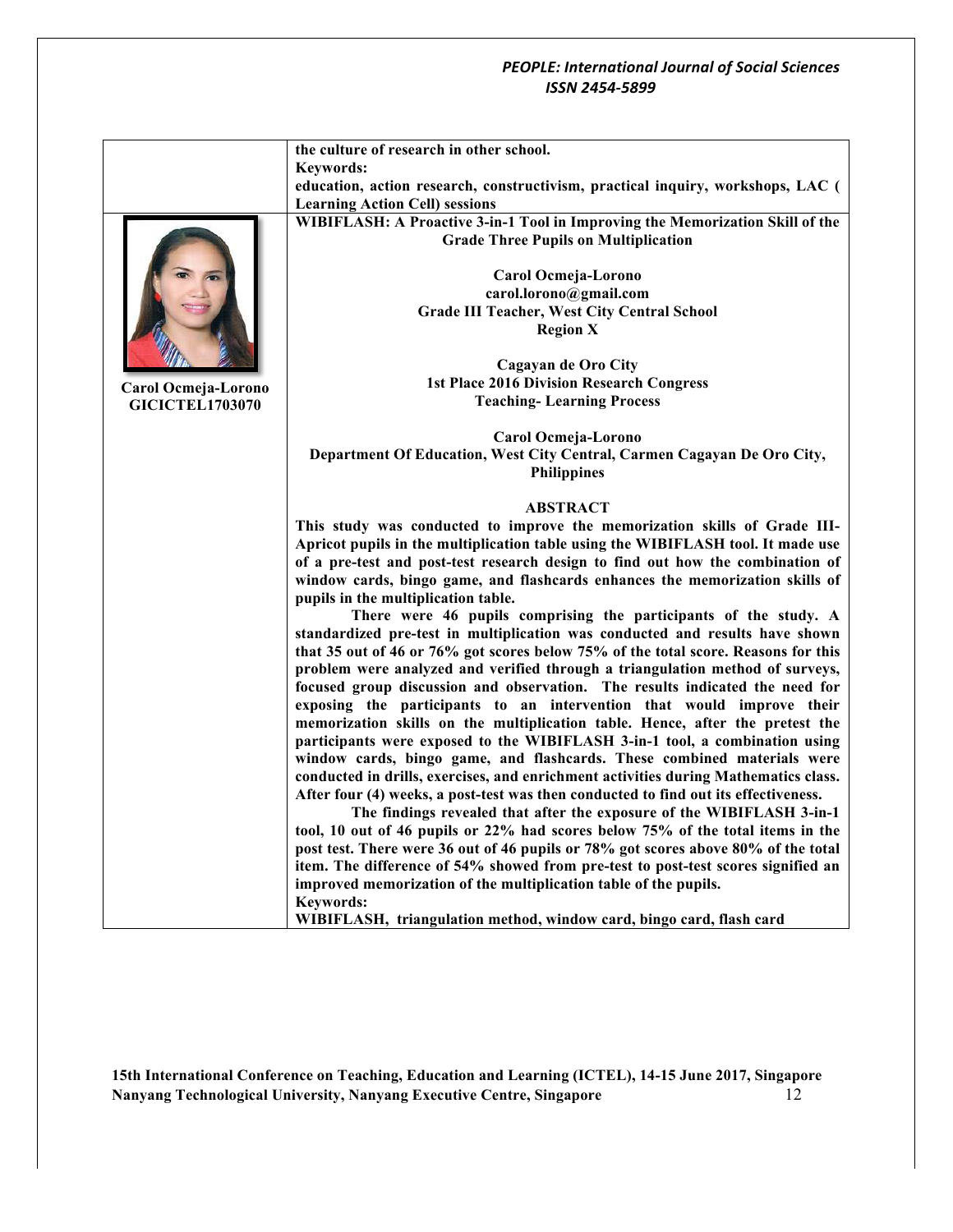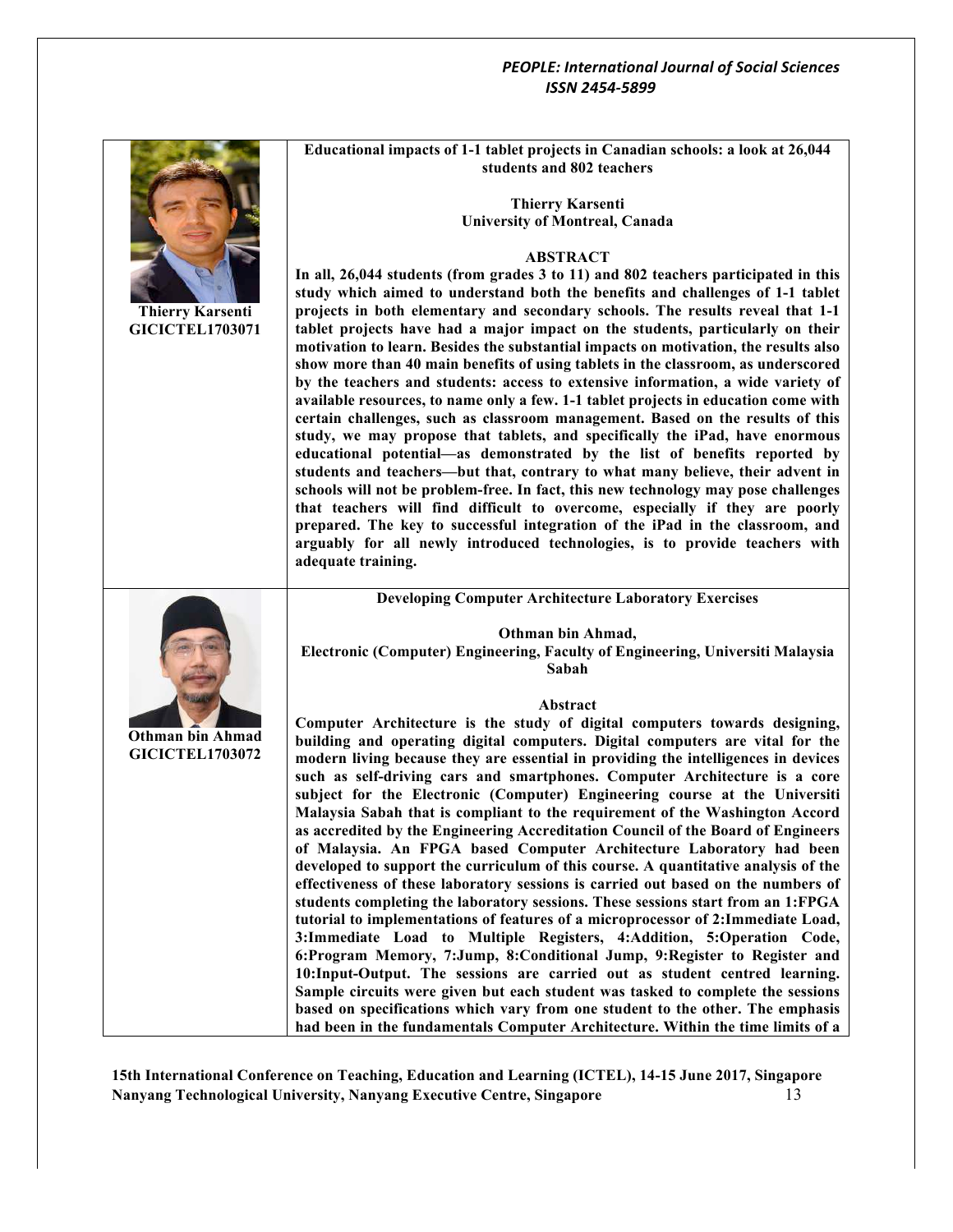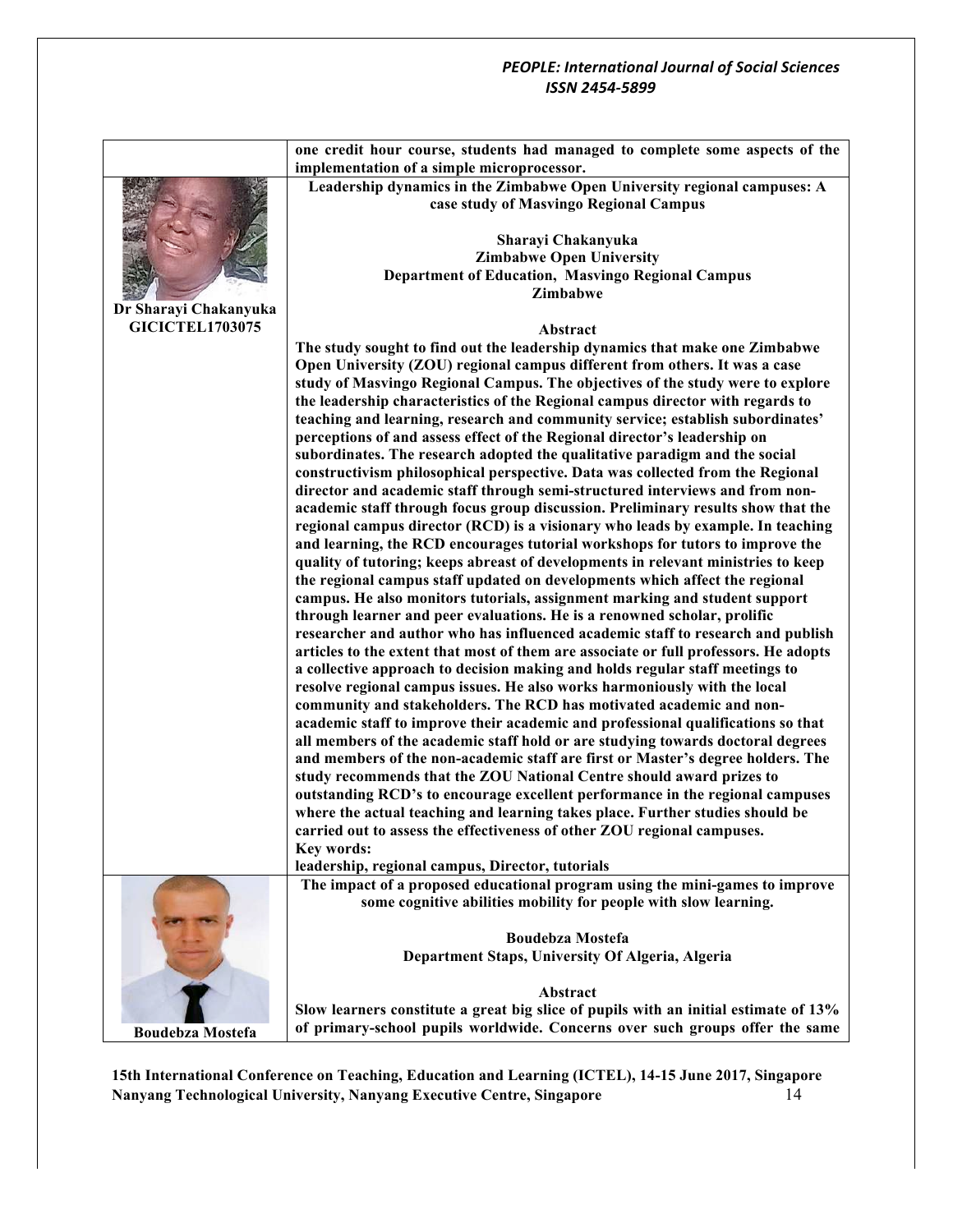| <b>GICICTEL1703076</b>                                  | opportunities for all age ranges and form a positive side whereby a great many<br>pupils would participate in any of the active social life production.<br>Our investigation is based on the learning theories of Kephart, Gallahue and<br>Piaget that state that motor activities can enhance or hinder the growth of<br>cognitive abilities and that the physical activity is essential for the growth of<br>cognitive abilities and deficiencies in the growth of cognitive abilities - the<br>dynamic is responsible for the inability of many of the children in the learning<br>processes. Sport (game) is an important aspect of a child's cognitive abilities<br>growth and a substantial means towards any own/ individual contact and/or with<br>the outside world. This motivates us to do such investigation through by means of<br>coaching/ training units via employing any of many supplementary small games<br>"mini-games" for ameliorating some of the cognitive dynamic/psychomotor<br>abilities of such category of pupils.<br>The ultimate objectives our study is to prepare a teaching/ coaching/ training<br>programme through using mini-games in favour of slow learners), and mainly to<br>endeavour to scrutinize the widespread hypothesis which states that the suggested<br>coaching/ training programmes which includes mini-games aiming at enhancing<br>the cognitive dynamic/pschomotor abilities of slow learners may possibly affect<br>their training.<br>To attain that, we rely on an empirical investigation that takes place at multi-<br>storey sporting complex in the city of Oued Rhiou by way of inserting the variable<br>"mini-games" on our target samples. The application of the programme extended<br>from $25/02/2014$ to $19/04/2014$ . Our sample consists of 10 slow learners, who<br>represent the experimental sample (from Herizia Abed Primary School at Oued<br>Rhiou) and 10 children as being the controlling sample. It took 19 weeks, three<br>sessions a week. We use Statistical Pouch (SPSS.22) in order to address and/or<br>evaluate the values of the variables under consideration statistically, the<br>important conclusions we draw is that such "mini-games" have positive impacts<br>on improving some of the cognitive dynamic/psychomotor abilities for slow<br>learners.<br>The research appears to confirm the importance of applying such teaching<br>programme due to its impact on improving some of the cognitive<br>dynamic/psychomotor abilities and inviting our dearest colleagues to apply it in |
|---------------------------------------------------------|----------------------------------------------------------------------------------------------------------------------------------------------------------------------------------------------------------------------------------------------------------------------------------------------------------------------------------------------------------------------------------------------------------------------------------------------------------------------------------------------------------------------------------------------------------------------------------------------------------------------------------------------------------------------------------------------------------------------------------------------------------------------------------------------------------------------------------------------------------------------------------------------------------------------------------------------------------------------------------------------------------------------------------------------------------------------------------------------------------------------------------------------------------------------------------------------------------------------------------------------------------------------------------------------------------------------------------------------------------------------------------------------------------------------------------------------------------------------------------------------------------------------------------------------------------------------------------------------------------------------------------------------------------------------------------------------------------------------------------------------------------------------------------------------------------------------------------------------------------------------------------------------------------------------------------------------------------------------------------------------------------------------------------------------------------------------------------------------------------------------------------------------------------------------------------------------------------------------------------------------------------------------------------------------------------------------------------------------------------------------------------------------------------------------------------------------------------------------------------------------------------------------------------------------------------------------------------------------|
|                                                         |                                                                                                                                                                                                                                                                                                                                                                                                                                                                                                                                                                                                                                                                                                                                                                                                                                                                                                                                                                                                                                                                                                                                                                                                                                                                                                                                                                                                                                                                                                                                                                                                                                                                                                                                                                                                                                                                                                                                                                                                                                                                                                                                                                                                                                                                                                                                                                                                                                                                                                                                                                                              |
|                                                         | physical education and sports classes in our primary schools                                                                                                                                                                                                                                                                                                                                                                                                                                                                                                                                                                                                                                                                                                                                                                                                                                                                                                                                                                                                                                                                                                                                                                                                                                                                                                                                                                                                                                                                                                                                                                                                                                                                                                                                                                                                                                                                                                                                                                                                                                                                                                                                                                                                                                                                                                                                                                                                                                                                                                                                 |
| <b>Mitchel Orosco Deramas</b><br><b>GICICTEL1703077</b> | Dialogic Reading: A Word Decoding Tool to Improve the Two-Letter-Word<br><b>Reading Skills of Kindergarten Pupils</b>                                                                                                                                                                                                                                                                                                                                                                                                                                                                                                                                                                                                                                                                                                                                                                                                                                                                                                                                                                                                                                                                                                                                                                                                                                                                                                                                                                                                                                                                                                                                                                                                                                                                                                                                                                                                                                                                                                                                                                                                                                                                                                                                                                                                                                                                                                                                                                                                                                                                        |
|                                                         | <b>Mitchel Orosco Deramas</b><br>Department of Education, West City Central School, Cagayan de Oro,<br><b>Philippines</b>                                                                                                                                                                                                                                                                                                                                                                                                                                                                                                                                                                                                                                                                                                                                                                                                                                                                                                                                                                                                                                                                                                                                                                                                                                                                                                                                                                                                                                                                                                                                                                                                                                                                                                                                                                                                                                                                                                                                                                                                                                                                                                                                                                                                                                                                                                                                                                                                                                                                    |
|                                                         | <b>Julieflor C. Sales</b><br>Department of Education, West City Central School, Cagayan de Oro,<br><b>Philippines</b>                                                                                                                                                                                                                                                                                                                                                                                                                                                                                                                                                                                                                                                                                                                                                                                                                                                                                                                                                                                                                                                                                                                                                                                                                                                                                                                                                                                                                                                                                                                                                                                                                                                                                                                                                                                                                                                                                                                                                                                                                                                                                                                                                                                                                                                                                                                                                                                                                                                                        |
|                                                         | <b>ABSTRACT</b><br>The Kindergarten teachers face increasing pressure to focus on the reading skills;<br>research indicates that promoting school success in young children involves<br>integrating skills in multiple domains. The chief purpose of this study is to<br>investigate the effectiveness of Dialogic Reading Tool as an intervention program                                                                                                                                                                                                                                                                                                                                                                                                                                                                                                                                                                                                                                                                                                                                                                                                                                                                                                                                                                                                                                                                                                                                                                                                                                                                                                                                                                                                                                                                                                                                                                                                                                                                                                                                                                                                                                                                                                                                                                                                                                                                                                                                                                                                                                   |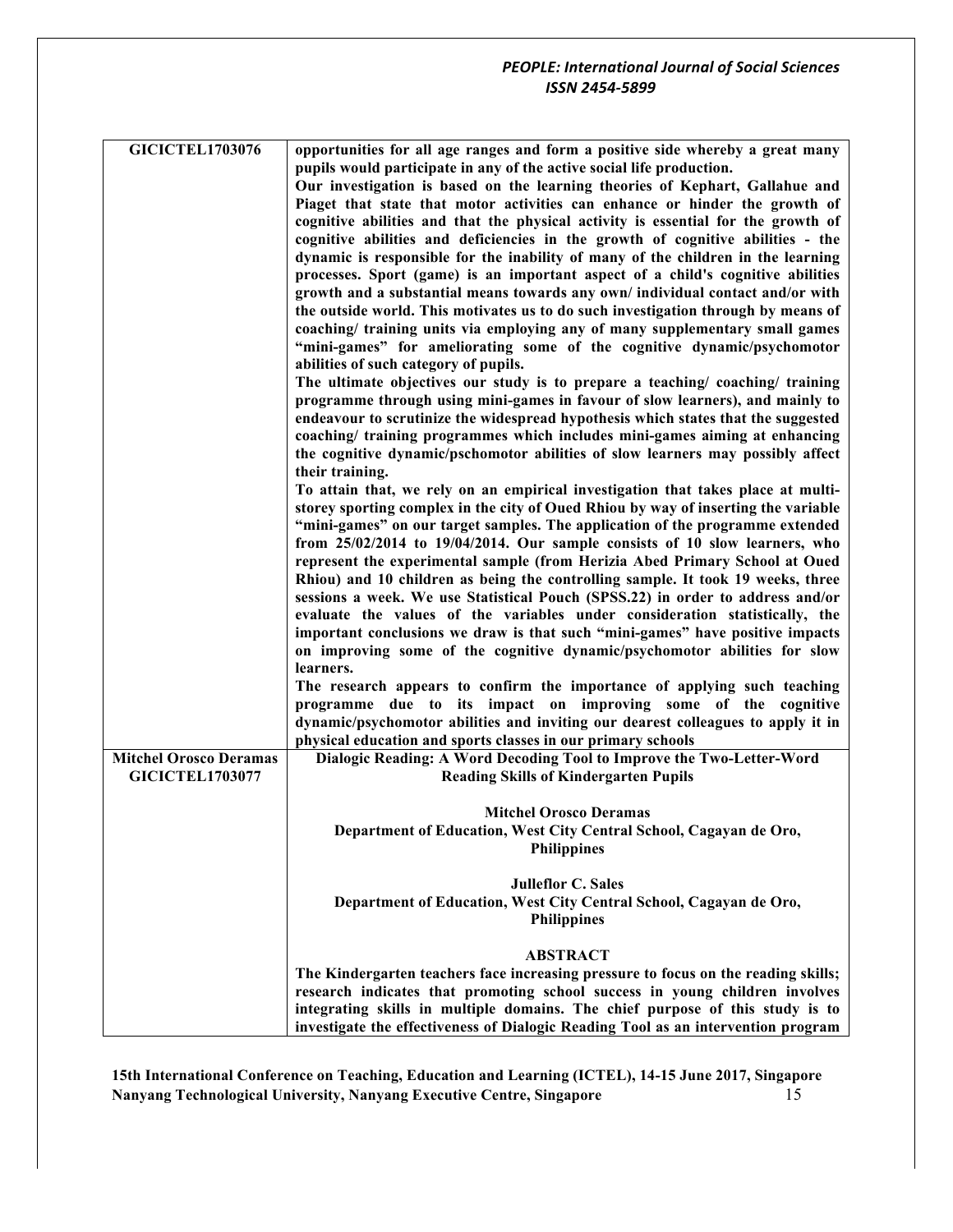|                        | to decode the two-letter-word for kindergarten pupils at West City Central<br>School. This research used the triangulation method, under this method the<br>researcher conducted the Focused Group Discussion, teacher class observation<br>and parent survey questionnaire. The results revealed that 16 out of 29 pupils got<br>below the passing score of blending two-letter-words due to the old flash cards<br>used by the teacher. This shows that there is a need to develop solutions so that<br>the pupils can read single letter sound and can blend two-letter-words. Hence,<br>Dialogic Reading tool was developed by the researchers and was being tested by<br>the kindergarten learners of West City Central School Section Red B, and the<br>result has been increased by 90% from the previous result of 44%. The study<br>concludes that Dialogic Reading with the use of pictorial materials can improve<br>blending two-letter-words among kindergarteners over four weeks of<br>intervention. This could be considered to use among the teachers to further<br>facilitate positive learning in children. The study recommends that the School<br>Research Coordinator may recommend to the DepEd Division that Dialogic<br>Reading Tool can be used for the whole division in order that the children can<br>enjoy reading with the use of pictures.<br><b>Keywords:</b> |
|------------------------|------------------------------------------------------------------------------------------------------------------------------------------------------------------------------------------------------------------------------------------------------------------------------------------------------------------------------------------------------------------------------------------------------------------------------------------------------------------------------------------------------------------------------------------------------------------------------------------------------------------------------------------------------------------------------------------------------------------------------------------------------------------------------------------------------------------------------------------------------------------------------------------------------------------------------------------------------------------------------------------------------------------------------------------------------------------------------------------------------------------------------------------------------------------------------------------------------------------------------------------------------------------------------------------------------------------------------------------------------------------------------------------------|
|                        | Education,<br>dialogic<br>reading<br>tool,<br>action<br>research,<br>triangulation<br>method, Philippines                                                                                                                                                                                                                                                                                                                                                                                                                                                                                                                                                                                                                                                                                                                                                                                                                                                                                                                                                                                                                                                                                                                                                                                                                                                                                      |
| Andrea Valerie I.      | THE COMPETENCY OF THIRD YEAR ENGLISH MAJOR STUDENTS                                                                                                                                                                                                                                                                                                                                                                                                                                                                                                                                                                                                                                                                                                                                                                                                                                                                                                                                                                                                                                                                                                                                                                                                                                                                                                                                            |
| Ramirez                | IN WRITING LEARNING OBJECTIVES                                                                                                                                                                                                                                                                                                                                                                                                                                                                                                                                                                                                                                                                                                                                                                                                                                                                                                                                                                                                                                                                                                                                                                                                                                                                                                                                                                 |
| <b>GICICTEL1703079</b> |                                                                                                                                                                                                                                                                                                                                                                                                                                                                                                                                                                                                                                                                                                                                                                                                                                                                                                                                                                                                                                                                                                                                                                                                                                                                                                                                                                                                |
|                        | Rowellyn P. Andaya                                                                                                                                                                                                                                                                                                                                                                                                                                                                                                                                                                                                                                                                                                                                                                                                                                                                                                                                                                                                                                                                                                                                                                                                                                                                                                                                                                             |
|                        | <b>Mandaluyong City, Philippines</b>                                                                                                                                                                                                                                                                                                                                                                                                                                                                                                                                                                                                                                                                                                                                                                                                                                                                                                                                                                                                                                                                                                                                                                                                                                                                                                                                                           |
|                        | <b>Blaise Ann M. Arambulo</b>                                                                                                                                                                                                                                                                                                                                                                                                                                                                                                                                                                                                                                                                                                                                                                                                                                                                                                                                                                                                                                                                                                                                                                                                                                                                                                                                                                  |
|                        | John Paolo T. Palon                                                                                                                                                                                                                                                                                                                                                                                                                                                                                                                                                                                                                                                                                                                                                                                                                                                                                                                                                                                                                                                                                                                                                                                                                                                                                                                                                                            |
|                        | Andrea Valerie I. Ramirez                                                                                                                                                                                                                                                                                                                                                                                                                                                                                                                                                                                                                                                                                                                                                                                                                                                                                                                                                                                                                                                                                                                                                                                                                                                                                                                                                                      |
|                        | Department of Education, Rizal Technological University,                                                                                                                                                                                                                                                                                                                                                                                                                                                                                                                                                                                                                                                                                                                                                                                                                                                                                                                                                                                                                                                                                                                                                                                                                                                                                                                                       |
|                        | <b>Mandaluyong City, Philippines</b>                                                                                                                                                                                                                                                                                                                                                                                                                                                                                                                                                                                                                                                                                                                                                                                                                                                                                                                                                                                                                                                                                                                                                                                                                                                                                                                                                           |
|                        | Abstract                                                                                                                                                                                                                                                                                                                                                                                                                                                                                                                                                                                                                                                                                                                                                                                                                                                                                                                                                                                                                                                                                                                                                                                                                                                                                                                                                                                       |
|                        | This study aimed to determine the competencies of the Third Year English majors                                                                                                                                                                                                                                                                                                                                                                                                                                                                                                                                                                                                                                                                                                                                                                                                                                                                                                                                                                                                                                                                                                                                                                                                                                                                                                                |
|                        | in writing their learning objectives. This study also attempted to determine the                                                                                                                                                                                                                                                                                                                                                                                                                                                                                                                                                                                                                                                                                                                                                                                                                                                                                                                                                                                                                                                                                                                                                                                                                                                                                                               |
|                        | strengths and weaknesses of the different learning objectives of the Third Year                                                                                                                                                                                                                                                                                                                                                                                                                                                                                                                                                                                                                                                                                                                                                                                                                                                                                                                                                                                                                                                                                                                                                                                                                                                                                                                |
|                        | BSE – English major students, in compliance to their lesson planning on                                                                                                                                                                                                                                                                                                                                                                                                                                                                                                                                                                                                                                                                                                                                                                                                                                                                                                                                                                                                                                                                                                                                                                                                                                                                                                                        |
|                        | becoming a teacher and preparing for their teaching profession. This study will                                                                                                                                                                                                                                                                                                                                                                                                                                                                                                                                                                                                                                                                                                                                                                                                                                                                                                                                                                                                                                                                                                                                                                                                                                                                                                                |
|                        | help both the teachers and students to attain learning outcomes.                                                                                                                                                                                                                                                                                                                                                                                                                                                                                                                                                                                                                                                                                                                                                                                                                                                                                                                                                                                                                                                                                                                                                                                                                                                                                                                               |
|                        | The respondents of this study were the 19 Third Years English major students of                                                                                                                                                                                                                                                                                                                                                                                                                                                                                                                                                                                                                                                                                                                                                                                                                                                                                                                                                                                                                                                                                                                                                                                                                                                                                                                |
|                        | Rizal Technological University enrolled in the Professional Education 9:                                                                                                                                                                                                                                                                                                                                                                                                                                                                                                                                                                                                                                                                                                                                                                                                                                                                                                                                                                                                                                                                                                                                                                                                                                                                                                                       |
|                        | Principles of Teaching subject during the first semester of the school year 2015-                                                                                                                                                                                                                                                                                                                                                                                                                                                                                                                                                                                                                                                                                                                                                                                                                                                                                                                                                                                                                                                                                                                                                                                                                                                                                                              |
|                        | 2016.                                                                                                                                                                                                                                                                                                                                                                                                                                                                                                                                                                                                                                                                                                                                                                                                                                                                                                                                                                                                                                                                                                                                                                                                                                                                                                                                                                                          |
|                        | The researchers utilized both qualitative and quantitative research and made use                                                                                                                                                                                                                                                                                                                                                                                                                                                                                                                                                                                                                                                                                                                                                                                                                                                                                                                                                                                                                                                                                                                                                                                                                                                                                                               |
|                        | of the Descriptive survey. The sampling scheme used was non-probability                                                                                                                                                                                                                                                                                                                                                                                                                                                                                                                                                                                                                                                                                                                                                                                                                                                                                                                                                                                                                                                                                                                                                                                                                                                                                                                        |
|                        | sampling technique. Specifically, the method used was the purposive method. The                                                                                                                                                                                                                                                                                                                                                                                                                                                                                                                                                                                                                                                                                                                                                                                                                                                                                                                                                                                                                                                                                                                                                                                                                                                                                                                |
|                        | study revealed that half of the respondents wrote learning objectives                                                                                                                                                                                                                                                                                                                                                                                                                                                                                                                                                                                                                                                                                                                                                                                                                                                                                                                                                                                                                                                                                                                                                                                                                                                                                                                          |
|                        | characterized as Specific, Measurable, Clear, and Related that can be assessed,                                                                                                                                                                                                                                                                                                                                                                                                                                                                                                                                                                                                                                                                                                                                                                                                                                                                                                                                                                                                                                                                                                                                                                                                                                                                                                                |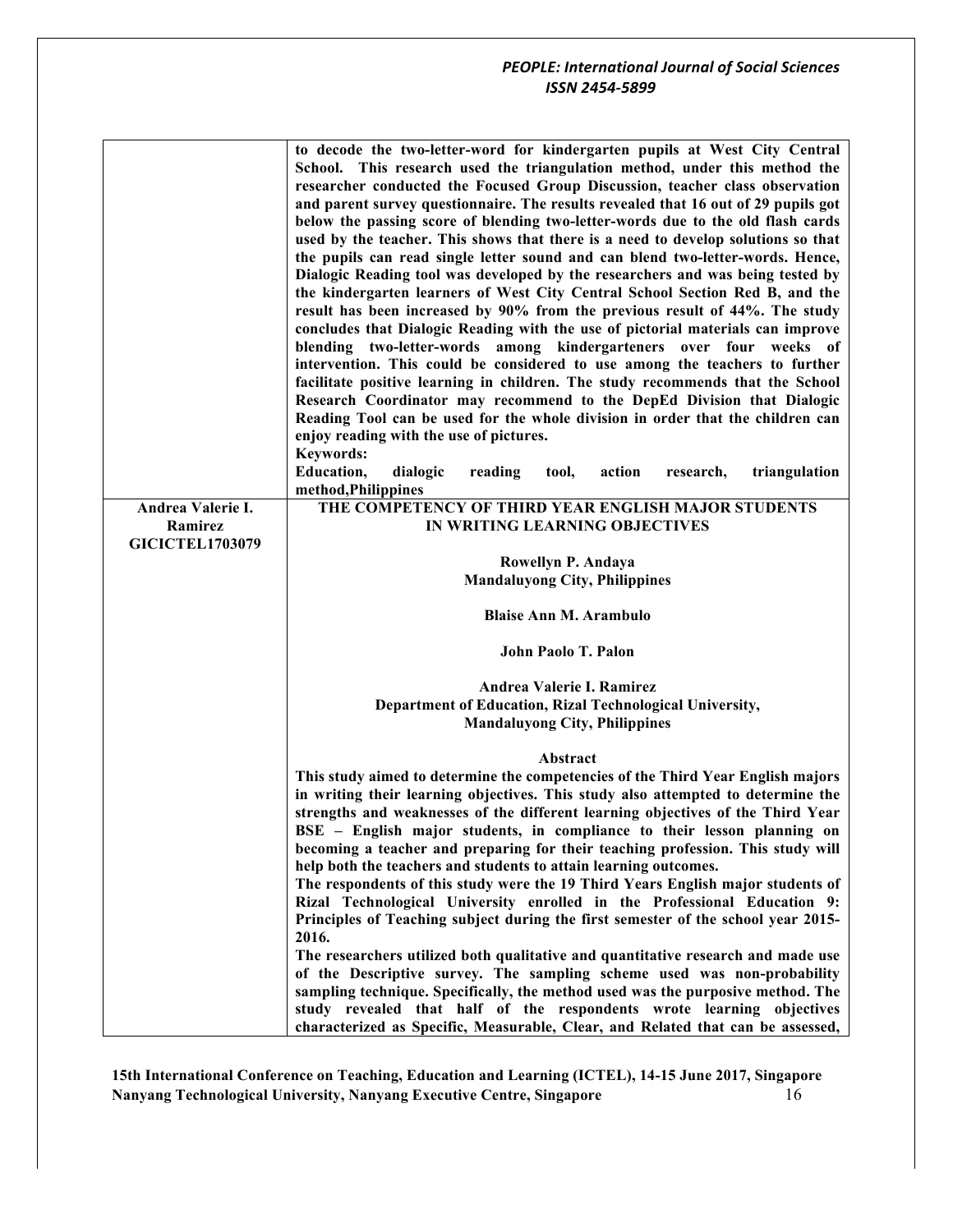|                        | modified and achieved.                                                                 |
|------------------------|----------------------------------------------------------------------------------------|
|                        | Furthermore, the learning objectives written by the respondents were found to be       |
|                        | not match to the outcomes that the students must attain to their learning              |
|                        | objectives. Most of the respondents had written their learning objectives in low       |
|                        | level thinking skills. The different types of learning outcomes in their learning      |
|                        | objectives were observed to enhance learners' learning style, capabilities and         |
|                        | multiple intelligences.                                                                |
|                        |                                                                                        |
|                        | Lastly, most of the respondents considered the factors: Bloom's Taxonomy of            |
|                        | Learning, Learning Competency, and Level of Thinking Skills of the Students            |
|                        | that were essential in writing learning objectives.                                    |
|                        | It is recommended that learning objectives should be performance-based and             |
|                        | must be aligned with the K to 12 Curriculum Guide that has been implemented in         |
|                        | the educational system. Teachers have to be aware of creating learning objectives      |
|                        | that is specific, measurable, attainable, reliable and time-bound. The behavioural     |
|                        | verbs used in constructing their learning objectives ought to follow the Bloom's       |
|                        | Taxonomy of Learning and the content must adhere to the given learning                 |
|                        | competencies.                                                                          |
|                        | Keywords-                                                                              |
|                        | learning objectives, Bloom's Taxonomy of Learning, K to 12, categories of              |
|                        | learning outcomes, thinking skills                                                     |
| Shahla Anzalchi        | The Relationship between Components of Attitude to Life and Entrepreneurship           |
| <b>GICICTEL1703080</b> | in high school Students                                                                |
|                        |                                                                                        |
|                        | Mojgan Mohammadi Naeeni                                                                |
|                        | Ph.D in Education, Associate Professor in Arak IAU                                     |
|                        | Shahla Anzalchi                                                                        |
|                        | <b>Ph.D in Educational Psychology</b>                                                  |
|                        |                                                                                        |
|                        | Hanieh Osati Eraghi                                                                    |
|                        | M.A. in Philosophy of Education                                                        |
|                        |                                                                                        |
|                        | Shiva Faridi                                                                           |
|                        | <b>M.A.</b> in General Psychology                                                      |
|                        | Abstract                                                                               |
|                        | This study was conducted to investigate the relationship between components of         |
|                        | attitude to life and entrepreneurship in high school graduate students. The            |
|                        |                                                                                        |
|                        | population of study consisted of high school students graduated in District 2 of       |
|                        | Arak city in the academic year 2015-2016. Sample size of study included 338            |
|                        | students selected according to their field of study. Cluster randomized sampling       |
|                        | method was used in this study. Data collection tools included Entrepreneurship         |
|                        | Questionnaire and Attitude to Life Questionnaire. These tools have the reliability     |
|                        | coefficients of 0.71 and 0.83, respectively. Data were analyzed using descriptive      |
|                        | and inferential statistics indices. In the descriptive statistics, frequency,          |
|                        | percentage, mean, standard deviation were used, and Kolmogorov-Smirnov test            |
|                        | for investigating the normality of the variables and Pearson correlation coefficient   |
|                        | were used in inferential statistics part. In addition, the findings suggest that there |
|                        | is a significant positive correlation between each of the components of personal       |
|                        | meaning, authority and responsibility, goal-seeking and entrepreneurship at the        |
|                        | level of p<0.01. In addition, there was reverse correlation between the components     |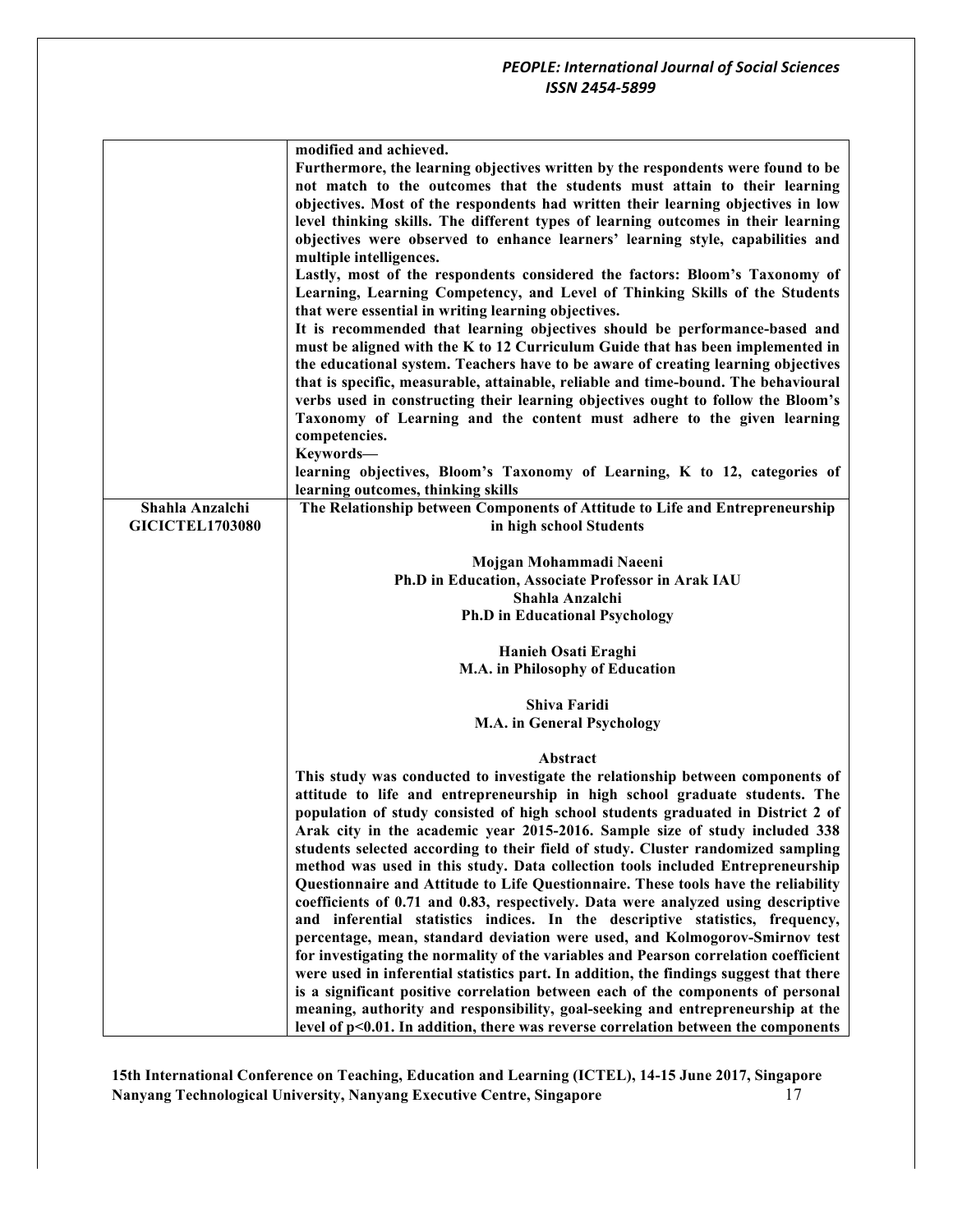| <b>M</b> Alfan Santoso<br><b>GICICTEL1703082</b> | of acceptance of death, feeling emptiness, and entrepreneurship. Therefore, it<br>could be stated that the positive components of life expectancy had direct<br>correlation with entrepreneurship and negative components of life expectancy<br>with entrepreneurship. Accordingly,<br>inverse<br>correlation<br>had<br>applied<br>recommendations were provided to strengthen the entrepreneurial spirit and<br>attitude to life to those who are in charge of education at high school level.<br><b>Keywords:</b><br>Entrepreneurship, attitude to life, authority and responsibility, goal-seeking,<br>personal meaning, acceptance of death, feeling emptiness<br>Tarbiya International Class Program (T-ICP): Arabic and English Learning<br><b>Development Based on Departments in UIN Malang</b><br><b>M. Alfan Santoso</b><br><b>Student of Teaching and Tarbiya Science faculty,</b><br>Maulana Malik Ibrahim State Islamic University of Malang,<br>Jl. Gajayana 50 Malang-Indonesia<br><b>ABSTRACT</b>                                                                                                                                                                                                                                                                                                           |
|--------------------------------------------------|-----------------------------------------------------------------------------------------------------------------------------------------------------------------------------------------------------------------------------------------------------------------------------------------------------------------------------------------------------------------------------------------------------------------------------------------------------------------------------------------------------------------------------------------------------------------------------------------------------------------------------------------------------------------------------------------------------------------------------------------------------------------------------------------------------------------------------------------------------------------------------------------------------------------------------------------------------------------------------------------------------------------------------------------------------------------------------------------------------------------------------------------------------------------------------------------------------------------------------------------------------------------------------------------------------------------------------|
|                                                  |                                                                                                                                                                                                                                                                                                                                                                                                                                                                                                                                                                                                                                                                                                                                                                                                                                                                                                                                                                                                                                                                                                                                                                                                                                                                                                                             |
|                                                  | There are many strategies to learn foreign language; Rubin and Stern (1975)<br>begin the research of language learning strategy since the pioneering work<br>carried out in the mid-seventies. They have been awareness that strategy is very<br>important in language learning. This study explores how the implementation of<br>International Class Program, as Arabic and English learning development<br>strategy based on some departments or majors in Teaching and Tarbiya Science<br>Faculty, that consists of Islamic Education, Social Science Education, Arabic<br>Education and Elementary School Teacher Education, took shelter under State<br>Islamic University of Malang-Indonesia. Adopting the descriptive research with<br>qualitative approach design, the study presented in this paper ascertained the<br>development of learning and practicing foreign language, like paper, presentation<br>and discussion on all students, lectures and academics of Tarbiya International<br>Class Program (T-ICP). This program is using intensive learning with only 20<br>students in each class. So, with this language development program, students are<br>faster for mastering Arabic and English skill based on their departments.<br><b>Keywords:</b><br>T-ICP, language learning, development method. |
| <b>Berna Timur</b><br><b>GICICTEL1703085</b>     | Attitutes and perceptions of Hacettepe University sudents towards native and<br>non-native English speaking teachers' effectiveness in English Language teaching                                                                                                                                                                                                                                                                                                                                                                                                                                                                                                                                                                                                                                                                                                                                                                                                                                                                                                                                                                                                                                                                                                                                                            |
|                                                  | <b>Berna Timur</b><br>Department Of Basic English, Hacettepe University, Ankara, Turkey<br><b>ABSTRACT</b><br>English is getting more and more common all around the World and it is the<br>dominat language in many fields. Athough it is taught as a foreign language both<br>in state and privat schools in Turkey, Turkish people have problems especailly<br>with speaking English after graduation. They believe that they cannot achieve<br>their goals no matter how much effort they expend to teach English. Moreover,                                                                                                                                                                                                                                                                                                                                                                                                                                                                                                                                                                                                                                                                                                                                                                                            |
|                                                  | most students don't like English because they think they cannot achieve to speak<br>it whatever they do to learn it.                                                                                                                                                                                                                                                                                                                                                                                                                                                                                                                                                                                                                                                                                                                                                                                                                                                                                                                                                                                                                                                                                                                                                                                                        |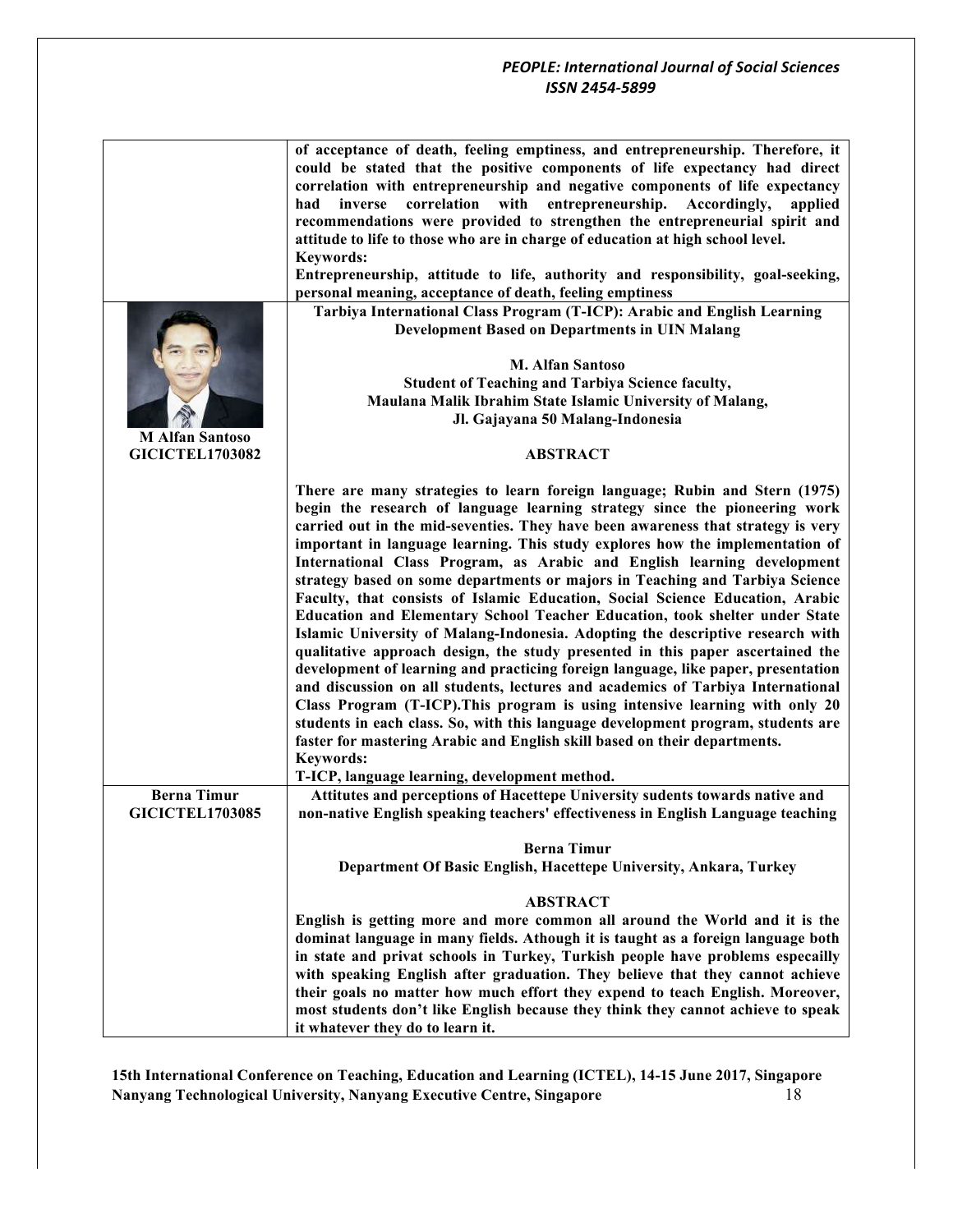|                                                         | An authority tries to find different ways to improve the quality of English<br>education. They often change curriculum and take new program from other<br>countries. Many institutions thought employing native teacher would be a good<br>idea to improve students' performance and motivation.<br>However, there is an open debate whether native speakers or non-native speakers<br>teach better. There are complex explanations behind this debate. On the other<br>hand much current studies indicate that both have advantages and disadvantages<br>in their own ways.<br>The purpose of this study is to investigate the perceptions of the students towards<br>natine and non-native speakers and try to explain what factors affect their beliefs.<br>The study was conducted with a questionarie distributed to 116 students who are<br>studying at Hacettepe University.                                                                                                                                                                                                                                                                                                                                                                                                                                                                                                                                                                                                                                                                                                                                                                                                                                                                                              |
|---------------------------------------------------------|----------------------------------------------------------------------------------------------------------------------------------------------------------------------------------------------------------------------------------------------------------------------------------------------------------------------------------------------------------------------------------------------------------------------------------------------------------------------------------------------------------------------------------------------------------------------------------------------------------------------------------------------------------------------------------------------------------------------------------------------------------------------------------------------------------------------------------------------------------------------------------------------------------------------------------------------------------------------------------------------------------------------------------------------------------------------------------------------------------------------------------------------------------------------------------------------------------------------------------------------------------------------------------------------------------------------------------------------------------------------------------------------------------------------------------------------------------------------------------------------------------------------------------------------------------------------------------------------------------------------------------------------------------------------------------------------------------------------------------------------------------------------------------|
| Ana Maria Gerbolés<br>Sánchez<br><b>GICICTEL1703088</b> | Use of digital graphic narratives with preservice teachers as a mediated learning<br>tool                                                                                                                                                                                                                                                                                                                                                                                                                                                                                                                                                                                                                                                                                                                                                                                                                                                                                                                                                                                                                                                                                                                                                                                                                                                                                                                                                                                                                                                                                                                                                                                                                                                                                        |
|                                                         | Guillermina Gavaldon-Hernandez<br><b>Lecturer at University of Alcala</b>                                                                                                                                                                                                                                                                                                                                                                                                                                                                                                                                                                                                                                                                                                                                                                                                                                                                                                                                                                                                                                                                                                                                                                                                                                                                                                                                                                                                                                                                                                                                                                                                                                                                                                        |
|                                                         | Ana Gerboles-Sanchez<br><b>Lecturer at University of Alcala</b>                                                                                                                                                                                                                                                                                                                                                                                                                                                                                                                                                                                                                                                                                                                                                                                                                                                                                                                                                                                                                                                                                                                                                                                                                                                                                                                                                                                                                                                                                                                                                                                                                                                                                                                  |
|                                                         | Francisco Saez de Adana<br><b>Lecturer at University of Alcala</b>                                                                                                                                                                                                                                                                                                                                                                                                                                                                                                                                                                                                                                                                                                                                                                                                                                                                                                                                                                                                                                                                                                                                                                                                                                                                                                                                                                                                                                                                                                                                                                                                                                                                                                               |
|                                                         | Abstract:                                                                                                                                                                                                                                                                                                                                                                                                                                                                                                                                                                                                                                                                                                                                                                                                                                                                                                                                                                                                                                                                                                                                                                                                                                                                                                                                                                                                                                                                                                                                                                                                                                                                                                                                                                        |
|                                                         | Until now, the primary use of comics in education has been as a tool for reading<br>or language learning, paying less attention to the complementary potential of<br>composing graphic narratives. Creating a digital story implies using multimedia<br>elements that, together with textual or sound dialogues, might make meaning of<br>ideas and feelings, promoting in that sense, critical reflection. This paper presents<br>a preliminary study carried out with 66 preservice teachers in an undergraduate<br>course at a Spanish University. Students completed readings of texts and comics<br>related to the course topics, and simultaneously they were trained on how to<br>create comics: use of different types of software, composition basis,<br>communication elements and conventions of comics' design. Students had to<br>create digital narratives to draw possible solutions to problems and case studies<br>set by the teacher. They had the freedom to create their comics choosing the<br>software they felt most comfortable with since the purpose of the study was to<br>analyse the composition of their stories and the way in which they gave meaning<br>to learning through them. Comics were analysed and categorised according to the<br>story they told, feelings and emotions they showed, complexity and originality.<br>The findings suggested that digital comic's creation encourages creativity and<br>critical reflection since students represent social problems and their consciousness<br>through visual compositions. Further research has to be done to determine how<br>comic's creation shapes learning in a wider sense.<br><b>Keywords:</b><br>creativity, critical thinking, comics, higher education, preservice teachers |
|                                                         | From a substitution stage to a redefinition phase: SAMR model as a framework<br>to integrate ICT in education                                                                                                                                                                                                                                                                                                                                                                                                                                                                                                                                                                                                                                                                                                                                                                                                                                                                                                                                                                                                                                                                                                                                                                                                                                                                                                                                                                                                                                                                                                                                                                                                                                                                    |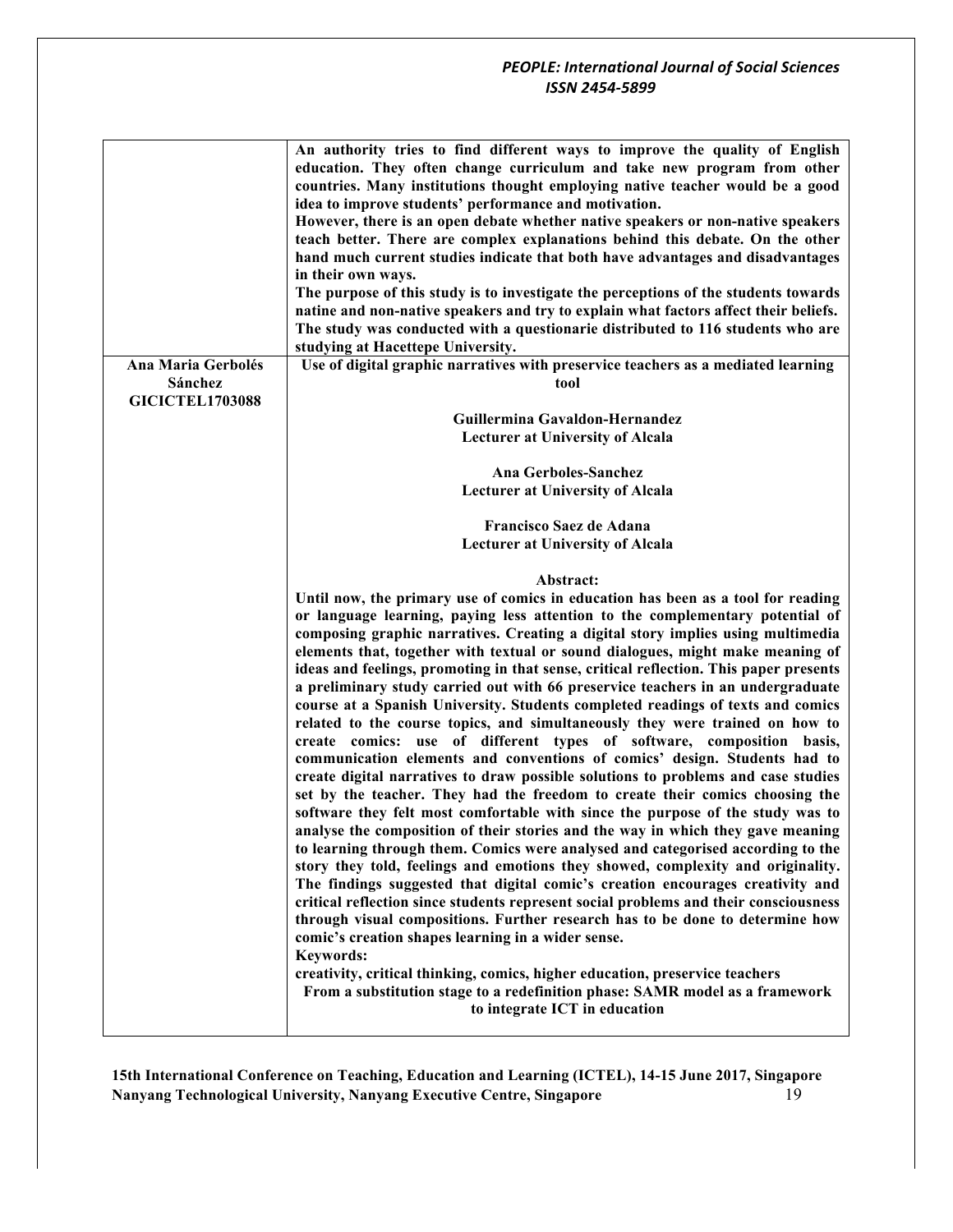**Guillermina Gavaldon-Hernandez, PhD, Lecturer at University of Alcala, Spain**

**Ana Maria Gerboles-Sanchez Lecturer at University of Alcala, Spain**

#### **Abstract**

**The use of technology in higher education settings can positively impact student learning. To this end, its integration must consider, as the core of the process, a particular pedagogical model aimed at achieving transformative learning. However, not all teachers feel confident about integrating technology into their classroom, and many of them lack the technological pedagogical know-how. This paper reports the transformative teaching practice implemented by a higher education teacher who scrolled through the different levels of Puentedura's SAMR (Substitution, Amplification, Modification, and Redefinition) model. During one year she attended seminars, conferences and MOOC courses related to ICT integration in education focused on fostering her technological pedagogical knowledge. Simultaneously a facilitator supported her during four teaching periods leading to planning teaching practices with technology framed by TPACK (Technological Pedagogical Content Knowledge). A participant observer collected data recording students-teacher interactions, students' class activities, students' interactions with technology and teacher practice. Data analysis reflected a teaching practice evolution. During the first phase, instruction revolved around a teacher centred methodology using technology as a substitution of traditional methods without functional change. Last observation recorded a change in technology-mediated teaching. Teacher and students relied on technology to build and share knowledge using various methodological strategies and digital tools, such as augmented reality, reaching in that sense, the last phase of the SAMR model. The results of the study suggest that a pedagogical dimension must be placed at the centre of the process to cope technology-driven change. Teachers also must be aware on the need to adopt certain technology for a particular pedagogical approach only if it generates an added value for learning. Future research has to be done applying the same training and coaching process, described in this study, to a larger number of university teachers. Keywords** 

**SAMR model, ICT, TPACK, higher education, augmented reality**

**Delving Into the Ingenious Mind of John Benedict Del Castillo**

**Agron, Mark Aaron S. Manila Science High School**

**Danao, Joshua C. Manila Science High School**

**Del Castillo Manila Science High School**

**Claire Benjz R. Manila Science High School**

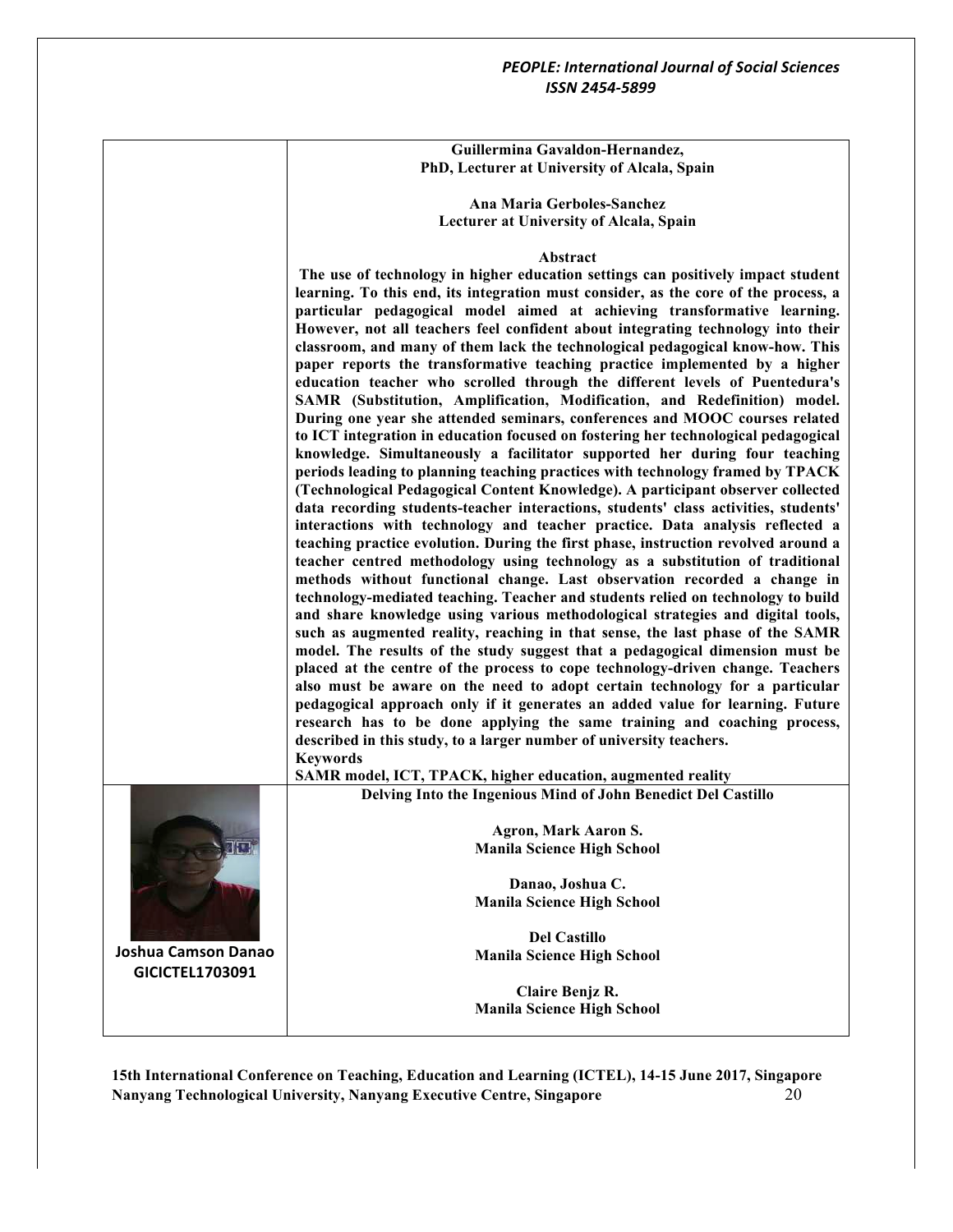|                        | Montevirgen                                                                                                                                                    |
|------------------------|----------------------------------------------------------------------------------------------------------------------------------------------------------------|
|                        | <b>Manila Science High School</b>                                                                                                                              |
|                        |                                                                                                                                                                |
|                        | Mikaela Daniele S.<br><b>Manila Science High School</b>                                                                                                        |
|                        |                                                                                                                                                                |
|                        |                                                                                                                                                                |
|                        | <b>Abstract</b>                                                                                                                                                |
|                        | In a society, interaction and communication are widely known to have a                                                                                         |
|                        | great importance in establishing human relationships, but limited or lack in                                                                                   |
|                        | development of social skills hinders this natural aspect in people. The lack of                                                                                |
|                        | social skills in some people may be due to a disorder in the autism spectrum, a                                                                                |
|                        | group of developmental disorders, which is the Asperger's Syndrome. It is a<br>developmental disorder that affects a life of a person and how he/she interacts |
|                        | with his or her surroundings. This study revolved around developmental                                                                                         |
|                        | disorders namely Attention Deficit/ Hyperactivity Disorder, or more commonly                                                                                   |
|                        | known as ADHD and Asperger's Syndrome of an 8-year-old boy. The study                                                                                          |
|                        | aimed to assess the subject's way of thinking and how his disorders affect him.                                                                                |
|                        | The subject was assessed through in-depth interview along with his mother as a                                                                                 |
|                        | key participant. The gathered data from the interview was thoroughly analyzed<br>by the researchers and it was concluded that Attention Deficit/ Hyperactivity |
|                        | Disorder had a greater effect than Asperger's Syndrome in terms of behavior and                                                                                |
|                        | his way of thinking. Results of this study were used to change stigma towards                                                                                  |
|                        | children with developmental disorders as well as distinguish the difference                                                                                    |
|                        | between Attention Deficit/ Hyperactivity Disorder and Asperger's Syndrome.                                                                                     |
|                        | <b>Keywords:</b>                                                                                                                                               |
|                        | ADHD, Asperger's Syndrome, Case Study, Gifted Children                                                                                                         |
|                        | Individual Characteristics and Learning Performance of University Freshmen ---<br>A Case Study in Taiwan                                                       |
|                        |                                                                                                                                                                |
|                        | <b>Hsing-Yu Hou</b>                                                                                                                                            |
|                        | Office of Institutional Research, Chaoyang University of Technology                                                                                            |
|                        |                                                                                                                                                                |
|                        | <b>Tao-Ming Cheng</b>                                                                                                                                          |
|                        | Department of Construction Engineering, Chaoyang University of Technology                                                                                      |
| Dr. Hsing-Yu Hou       | <b>Sung-Chi Hsu</b>                                                                                                                                            |
| <b>GICICTEL1703095</b> | Department of Construction Engineering, Chaoyang University of Technology                                                                                      |
|                        |                                                                                                                                                                |
|                        | Dinesh Chandra Agrawal4                                                                                                                                        |
|                        | Department of Applied Chemistry, Chaoyang University of Technology                                                                                             |
|                        | Abstract                                                                                                                                                       |
|                        | A psychological assessment of individual learning characteristics of the university                                                                            |
|                        | freshmen is essential in order to create an efficient learning environment in an                                                                               |
|                        | academic institution. A significant drop out rate of freshmen in our university                                                                                |
|                        | during 2011-15 prompted us to carry out the present study to detect university                                                                                 |
|                        | freshmen's attitudes and learning preferences. Holland's theory of six personality                                                                             |
|                        | types: Realistic, Investigative, Artistic, Social, Enterprising, and Conventional                                                                              |
|                        | was applied. The survey includes data from 1,558 freshmen from five colleges                                                                                   |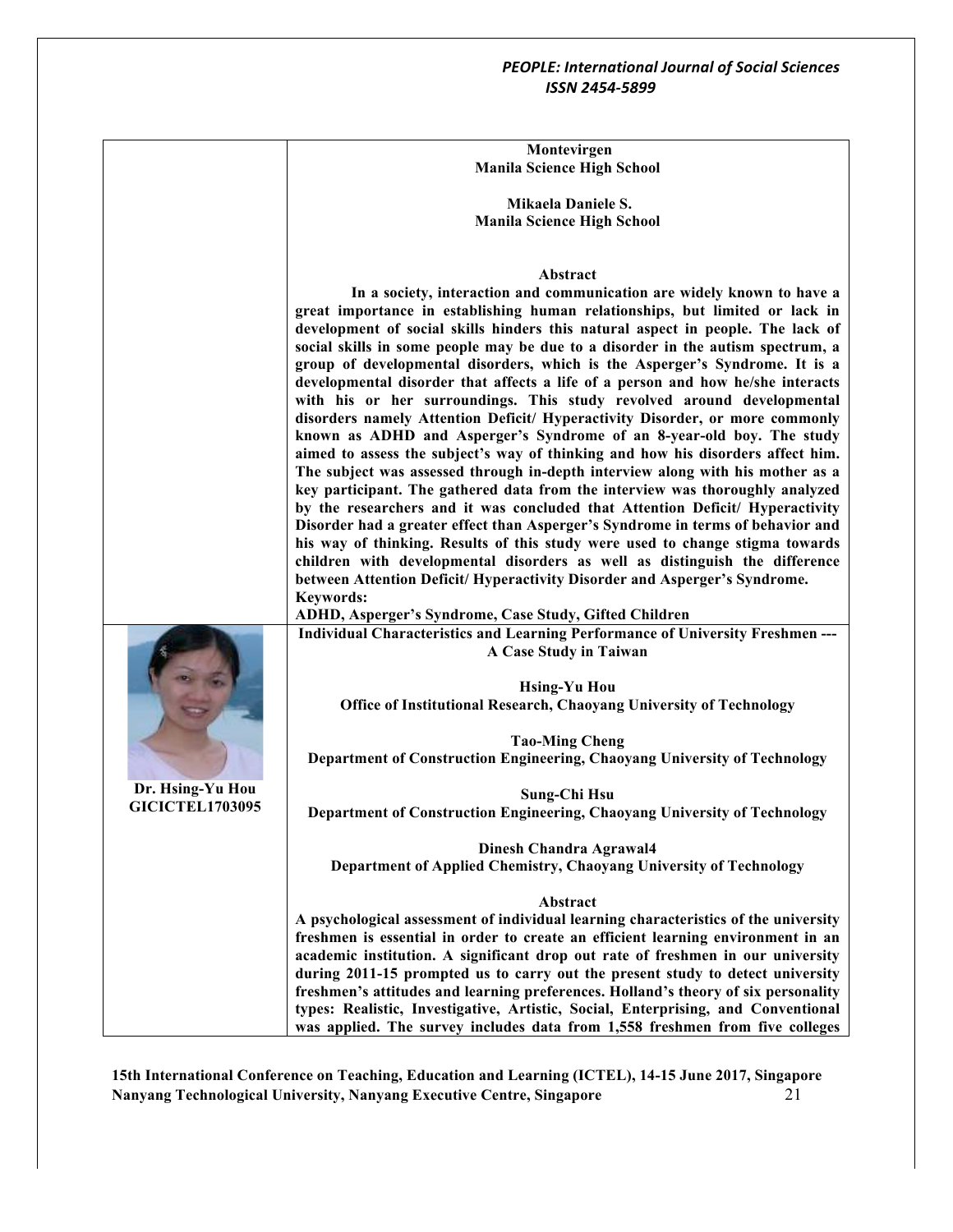|                          | (Management, Science and Engineering, Design, Humanities and Social Sciences,                |
|--------------------------|----------------------------------------------------------------------------------------------|
|                          | and Information). The survey questionnaire divided 194 items into three parts                |
|                          | including questions like which activities freshmen enjoyed most, their personality           |
|                          |                                                                                              |
|                          | characteristics and the subjects they liked most. The ANOVA analysis showed                  |
|                          | that Realistic, Investigative types were significant in male students, while Artistic,       |
|                          | Social were more projecting in females. Also, the analysis showed a poor                     |
|                          | congruence and learning performance in the college of Science and Engineering.               |
|                          | A positive correlation was found between freshmen's personality and attribute of             |
|                          | a specialized subject. For example, Engineering Statics trends to Investigative              |
|                          | type and Investigative students in the department of construction engineering got            |
|                          |                                                                                              |
|                          | higher grades in this subject compared to other characteristics. The outcome of              |
|                          | this study can help educators remind the students to explore their interests earlier         |
|                          | and try to modulate their major if they have a low-interest identity and a poor              |
|                          | environment fit.                                                                             |
|                          | Keywords:                                                                                    |
|                          |                                                                                              |
|                          | Holland's Theory, Person - Environment Congruence, Individual Characteristics                |
| <b>Darlina B Formoso</b> | Readiness of Tertiary Level Students of Holy Angel University to Enroll in Online            |
| <b>GICICTEL1703096</b>   | Learning                                                                                     |
|                          |                                                                                              |
|                          | Darlina B. Formoso, MDE1                                                                     |
|                          | <b>School of Education, Holy Angel University</b>                                            |
|                          |                                                                                              |
|                          | <b>Angeles City, Pampanga, Philippines</b>                                                   |
|                          |                                                                                              |
|                          |                                                                                              |
|                          | Abstract                                                                                     |
|                          |                                                                                              |
|                          | Schools continue to enforce reforms by adapting technology in the teaching and               |
|                          | learning process such as the use of internet in offering courses online so that              |
|                          | students can study anytime, anywhere. However, the question persists if online               |
|                          | learning is indeed for anybody who wishes to take advantage of this learning                 |
|                          |                                                                                              |
|                          | modality. While studies have shown that the attrition rate in online learning is             |
|                          | higher compared to those enrolled in the traditional face-to-face program,                   |
|                          | students with high online learning readiness on the other hand have higher                   |
|                          | satisfaction and higher completion rate. Thus, this study was conducted to                   |
|                          | determine the online learning readiness of tertiary level students at Holy Angel             |
|                          | University (HAU) based on their age, course, year level as well as their intention           |
|                          |                                                                                              |
|                          | to enroll in an online learning mode. Results showed that HAU tertiary level                 |
|                          | students generally have moderately high readiness for online learning. Those with            |
|                          | higher online learning readiness were female, older students as well as students in          |
|                          | the higher year levels. Majority of the respondents would consider enrolling in              |
|                          | online courses; although the difference with those who do not wish to enroll is              |
|                          | minimal. Common reasons to enroll include accessibility and ease of technology               |
|                          |                                                                                              |
|                          | use while for those who are not enrolling cites the absence of the physical presence         |
|                          | of the teacher and the perception that online learning is not "real" learning. This          |
|                          | study highly recommends proactive measures to address the issues and concerns                |
|                          | of all stakeholders to ensure successful outcome for all online learning initiatives.        |
|                          | <b>Keywords:</b><br>readiness, online learning, online learning readiness, intent to enroll, |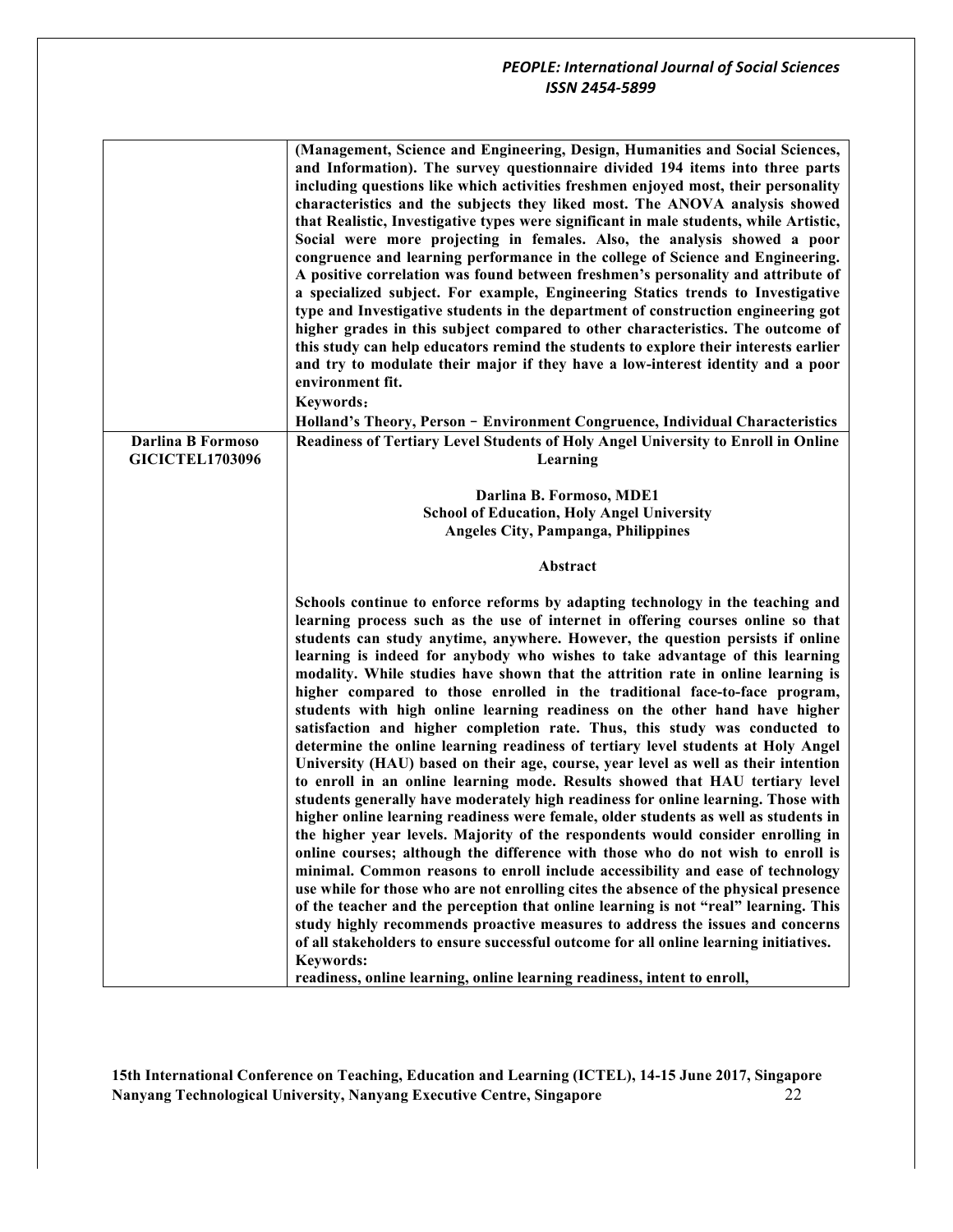|                         | <b>EXPLORING PRIMARY AND SECONDARY STUDENTS' INFERENTIAL</b><br><b>STRATEGIES ON CONTINGENCY-TABLE PROBLEMS</b>                                                               |
|-------------------------|-------------------------------------------------------------------------------------------------------------------------------------------------------------------------------|
|                         | <b>LAN ZHI-YAO</b>                                                                                                                                                            |
|                         | Department of Mathematics, National Taiwan Normal University, Taipei City,                                                                                                    |
|                         | Taiwan                                                                                                                                                                        |
|                         | YANG KAI-LIN                                                                                                                                                                  |
|                         | Department of Mathematics, National Taiwan Normal University, Taipei City,                                                                                                    |
| Lan Zhi-Yao             | <b>Taiwan</b>                                                                                                                                                                 |
| <b>GICICTEL1703098</b>  | Making inference from tables and graphs is necessary for critical citizens.                                                                                                   |
|                         | Contingency table is a common kind of data in many disciplines. However,                                                                                                      |
|                         | mathematical curriculum in primary and secondary schools in Taiwan paid                                                                                                       |
|                         | insufficient attention to contingency-table problems to develop students'                                                                                                     |
|                         | statistical literacy, reasoning and thinking. The recent study shows that primary                                                                                             |
|                         | students can give different strategies to solve such problems before learning it<br>(e.g., Obersteiner, A., Bernhard, M., & Reiss, K., 2015). In this study, we further       |
|                         | explore the development of Taiwanese primary and secondary students'                                                                                                          |
|                         | inferential strategies in solving contingency-table problems.                                                                                                                 |
|                         | The sample comprises 575 students from grade 3, grade 4, grade 8 and grade 10.                                                                                                |
|                         | It's took approximately 10 min for participants to finish a pencil test, each item of                                                                                         |
|                         | the test designed by considering bivariate associations of categorical variables and                                                                                          |
|                         | different features of data distributions which require different levels of inferential<br>strategies (Obersteiner et al., 2015). The students of this study have not received |
|                         | any systematic instruction on contingency tables prior to the test.                                                                                                           |
|                         | The findings indicate that: (1) $4th$ graders performed better than $3th$ graders on                                                                                          |
|                         | the problems requiring additive and multiplicative strategies; (2) $8th$ graders                                                                                              |
|                         | performed better than 4 <sup>th</sup> graders on the problems requiring the multiplicative                                                                                    |
|                         | strategy;(3) $10^{th}$ graders performed better than $8^{th}$ graders on the problem of two<br>independent variables requiring the multiplicative strategy. Accordingly,      |
|                         | Taiwanese students made performance better and better on high-level problems                                                                                                  |
|                         | as the grade of students increased. We will discuss critically possible reasons for                                                                                           |
|                         | the trend toward better performance even though no systematic instruction is                                                                                                  |
|                         | given.                                                                                                                                                                        |
| <b>Nde Emmanuel Nji</b> | How To Motivate Students To Learn English As A Second Language.                                                                                                               |
| <b>GICICTEL1703101</b>  |                                                                                                                                                                               |
|                         | <b>Nde Emmanuel Nji</b><br>Department of English, Plutaluang Wittaya School, Sattahip-Chonburi, Thailand.                                                                     |
|                         |                                                                                                                                                                               |
|                         | Abstract                                                                                                                                                                      |
|                         | The need for English as a medium of communication in our globalized world                                                                                                     |
|                         | today cannot still be overemphasized. In Thailand, it is an important facet of the                                                                                            |
|                         | workforce and the main language of exchange when AEC (ASEAN Economic                                                                                                          |
|                         | Community) finally kicks off. Most students know basic grammar rules, but<br>exhibit a high level of unwillingness to speak while others are shy to speak entirely            |
|                         | partly due to the fear of making mistakes. Others are completely uninterested in                                                                                              |
|                         | either aspect of the English skills (speaking, writing, reading and listening)                                                                                                |
|                         | attributed to the system; whereby all the students must have a passed grade; even                                                                                             |
|                         | after a number of unsuccessful trials of the exam.                                                                                                                            |
|                         | This article, therefore, looks at some of the ways students can be motivated; to be                                                                                           |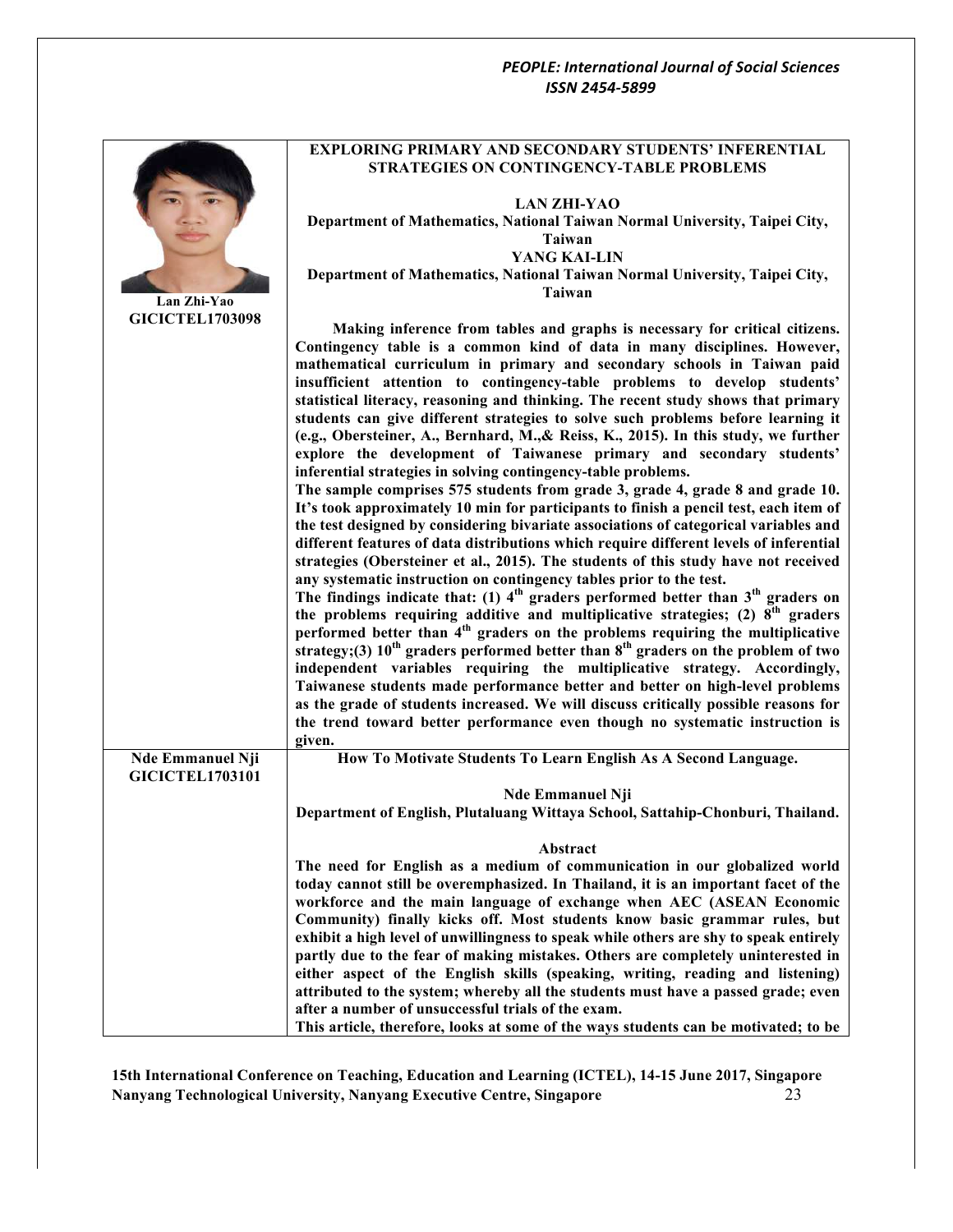|                                                        | involved in learning English, taking an active role (in speaking) in a challenging<br>yet fun-filled English classroom. These motivations range from challenging the<br>students, classroom seating plan, thought-provoking (open-ended and closed)<br>questions, maximization of anticipation, assignments, use of technology, students'<br>self-development, building of communities within classrooms, the enthusiasm of                                                                                                                                                                                                                                                                                                                                                                                                                                                                                             |
|--------------------------------------------------------|-------------------------------------------------------------------------------------------------------------------------------------------------------------------------------------------------------------------------------------------------------------------------------------------------------------------------------------------------------------------------------------------------------------------------------------------------------------------------------------------------------------------------------------------------------------------------------------------------------------------------------------------------------------------------------------------------------------------------------------------------------------------------------------------------------------------------------------------------------------------------------------------------------------------------|
|                                                        | the teacher, rapport, supportive environment, amongst others.                                                                                                                                                                                                                                                                                                                                                                                                                                                                                                                                                                                                                                                                                                                                                                                                                                                           |
|                                                        | <b>Keywords</b><br>Motivation, English Language, Learning, Teaching, Proactive, Speaking                                                                                                                                                                                                                                                                                                                                                                                                                                                                                                                                                                                                                                                                                                                                                                                                                                |
| Ligaya P. Antiojo<br><b>GICICTEL1703105</b>            | PERFORMANCE OF EDUCATION GRADUATES OF CAVITE STATE<br>UNIVERSITY NAIC IN THE LICENSURE EXAMINATION FOR TEACHERS<br>(LET)                                                                                                                                                                                                                                                                                                                                                                                                                                                                                                                                                                                                                                                                                                                                                                                                |
|                                                        | LIGAYA P. ANTIOJO, PhD<br>Associate Professor 5, Teacher Education Department, Cavite State University-<br>Naic, Bucana, Naic, Cavite, Phils.                                                                                                                                                                                                                                                                                                                                                                                                                                                                                                                                                                                                                                                                                                                                                                           |
|                                                        | <b>ABSTRACT</b>                                                                                                                                                                                                                                                                                                                                                                                                                                                                                                                                                                                                                                                                                                                                                                                                                                                                                                         |
|                                                        | In response to CHED's mandate to provide quality education to students, this<br>study analyzed the results of the performance of Bachelor of Secondary<br>Education (BSEd) and Bachelor of Elementary Education (BEEd) graduates in<br>the Licensure Examination for Teachers (LET) from 2013 to 2015. Documentary<br>analysis of the official LET results from Professional Regulatory Commission<br>(PRC) was employed. The descriptive-correlational research utilizing the SPSS<br>was further utilized for data analysis.                                                                                                                                                                                                                                                                                                                                                                                          |
|                                                        | The investigation disclosed that the LET performance of BEEd graduates in<br>terms of average passing percentage and ratings is higher than those of their<br>BSEd counterparts. LET takers recorded the highest average ratings in general<br>education followed by professional courses while the lowest was noted in major<br>courses. English major recorded the highest average ratings, followed by Math<br>major, while Biological Science major lagged behind. Furthermore, the study<br>exposed that there is no significant difference between the LET performance of<br>English and Math majors; there is a significant difference between the LET<br>performance of Math and Biological Science majors, and there is a high<br>significant difference between the LET performance of English and Biological<br>Science majors.<br>Moreover, the LET performance of the first takers for both BSEd and BEEd, |
|                                                        | exceeds those of the repeaters. The study likewise exposed a negative relationship<br>between the batch factor and LET performance. It is recommended that<br>education students should give equal attention to general education, professional<br>and major courses. The institution must design an intervention program for<br>repeaters and strengthen its instruction in major courses where the graduates<br>find difficulty.<br>Keywords:                                                                                                                                                                                                                                                                                                                                                                                                                                                                         |
|                                                        | Licensure Examination for Teachers, Performance, Education Graduates                                                                                                                                                                                                                                                                                                                                                                                                                                                                                                                                                                                                                                                                                                                                                                                                                                                    |
| Olufemi Ayotunde,<br>Ayodeji<br><b>GICICTEL1703110</b> | THE EFFECT OF SOCIAL NETWORKING SITE ON STUDENTS aETM<br><b>ACADEMIC PERFORMANCE (A case study of Osun state tertiary Institutions)</b>                                                                                                                                                                                                                                                                                                                                                                                                                                                                                                                                                                                                                                                                                                                                                                                 |
|                                                        | Olufemi Ayotunde, Ayodeji                                                                                                                                                                                                                                                                                                                                                                                                                                                                                                                                                                                                                                                                                                                                                                                                                                                                                               |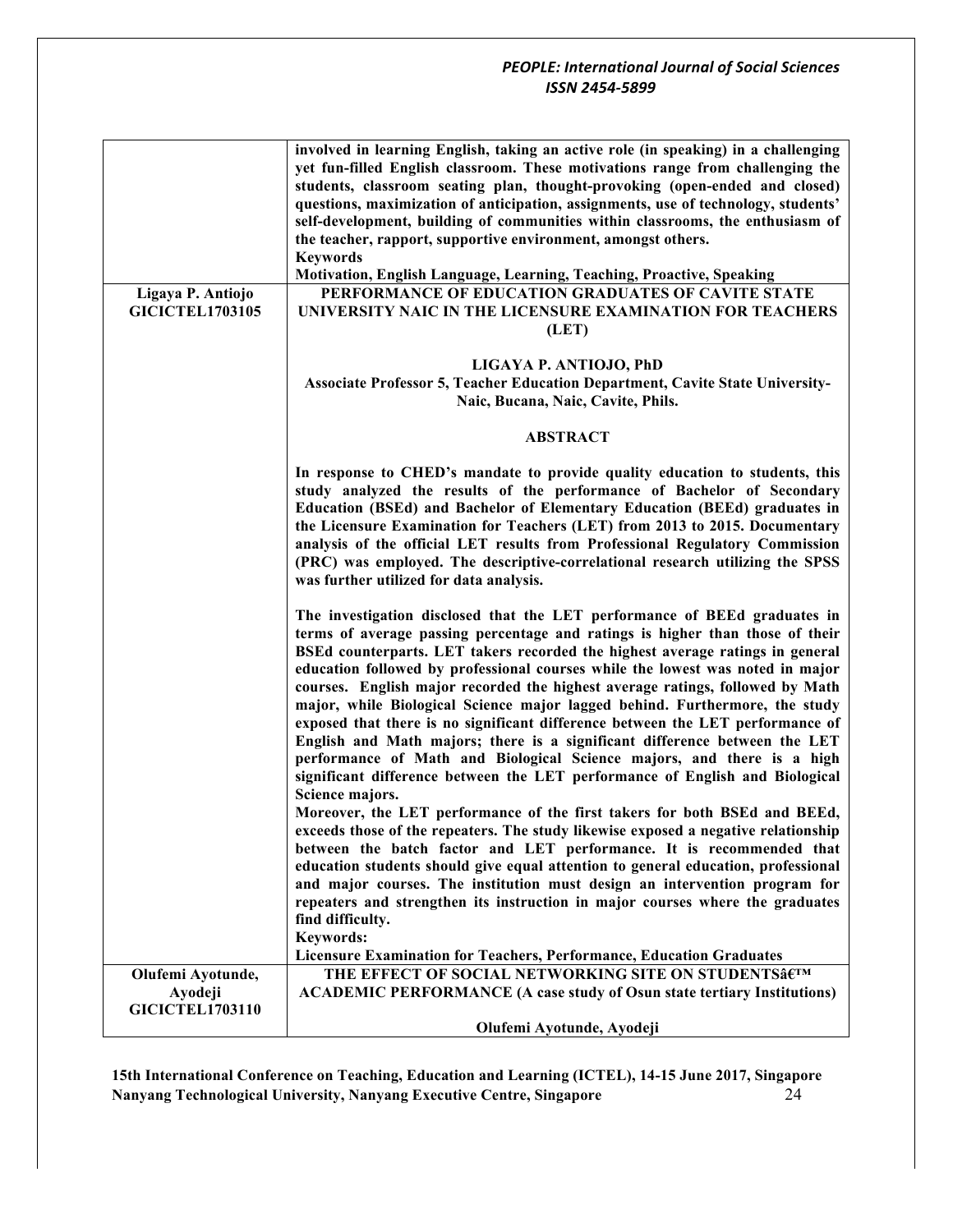|                                                     | Department of Statistics, Osun State Polytechnic, Iree, Osun State, Nigeria                                                                                                                                                                                                                                                                                                                                                                                                                                                                                                                                                                                                                                                                                                                                                                                                                                                                                                                                                                                                                                                                                             |
|-----------------------------------------------------|-------------------------------------------------------------------------------------------------------------------------------------------------------------------------------------------------------------------------------------------------------------------------------------------------------------------------------------------------------------------------------------------------------------------------------------------------------------------------------------------------------------------------------------------------------------------------------------------------------------------------------------------------------------------------------------------------------------------------------------------------------------------------------------------------------------------------------------------------------------------------------------------------------------------------------------------------------------------------------------------------------------------------------------------------------------------------------------------------------------------------------------------------------------------------|
|                                                     | <b>ABSTRACT</b><br>As the use of social networks increases with availability of cell phones of different<br>types, greater portion of users of such facilities are the youths in the society. The<br>time it consumes is of great concern to all, as majority of youths are involved in it.<br>This research investigates into the effects of usage of social network sites on<br>academic performance of students in Osun State Tertiary Institutions. Deferential<br>and inferential research designs of survey type were adopted in this study during<br>which Primary data was collected from 200 students through the use of a<br>questionnaire. The study revealed that the use of social network among Osun<br>State Tertiary Institutions student is used to fulfilled academic pursuit. It was also<br>discovered that the category of institutions; which Gender of respondents are<br>independent on social network site used.<br>It is therefore recommended that the use of social network sites should be used<br>majorly for academic purpose.<br><b>KEYWORDS:</b><br>Academic Performance, Social Network site, Information, Computer, Social<br>Media. |
|                                                     | STATISTICAL ANALYSIS ON RELATIONSHIP BETWEEN BLOOD<br>PRESSURE, WAIST-HIP RATIO, GENDER, AGE AND BODY MASS INDEX.<br>(A CASE STUDY OF OBAFEMI AWOLOWO TEACHING HOSPITAL<br>COMPLEX, (OAUTHC), ILE IFE, OSUN STATE)                                                                                                                                                                                                                                                                                                                                                                                                                                                                                                                                                                                                                                                                                                                                                                                                                                                                                                                                                      |
|                                                     | Olufemi Ayotunde, Ayodeji<br>Department of Statistics, Osun State Polytechnic, Iree, Osun State, Nigeria                                                                                                                                                                                                                                                                                                                                                                                                                                                                                                                                                                                                                                                                                                                                                                                                                                                                                                                                                                                                                                                                |
|                                                     | <b>ABSTRACT</b><br>This project work designed to examine the statistical relationship existing<br>between blood pressure of an individual and the variables considered which is<br>centered on determining the major indices for measuring blood pressure using<br>Obafemi Awolowo Teaching Hospital Complex, Ile-Ife, Osun State as a case<br>study. The methods of the analysis used in this research are multiple regression<br>analysis, test for parameter and coefficients of determination procedure were<br>used to select the best model. The result showed that the independent variable<br>(Age, Gender, Waist Hip ratio and Body mass index) are the factors that<br>determine the blood pressure of an individual<br>Keyword:                                                                                                                                                                                                                                                                                                                                                                                                                              |
|                                                     | Blood pressure, Gender, Waist-hip ratio, and body mass index.                                                                                                                                                                                                                                                                                                                                                                                                                                                                                                                                                                                                                                                                                                                                                                                                                                                                                                                                                                                                                                                                                                           |
| <b>Akshat Kumar Singh</b><br><b>GICICTEL1703113</b> | A Modern Concept of Integrated Development: Sustainable Model Based on<br>Direct Application of Technical Research to Rural Areas Applying Demand-<br><b>Driven Initiatives</b>                                                                                                                                                                                                                                                                                                                                                                                                                                                                                                                                                                                                                                                                                                                                                                                                                                                                                                                                                                                         |
|                                                     | <b>Prince KUMAR</b><br>Indian Institute of Technology Roorkee, Roorkee - Haridwar Highway<br>Uttarakhand, India                                                                                                                                                                                                                                                                                                                                                                                                                                                                                                                                                                                                                                                                                                                                                                                                                                                                                                                                                                                                                                                         |
|                                                     | <b>Akshat Kumar SINGH</b><br>Indian Institute of Technology Roorkee, Roorkee - Haridwar Highway                                                                                                                                                                                                                                                                                                                                                                                                                                                                                                                                                                                                                                                                                                                                                                                                                                                                                                                                                                                                                                                                         |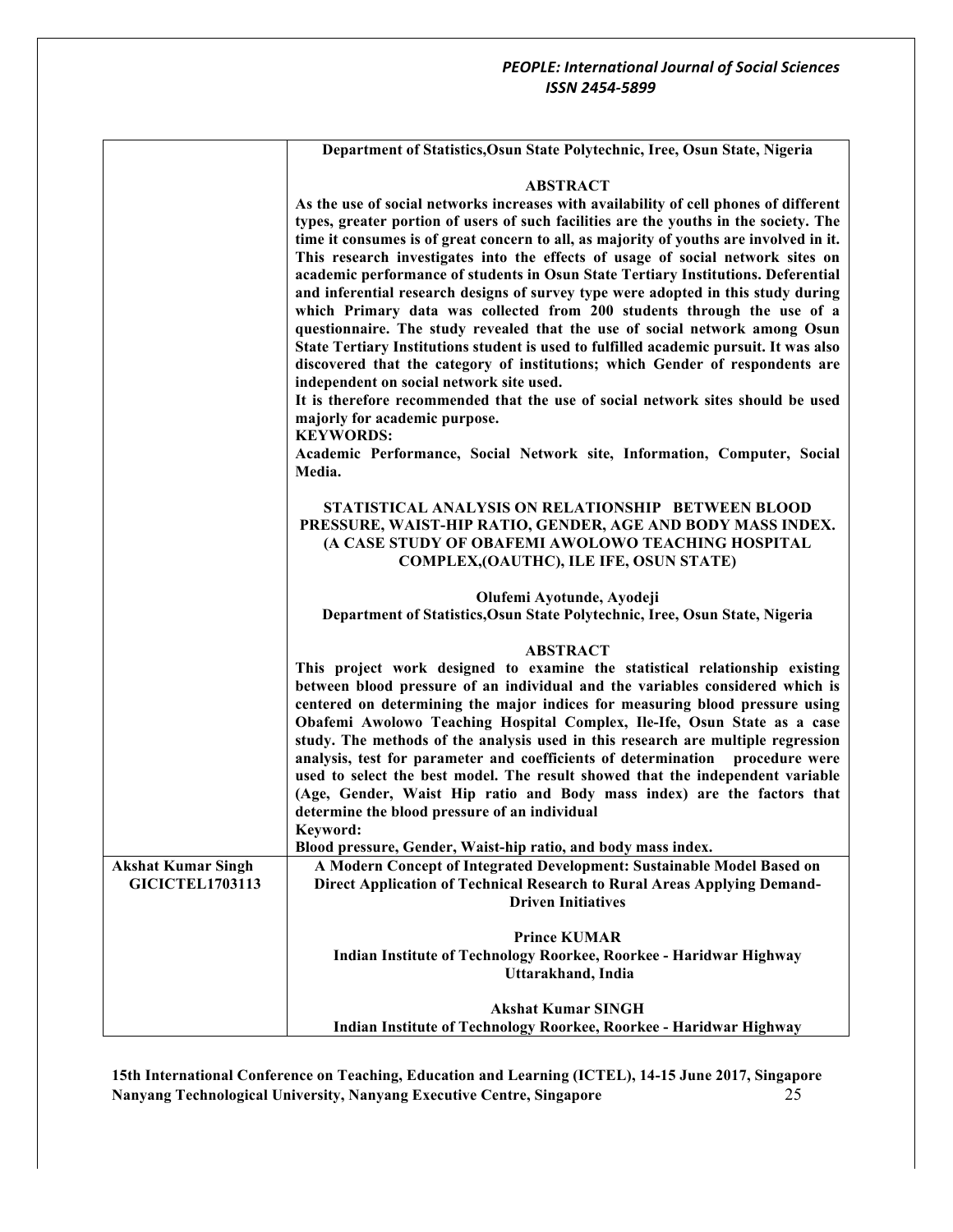| Uttarakhand, India |  |
|--------------------|--|
|--------------------|--|

#### **Abstract**

|                                              | 'Unnat Bharat Abhiyan' (UBA) is a project initiated by the Ministry of Human<br>Resource Development (MHRD), Government of India. Under the aegis of UBA,<br>IIT Roorkee has adopted five villages namely, Beladi-Salhapur, Chharba,<br>Chandpur, Meerpur and Mohand. UBA aims to achieve demand driven<br>sustainable development through technical intervention. Our mission can be<br>conceptualized as a movement to enable processes that connect institutes of<br>higher education with local communities to address the development challenges of<br>rural India through participatory processes and appropriate technologies for<br>accelerating sustainable growth. UBA model helps the research community to<br>directly understand the needs of the people and then drive the research work<br>directly for the benefits of people. It also acts as a facilitator for effective<br>implementation of government policies at ground level.<br>UBA follows a tactical action plan: identifying and comprehending the problem,<br>resource mapping and creating a database, ideating the technical solution,<br>integrating the efforts of stakeholders, and finally implementing the solution.<br>UBA also aims to sensitize students of IIT Roorkee with rural ethos and develop a<br>sense of social responsibility amongst them.<br>UBA IIT Roorkee has worked in different areas of development. Information &<br>Communication Technology (ICT) initiative focuses on promoting computer<br>education among kids. Several researches have been implemented at ground level,<br>including self-cleaning Bio Lavatories, River Bed Filtration System and Bio Sand<br>Filter for better utilization of river water. Biogas Plants and 'Unnat Chulha' (an<br>efficient firewood stove) have been installed, reducing emissions of greenhouse<br>gasses. LED lights were distributed through Corporate social responsibility (CSR)<br>on a large scale. Several initiatives have been launched to prevent degradation of<br>crops caused by monkeys, wild boars and other wild animals. Health Camps,<br>Career Counselling Camps and various Awareness Camps have also been<br>organized for the welfare of villagers.<br><b>Keywords:</b><br>UBA, Unnat Chulha, CSR, ICT |
|----------------------------------------------|-------------------------------------------------------------------------------------------------------------------------------------------------------------------------------------------------------------------------------------------------------------------------------------------------------------------------------------------------------------------------------------------------------------------------------------------------------------------------------------------------------------------------------------------------------------------------------------------------------------------------------------------------------------------------------------------------------------------------------------------------------------------------------------------------------------------------------------------------------------------------------------------------------------------------------------------------------------------------------------------------------------------------------------------------------------------------------------------------------------------------------------------------------------------------------------------------------------------------------------------------------------------------------------------------------------------------------------------------------------------------------------------------------------------------------------------------------------------------------------------------------------------------------------------------------------------------------------------------------------------------------------------------------------------------------------------------------------------------------------------------------------------------------------------------------------------------------------------------------------------------------------------------------------------------------------------------------------------------------------------------------------------------------------------------------------------------------------------------------------------------------------------------------------------------------------------------------------------------------------------------------------------------------------|
| <b>Eunice Tang</b><br><b>GICICTEL1703114</b> | Classroom-based research in pre-service teacher education: opportunities and<br>challenges                                                                                                                                                                                                                                                                                                                                                                                                                                                                                                                                                                                                                                                                                                                                                                                                                                                                                                                                                                                                                                                                                                                                                                                                                                                                                                                                                                                                                                                                                                                                                                                                                                                                                                                                                                                                                                                                                                                                                                                                                                                                                                                                                                                          |
|                                              | <b>Eunice Tang</b><br>Department of Curriculum and Instruction, The Chinese University of Hong<br><b>Kong, Hong Kong</b>                                                                                                                                                                                                                                                                                                                                                                                                                                                                                                                                                                                                                                                                                                                                                                                                                                                                                                                                                                                                                                                                                                                                                                                                                                                                                                                                                                                                                                                                                                                                                                                                                                                                                                                                                                                                                                                                                                                                                                                                                                                                                                                                                            |
|                                              | Abstract<br>Classroom-based research has been incorporated in the pre-service teacher<br>education curriculum since the English Language Education programme at the<br>Faculty of Education, The Chinese University of Hong Kong, started in 1998. The<br>two 3-credit research courses are designed to provide student teachers of English<br>as a second language an opportunity to conduct a study in the classroom for a<br>better understanding of the teacher, the learners and classroom teaching and<br>learning. The first research course, which focuses on literature review,<br>formulation of research questions and research methods, takes place before their<br>Teaching Practicums. At the end of the first research course, student teachers will                                                                                                                                                                                                                                                                                                                                                                                                                                                                                                                                                                                                                                                                                                                                                                                                                                                                                                                                                                                                                                                                                                                                                                                                                                                                                                                                                                                                                                                                                                                 |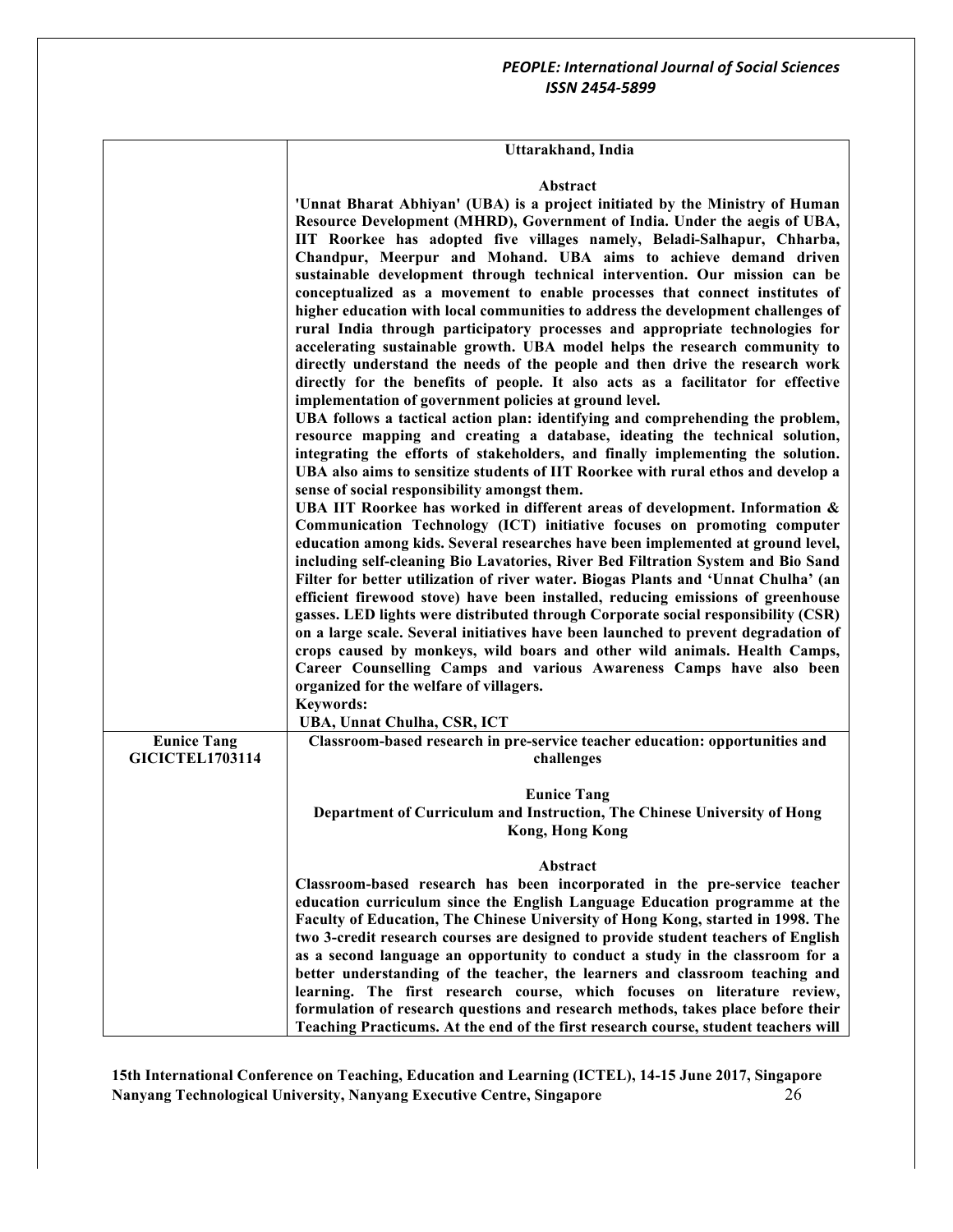|                                               | come up with a research proposal to be carried out for data collection during the<br>Teaching Practicums. The second research course, which aims to develop skills in<br>data analysis and data presentation, is held in the final year. At the end of the<br>course, student teachers will present their findings in a research seminar and<br>submit their write-up in the form of a thesis. In this presentation, the course<br>design, samples of research work, and feedback from students will be discussed.<br>Insights from the experience will also be shared for future development of<br>students' research capabilities for professional development and academic<br>pursuit. |
|-----------------------------------------------|-------------------------------------------------------------------------------------------------------------------------------------------------------------------------------------------------------------------------------------------------------------------------------------------------------------------------------------------------------------------------------------------------------------------------------------------------------------------------------------------------------------------------------------------------------------------------------------------------------------------------------------------------------------------------------------------|
|                                               | The Role of Projects in Motivating                                                                                                                                                                                                                                                                                                                                                                                                                                                                                                                                                                                                                                                        |
|                                               | <b>Students to Reach Both Their Personal and Professional Potential</b>                                                                                                                                                                                                                                                                                                                                                                                                                                                                                                                                                                                                                   |
|                                               | Kumisbayeva M.M.                                                                                                                                                                                                                                                                                                                                                                                                                                                                                                                                                                                                                                                                          |
|                                               | <b>University of International Business, Language Center</b>                                                                                                                                                                                                                                                                                                                                                                                                                                                                                                                                                                                                                              |
|                                               | 8 <sup>a</sup> - Abay av. Almaty, 050010 Kazakhstan                                                                                                                                                                                                                                                                                                                                                                                                                                                                                                                                                                                                                                       |
|                                               |                                                                                                                                                                                                                                                                                                                                                                                                                                                                                                                                                                                                                                                                                           |
|                                               |                                                                                                                                                                                                                                                                                                                                                                                                                                                                                                                                                                                                                                                                                           |
| ассники пі                                    | Abstract                                                                                                                                                                                                                                                                                                                                                                                                                                                                                                                                                                                                                                                                                  |
| Mansiya Kumisbayeva<br><b>GICICTEL1703115</b> | The essence of today's education is characterized by communicative way of<br>teaching English. The use of new information and teaching techniques is<br>considered to be the basis of teaching and raising students. Under new techniques<br>we mean lessons using business and role plays, cooperative learning, development<br>of critical thinking through reading and writing, Project work, etc.                                                                                                                                                                                                                                                                                     |
|                                               | The objectives of the paper are to highlight the importance of project work in                                                                                                                                                                                                                                                                                                                                                                                                                                                                                                                                                                                                            |
|                                               | teaching English, to describe its main peculiarities and types, to discover how it                                                                                                                                                                                                                                                                                                                                                                                                                                                                                                                                                                                                        |
|                                               | influences students during the educational process and if it helps to learn the                                                                                                                                                                                                                                                                                                                                                                                                                                                                                                                                                                                                           |
|                                               | language.                                                                                                                                                                                                                                                                                                                                                                                                                                                                                                                                                                                                                                                                                 |
|                                               | A project is an extended piece of work on a particular topic where the content                                                                                                                                                                                                                                                                                                                                                                                                                                                                                                                                                                                                            |
|                                               |                                                                                                                                                                                                                                                                                                                                                                                                                                                                                                                                                                                                                                                                                           |
|                                               | and the presentation are determined principally by the learners. Project work in                                                                                                                                                                                                                                                                                                                                                                                                                                                                                                                                                                                                          |
|                                               | English lessons is really important. Nowadays, there are a lot of various methods                                                                                                                                                                                                                                                                                                                                                                                                                                                                                                                                                                                                         |
|                                               | for teaching a foreign language. Very often students are not motivated enough,                                                                                                                                                                                                                                                                                                                                                                                                                                                                                                                                                                                                            |
|                                               | because there is a gap between the language taught and the language students                                                                                                                                                                                                                                                                                                                                                                                                                                                                                                                                                                                                              |
|                                               | need in the real life, students are not interested much in the lessons, because they                                                                                                                                                                                                                                                                                                                                                                                                                                                                                                                                                                                                      |
|                                               | cannot use their knowledge, imagination and their point of view. Diana L Fried                                                                                                                                                                                                                                                                                                                                                                                                                                                                                                                                                                                                            |
|                                               | Booth (1986, p.7) describes project work as a real bridge between language study                                                                                                                                                                                                                                                                                                                                                                                                                                                                                                                                                                                                          |
|                                               | and language use. It is a good means for those students and teachers who want to                                                                                                                                                                                                                                                                                                                                                                                                                                                                                                                                                                                                          |
|                                               | cooperate and take the advantage of real work with the language.                                                                                                                                                                                                                                                                                                                                                                                                                                                                                                                                                                                                                          |
|                                               |                                                                                                                                                                                                                                                                                                                                                                                                                                                                                                                                                                                                                                                                                           |
|                                               | In our article we want to describe how Project work helps in teaching English.                                                                                                                                                                                                                                                                                                                                                                                                                                                                                                                                                                                                            |
| <b>Samuel Oladapo</b>                         | Attitude of Tertiary Institutions Staff towards Environmental Sanitation in                                                                                                                                                                                                                                                                                                                                                                                                                                                                                                                                                                                                               |
| <b>GICICTEL1703116</b>                        | Nigeria                                                                                                                                                                                                                                                                                                                                                                                                                                                                                                                                                                                                                                                                                   |
|                                               |                                                                                                                                                                                                                                                                                                                                                                                                                                                                                                                                                                                                                                                                                           |
|                                               | <b>Samuel Oladapo</b>                                                                                                                                                                                                                                                                                                                                                                                                                                                                                                                                                                                                                                                                     |
|                                               | Social Science Education Department, Faculty Education, Adekunle Ajasin                                                                                                                                                                                                                                                                                                                                                                                                                                                                                                                                                                                                                   |
|                                               | University, Akungba Akoko, Ondo State, Nigeria                                                                                                                                                                                                                                                                                                                                                                                                                                                                                                                                                                                                                                            |
|                                               |                                                                                                                                                                                                                                                                                                                                                                                                                                                                                                                                                                                                                                                                                           |
|                                               | <b>ABSTRACT</b>                                                                                                                                                                                                                                                                                                                                                                                                                                                                                                                                                                                                                                                                           |
|                                               | The environmental situation in developing countries such as Nigeria is more                                                                                                                                                                                                                                                                                                                                                                                                                                                                                                                                                                                                               |
|                                               |                                                                                                                                                                                                                                                                                                                                                                                                                                                                                                                                                                                                                                                                                           |
|                                               | acute, partly because of people's negative attitude towards the environment.                                                                                                                                                                                                                                                                                                                                                                                                                                                                                                                                                                                                              |
|                                               | Individual or group awareness and attitudes towards the environment is critical                                                                                                                                                                                                                                                                                                                                                                                                                                                                                                                                                                                                           |
|                                               | in the effort to have clean and sustainable environment. The negative attitude of                                                                                                                                                                                                                                                                                                                                                                                                                                                                                                                                                                                                         |
|                                               | the society can be traced to constant changes, not just in curriculum content but                                                                                                                                                                                                                                                                                                                                                                                                                                                                                                                                                                                                         |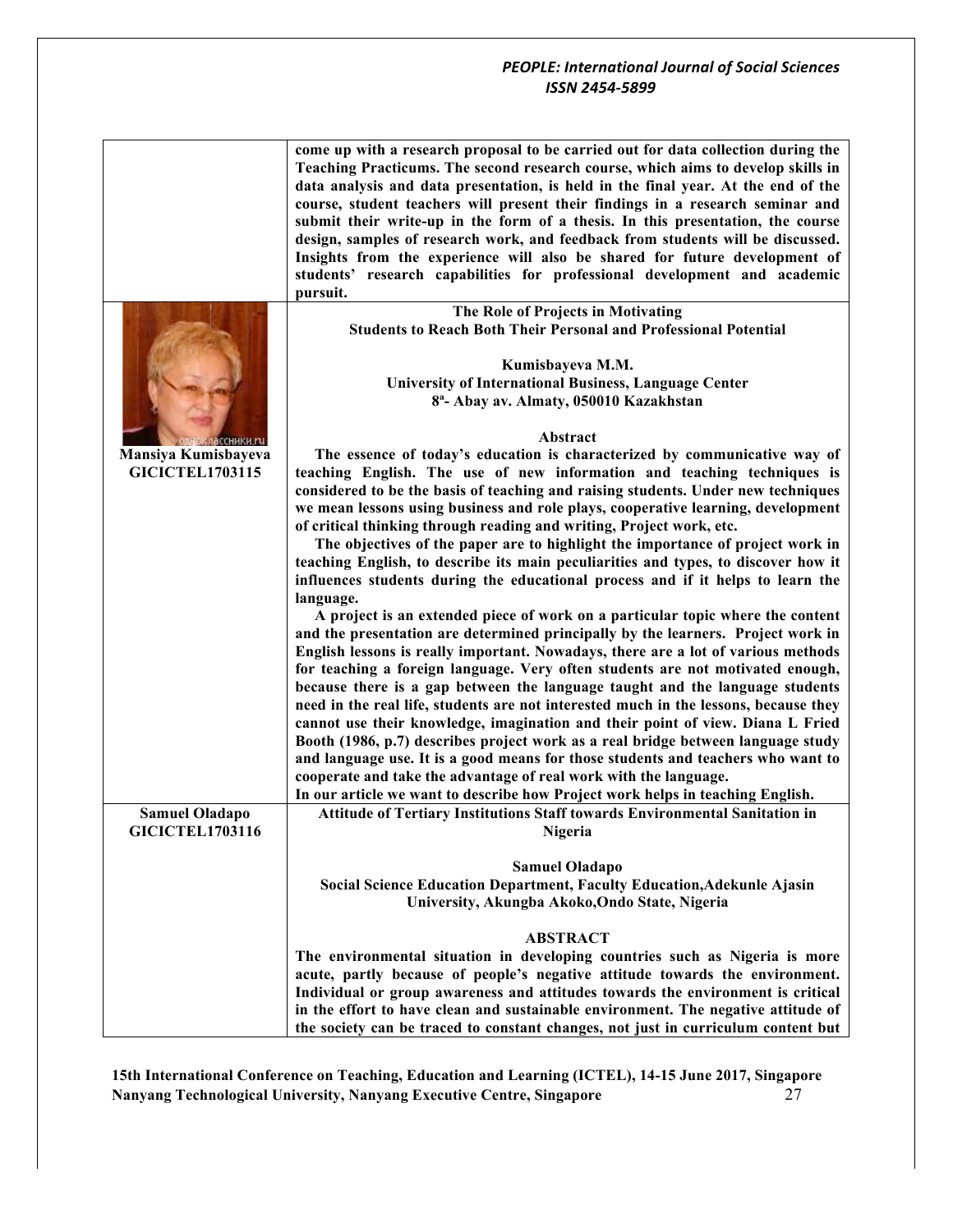|                                   | also school subjects. For example, health education as school subject has replaced<br>hygiene where students were once taught sanitation of the environment, which<br>provide opportunity through which the act of waste management and sanitation<br>can be learnt. The research design that was adopted for this study is the<br>descriptive survey research. This research adopted the descriptive survey method<br>because it is found relevant for the study. The study aims to find out<br>environmental knowledge as predictor of environmental practices of workers in<br>Nigeria University.500 staffer both teaching and none teaching were randomly<br>selected from five tertiary institutions which are, Adekunle Ajasin University<br>Akungba Akoko, University of Ibadan, Federal University of Technology Akure,<br>Ajayi Crowther University Oyo and Obafemi Awolowo University Ile-Ife. This<br>study further revealed that there is slight significant relationship between<br>workers environmental knowledge and their environmental practice, this implied<br>that workers environmental knowledge predict environmental practice. : This<br>study thus, recommended that there is need for environmental education to be<br>intensified in tertiary institutions, and that its content should reflect the<br>immediate needs of the environment.<br><b>Key Words-</b><br>Environmental knowledge, Environmental Practice, University Staff                                                                                                                                                                                                                                                                            |
|-----------------------------------|----------------------------------------------------------------------------------------------------------------------------------------------------------------------------------------------------------------------------------------------------------------------------------------------------------------------------------------------------------------------------------------------------------------------------------------------------------------------------------------------------------------------------------------------------------------------------------------------------------------------------------------------------------------------------------------------------------------------------------------------------------------------------------------------------------------------------------------------------------------------------------------------------------------------------------------------------------------------------------------------------------------------------------------------------------------------------------------------------------------------------------------------------------------------------------------------------------------------------------------------------------------------------------------------------------------------------------------------------------------------------------------------------------------------------------------------------------------------------------------------------------------------------------------------------------------------------------------------------------------------------------------------------------------------------------------------------------------------------------------------|
|                                   |                                                                                                                                                                                                                                                                                                                                                                                                                                                                                                                                                                                                                                                                                                                                                                                                                                                                                                                                                                                                                                                                                                                                                                                                                                                                                                                                                                                                                                                                                                                                                                                                                                                                                                                                              |
| <b>Naniek Sulistya</b>            | THE IMPLEMENTATION OF PROBLEM BASED LEARNING TO<br><b>INCREASE THE SCIENCE CHARACTER THROUGH SOCIAL</b>                                                                                                                                                                                                                                                                                                                                                                                                                                                                                                                                                                                                                                                                                                                                                                                                                                                                                                                                                                                                                                                                                                                                                                                                                                                                                                                                                                                                                                                                                                                                                                                                                                      |
| Wardani<br><b>GICICTEL1703117</b> | <b>STUDIES LEARNING</b>                                                                                                                                                                                                                                                                                                                                                                                                                                                                                                                                                                                                                                                                                                                                                                                                                                                                                                                                                                                                                                                                                                                                                                                                                                                                                                                                                                                                                                                                                                                                                                                                                                                                                                                      |
|                                   |                                                                                                                                                                                                                                                                                                                                                                                                                                                                                                                                                                                                                                                                                                                                                                                                                                                                                                                                                                                                                                                                                                                                                                                                                                                                                                                                                                                                                                                                                                                                                                                                                                                                                                                                              |
|                                   | Naniek Sulistya Wardani                                                                                                                                                                                                                                                                                                                                                                                                                                                                                                                                                                                                                                                                                                                                                                                                                                                                                                                                                                                                                                                                                                                                                                                                                                                                                                                                                                                                                                                                                                                                                                                                                                                                                                                      |
|                                   | <b>Faculty of Teacher Training and Education</b>                                                                                                                                                                                                                                                                                                                                                                                                                                                                                                                                                                                                                                                                                                                                                                                                                                                                                                                                                                                                                                                                                                                                                                                                                                                                                                                                                                                                                                                                                                                                                                                                                                                                                             |
|                                   | Satya Wacana Christian University - Salatiga Indonesia                                                                                                                                                                                                                                                                                                                                                                                                                                                                                                                                                                                                                                                                                                                                                                                                                                                                                                                                                                                                                                                                                                                                                                                                                                                                                                                                                                                                                                                                                                                                                                                                                                                                                       |
|                                   |                                                                                                                                                                                                                                                                                                                                                                                                                                                                                                                                                                                                                                                                                                                                                                                                                                                                                                                                                                                                                                                                                                                                                                                                                                                                                                                                                                                                                                                                                                                                                                                                                                                                                                                                              |
|                                   | Abstract                                                                                                                                                                                                                                                                                                                                                                                                                                                                                                                                                                                                                                                                                                                                                                                                                                                                                                                                                                                                                                                                                                                                                                                                                                                                                                                                                                                                                                                                                                                                                                                                                                                                                                                                     |
|                                   | Science character is learning outcome of students achieved as the result of their<br>exploration through science learning procces that cover of tree aspects: 1)<br>scientific attitude, 2) knowledge of science product, and 3) science proccess skills.<br>The objective of this research was to increase science character of Elementary<br>School Teacher Education (ESTE) student through science learning procces by<br>social studies subject make use of problem based learning (PBL). PBL that used<br>including 7 (seven) learning phases, that are Step1 Clarify the setting, Step2<br>Define the problem, Step 3 Analyse/investigate the casus, Step 4 Re-structure the<br>problem, Step 5 Formulate learning goals, Step 6 Individual learning and Step 7<br>Report back to the group. The science character is 1) value of character in<br>relation to God, 2) values of characters in relation to self, 3) value of character in<br>relation to others, 4) value of character in relation to environment. The research<br>method used in this research is classroom action research. Design research used<br>spiral models from Kemmis and Targatt by procedure two cycle. The data<br>collection technique was an observation and test. Data are analyzed percentage.<br>Subjects of this research are ESTE student on grade one in Salatiga Centre Java.<br>The research result showed that: 1) implementation of PBL is there is increasing<br>the science character, 2) increasing the science character is value of character in<br>relation to God, in relation to self, in relation to others, and to environment.<br><b>Keywords:</b><br>problem based learning (PBL), the science character, social studies learning |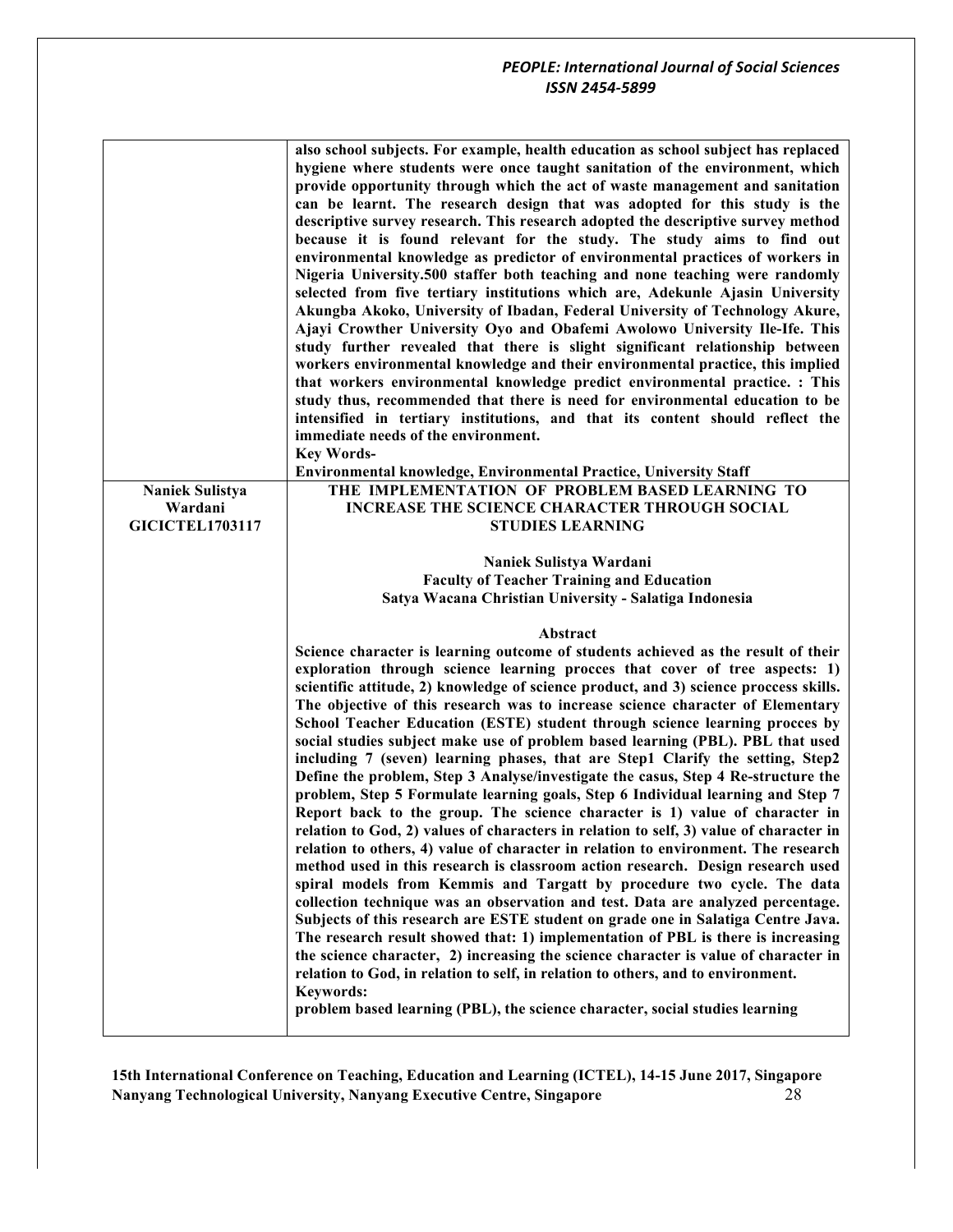| Kartika Primasanti<br><b>GICICTEL1703120</b> | Developmentally Appropriate Concept in Indonesian Children's Bible Story Book<br>as A Teaching Media                                                        |
|----------------------------------------------|-------------------------------------------------------------------------------------------------------------------------------------------------------------|
|                                              |                                                                                                                                                             |
|                                              | Kartika B. Primasanti<br><b>Teacher-Education Department</b>                                                                                                |
|                                              | Petra Christian University, Indonesia                                                                                                                       |
|                                              |                                                                                                                                                             |
|                                              | Desi Yoanita                                                                                                                                                |
|                                              | <b>Communication Department</b>                                                                                                                             |
|                                              | Petra Christian University, Indonesia                                                                                                                       |
|                                              | Abstract                                                                                                                                                    |
|                                              | In the Christian education viewpoint, inheriting faith to children is a pivotal                                                                             |
|                                              | responsibility for parents, family, church, and Christian education institution.                                                                            |
|                                              | Studies showed, literatures are considered significant media to transfer values of                                                                          |
|                                              | a family. Specifically, a Research reported that the teaching of Christian values                                                                           |
|                                              | also effectively applied through a tradition of reading picture Bible story books.                                                                          |
|                                              | However, in the Indonesian context, there are two main barriers regarding using                                                                             |
|                                              | literature as teaching media. First, in Indonesia, reading is not favored compared                                                                          |
|                                              | to oral tradition in everyday communication. Second, in Indonesia, the quality                                                                              |
|                                              | and quantity of children's literatures are limited. Moreover, because current                                                                               |
|                                              | report indicated that parents or educators preferred to use familiar yet cheap                                                                              |
|                                              | application technology, children's literatures are left behind. As the consequence,                                                                         |
|                                              | the book industry ignored the developmental appropriateness in designing                                                                                    |
|                                              | literatures for children. This gap revealed a need to use current perspective to                                                                            |
|                                              | investigate how the existed picture Bible story book used to teach Christian values                                                                         |
|                                              | in Indonesian context. This study used a qualitative content analysis to examine                                                                            |
|                                              | 10 selected picture Bible story literatures. Incorporating the Developmentally-<br>Appropriate approach, the authors intended to entangle how the published |
|                                              | literature applied the Developmentally Appropriate concept for young readers.                                                                               |
|                                              | This study expresses an insight for designing picture bible story literatures, which                                                                        |
|                                              | appropriate for young readers.                                                                                                                              |
|                                              | <b>Keywords</b>                                                                                                                                             |
|                                              | picture Bible story, developmentally appropriate, children's literature, Indonesia                                                                          |
|                                              | Children's literature                                                                                                                                       |
|                                              | Evaluating the National Curriculum of Computer Science Grade 6 to 8 by Using                                                                                |
|                                              | <b>Bloom's Taxonomy</b>                                                                                                                                     |
|                                              |                                                                                                                                                             |
|                                              | <b>Nasreen Sahito</b>                                                                                                                                       |
|                                              | <b>Nasreen Nasreen Sahito</b>                                                                                                                               |
|                                              | Government Elementary College of Education (Women) Hyderabad, Education                                                                                     |
|                                              | Department Govt. of Sindh,                                                                                                                                  |
| <b>Nasreen Nasreen Sahito</b>                | Pakistan, Bureau of Curriculum and Extension Wing, Sindh, Hyderabad,                                                                                        |
| <b>GICICTEL1703121</b>                       | Pakistan                                                                                                                                                    |
|                                              | Dilawer Ali Mangi                                                                                                                                           |
|                                              | Govt. Elementary College of Education (W) Hyderabad, 2Women University                                                                                      |
|                                              | <b>Sukkur</b>                                                                                                                                               |
|                                              |                                                                                                                                                             |
|                                              | Abstract                                                                                                                                                    |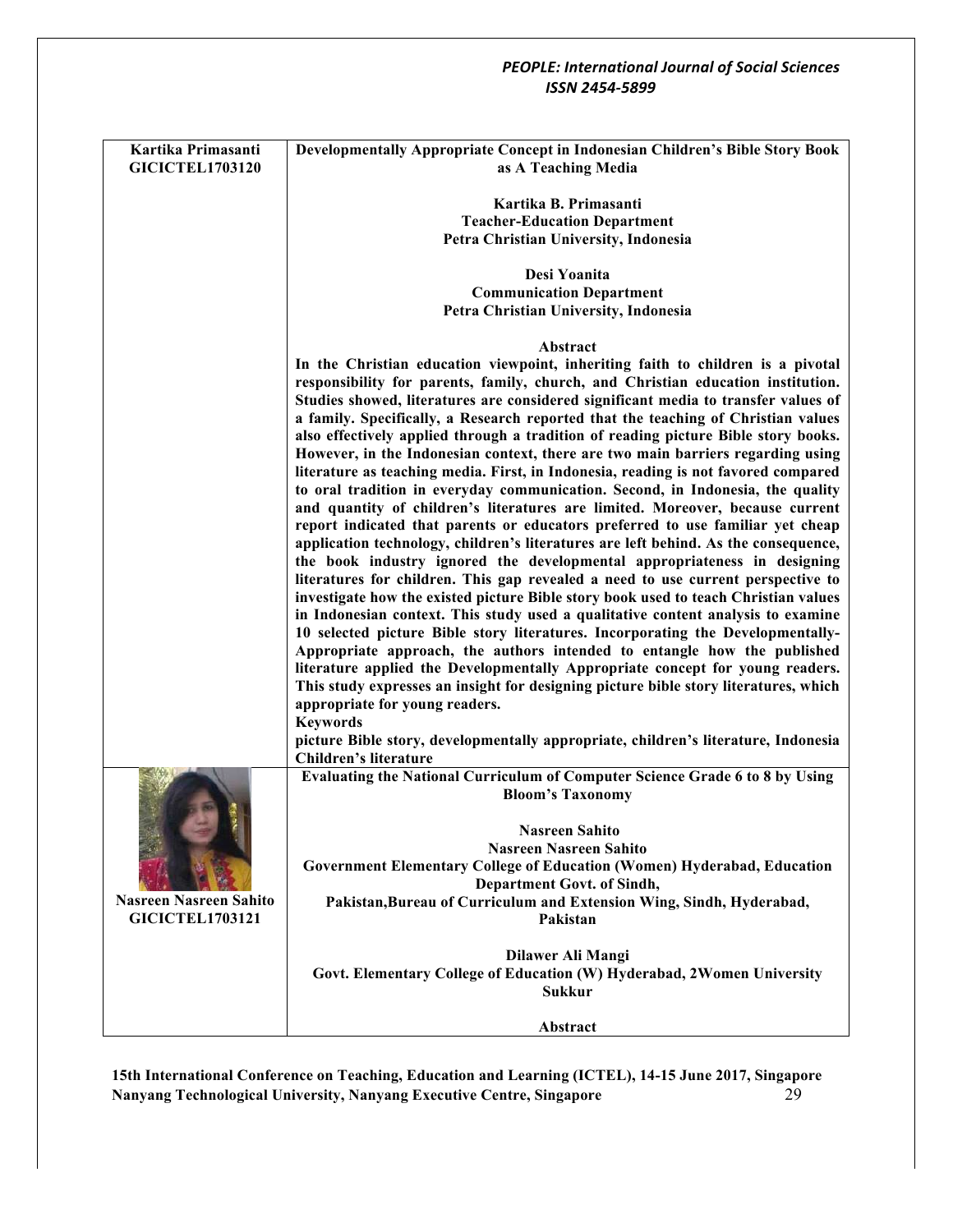|                        | Background: Critical thinking, problem solving and logical reasoning are                                                                                 |
|------------------------|----------------------------------------------------------------------------------------------------------------------------------------------------------|
|                        | considered as the 21st century learning skills. These higher order thinking skills                                                                       |
|                        | (HOTS) can only be developed through curriculum and teaching and learning                                                                                |
|                        | strategies, because it include critical, logical, reflective, metacognitive, and                                                                         |
|                        | creative thinking.                                                                                                                                       |
|                        | Research Objective: To analyze National Curriculum 2006 (Pakistan) of                                                                                    |
|                        | Computer Education in order to observe that how much it is helpful for the                                                                               |
|                        | development of higher order thinking skills among the students.                                                                                          |
|                        | Methodology: The National Curriculum2006 (Pakistan) of Computer Education                                                                                |
|                        | from grade VI to VIII was analyzed using the revised blooms taxonomy. Out of                                                                             |
|                        | six levels, upper three levels Analyzing, Evaluating and Creating were considered                                                                        |
|                        | as HOTS. Frequency and Proportions were calculated for Student Learning                                                                                  |
|                        | Outcomes (SLOs) meeting HOTS criteria.                                                                                                                   |
|                        | Findings: Overall only 9% of the SLOs in curriculum met the requirement of                                                                               |
|                        | HOTS. There was a slightly increasing trend was observed from grade 6 to 8.                                                                              |
|                        | Grade 6 had 6%, grade 7 had 9% and grade 8 had 11% of HOTS.                                                                                              |
|                        | Conclusion: However overall proportion of SLOs meeting HOTS was low but an                                                                               |
|                        | increasing trend was observed from grade VI to grade VIII. In order to develop                                                                           |
|                        | HOTS among the students, there is a need to redesign the curriculum, teachers                                                                            |
|                        | should be trained accordingly and assessment standards should also be meet with                                                                          |
|                        | curriculum needs.                                                                                                                                        |
|                        | Research Outcome: It will help in the re designing of National Curriculum for                                                                            |
|                        | <b>Computer Education Grade VI-VIII.</b>                                                                                                                 |
|                        | Future Scope: This study can be expended to analyze the National Curriculum for                                                                          |
|                        | other subjects.                                                                                                                                          |
|                        |                                                                                                                                                          |
|                        | <b>Key Words:</b>                                                                                                                                        |
|                        | Higher Order Thinking Skills, Curriculum, SLOs, Critical Thinking.                                                                                       |
| Stephen Jay Co.        | A Phenomenological Study of the Experiences of Repeaters of the Licensure                                                                                |
| <b>GICICTEL1703122</b> | <b>Examination for Teachers</b>                                                                                                                          |
|                        |                                                                                                                                                          |
|                        | <b>Stephen Jay Co</b>                                                                                                                                    |
|                        | Institute of Education, Far Eastern University, Manila, Philippines                                                                                      |
|                        |                                                                                                                                                          |
|                        | <b>Cynthia P. San Diego</b>                                                                                                                              |
|                        | <b>Institute of Education, Far Eastern University, Manila, Philippines</b>                                                                               |
|                        |                                                                                                                                                          |
|                        | <b>ABSTRACT</b>                                                                                                                                          |
|                        | This study explored the experiences of repeaters of the licensure Examination for                                                                        |
|                        | Teachers (LET), specifically those who are graduates of the teacher education                                                                            |
|                        | program. The study focused on the lived experiences of the repeaters on how they                                                                         |
|                        | prepared for their previous examination, how they prepare for their next                                                                                 |
|                        | attempts to re-take the examination, what they feel about having failed the<br>examination more than once, and what are their motivations to re-take the |
|                        | examination.                                                                                                                                             |
|                        | Six major themes were identified from the data analyzed. These themes were used                                                                          |
|                        | to explore and understand the constructs that hinder some graduates of teacher                                                                           |
|                        | education to pass their licensure examinations. Implications of this research point                                                                      |
|                        | to the need for Teacher Education Institutions to focus their efforts not only on                                                                        |
|                        | first-time LET takers, but also much more on the repeaters who comparatively                                                                             |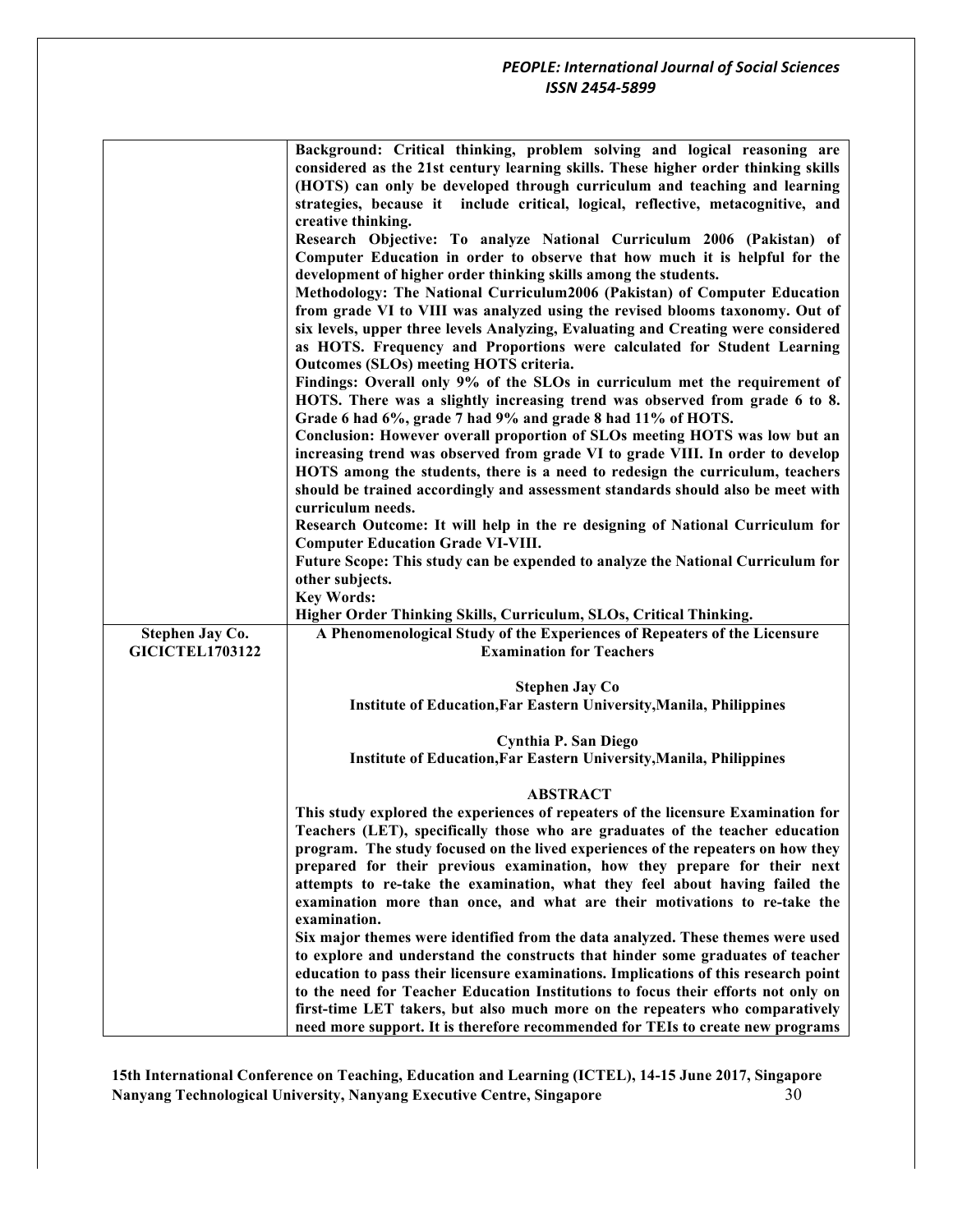|                        | or strengthen their existing programs that can support repeaters in their journey<br>towards successful licensure examination results.                                                                                                                                                                                                                                                                                                                                                                                                                                                                                                                                                                                                                                                                                                                                                                                                                                                                                                                                                                                                                                                                                                                                                                                           |
|------------------------|----------------------------------------------------------------------------------------------------------------------------------------------------------------------------------------------------------------------------------------------------------------------------------------------------------------------------------------------------------------------------------------------------------------------------------------------------------------------------------------------------------------------------------------------------------------------------------------------------------------------------------------------------------------------------------------------------------------------------------------------------------------------------------------------------------------------------------------------------------------------------------------------------------------------------------------------------------------------------------------------------------------------------------------------------------------------------------------------------------------------------------------------------------------------------------------------------------------------------------------------------------------------------------------------------------------------------------|
|                        | <b>Keywords:</b><br>Phenomenology, Licensure Examination for Teachers, Repeaters, Teacher<br><b>Education, lived experiences</b>                                                                                                                                                                                                                                                                                                                                                                                                                                                                                                                                                                                                                                                                                                                                                                                                                                                                                                                                                                                                                                                                                                                                                                                                 |
| Eva Andriani           | DEVELOPMENT OF HARDWARE IN LOOP TEST BED FOR MINI AERIAL                                                                                                                                                                                                                                                                                                                                                                                                                                                                                                                                                                                                                                                                                                                                                                                                                                                                                                                                                                                                                                                                                                                                                                                                                                                                         |
| <b>GICICTEL1711114</b> | <b>VEHICLE GAIN TUNING</b>                                                                                                                                                                                                                                                                                                                                                                                                                                                                                                                                                                                                                                                                                                                                                                                                                                                                                                                                                                                                                                                                                                                                                                                                                                                                                                       |
|                        | V. L. Bhim Shankar,<br>Student, M E Avionics, Dept. of Aerospace Engg., Madras Institute of<br><b>Technology</b>                                                                                                                                                                                                                                                                                                                                                                                                                                                                                                                                                                                                                                                                                                                                                                                                                                                                                                                                                                                                                                                                                                                                                                                                                 |
|                        |                                                                                                                                                                                                                                                                                                                                                                                                                                                                                                                                                                                                                                                                                                                                                                                                                                                                                                                                                                                                                                                                                                                                                                                                                                                                                                                                  |
|                        | Dr. G. Anitha,<br>Asst. Professor, Dept. of Aerospace Engg., Madras Institute of Technology                                                                                                                                                                                                                                                                                                                                                                                                                                                                                                                                                                                                                                                                                                                                                                                                                                                                                                                                                                                                                                                                                                                                                                                                                                      |
|                        | <b>ABSTRACT</b>                                                                                                                                                                                                                                                                                                                                                                                                                                                                                                                                                                                                                                                                                                                                                                                                                                                                                                                                                                                                                                                                                                                                                                                                                                                                                                                  |
|                        | UAVs provide tremendous benefits, but they fall short on performance due to<br>their power restrictions. Application driven multi-rotor UAV design becomes an<br>emerging challenge as missions' needs require improved performance. Due to<br>their inherent instability, model nonlinearity, non-minimum phase behavior and<br>aerodynamic complexity, unmanned aerial vehicles offer tremendous challenges<br>during the control design and implementation phases.<br>Although, computer simulation is extremely useful to test controller performance,<br>an intermediate step between simulation and real flight test allows for<br>implementation issues on the real hardware to be tested. Hence, a Test Bed that<br>can support a Multi Rotor type UAV (more specifically a Quadcopter) that<br>weighs less than $3$ kg and a maximum span of 60 cm (Tip-to-Tip) to implement $3$<br>axis testing in a controlled environment was fabricated. It defines the behavior of<br>the UAV and its ability to carry on a stable flight in its intended environment.<br>This setting allows the UAV fabricator to tweak and achieve improved stability.<br>The nature of controlled testing nullifies the hazards related to an unstable UAV.<br>This will not only reduce the manufacturing costs related to damaged components |
| <b>Thenmozhi PS</b>    | but also ensure the safety of the personnel.<br>MULTISPECTRAL IMAGE ACQUISITION AND MAPPING FOR                                                                                                                                                                                                                                                                                                                                                                                                                                                                                                                                                                                                                                                                                                                                                                                                                                                                                                                                                                                                                                                                                                                                                                                                                                  |
| <b>GICICTEL1703126</b> | PRECISION AGRICULTURE USING UAV                                                                                                                                                                                                                                                                                                                                                                                                                                                                                                                                                                                                                                                                                                                                                                                                                                                                                                                                                                                                                                                                                                                                                                                                                                                                                                  |
|                        | <b>Thenmozhi PS</b><br>Department Of Aerospace Engineering, Avionics, Madras Institute of Technology,<br>Anna University, Chennai, India                                                                                                                                                                                                                                                                                                                                                                                                                                                                                                                                                                                                                                                                                                                                                                                                                                                                                                                                                                                                                                                                                                                                                                                         |
|                        | <b>ABSTRACT</b><br>Precision Agriculture (PA) or Satellite farming or Site Specific Crop Management<br>(SSCM) is a farming management concept based on observing, measuring and<br>responding to inter and intra-field variability in crops. It is based on modern<br>information technologies such as GPS, Remote Sensing Technology and GIS.<br>Mostly satellites are used to acquire data which is not easy method of practice<br>when it comes to the end users i.e. farmers. Here an Unmanned Aircraft system is<br>used to carry the multispectral payload. The performance of new light weight<br>multispectral sensor for UAV has been analysed by using it integrated with the X-<br>8 rotor model for the purpose of this project. A farm field is chosen as the field of                                                                                                                                                                                                                                                                                                                                                                                                                                                                                                                                              |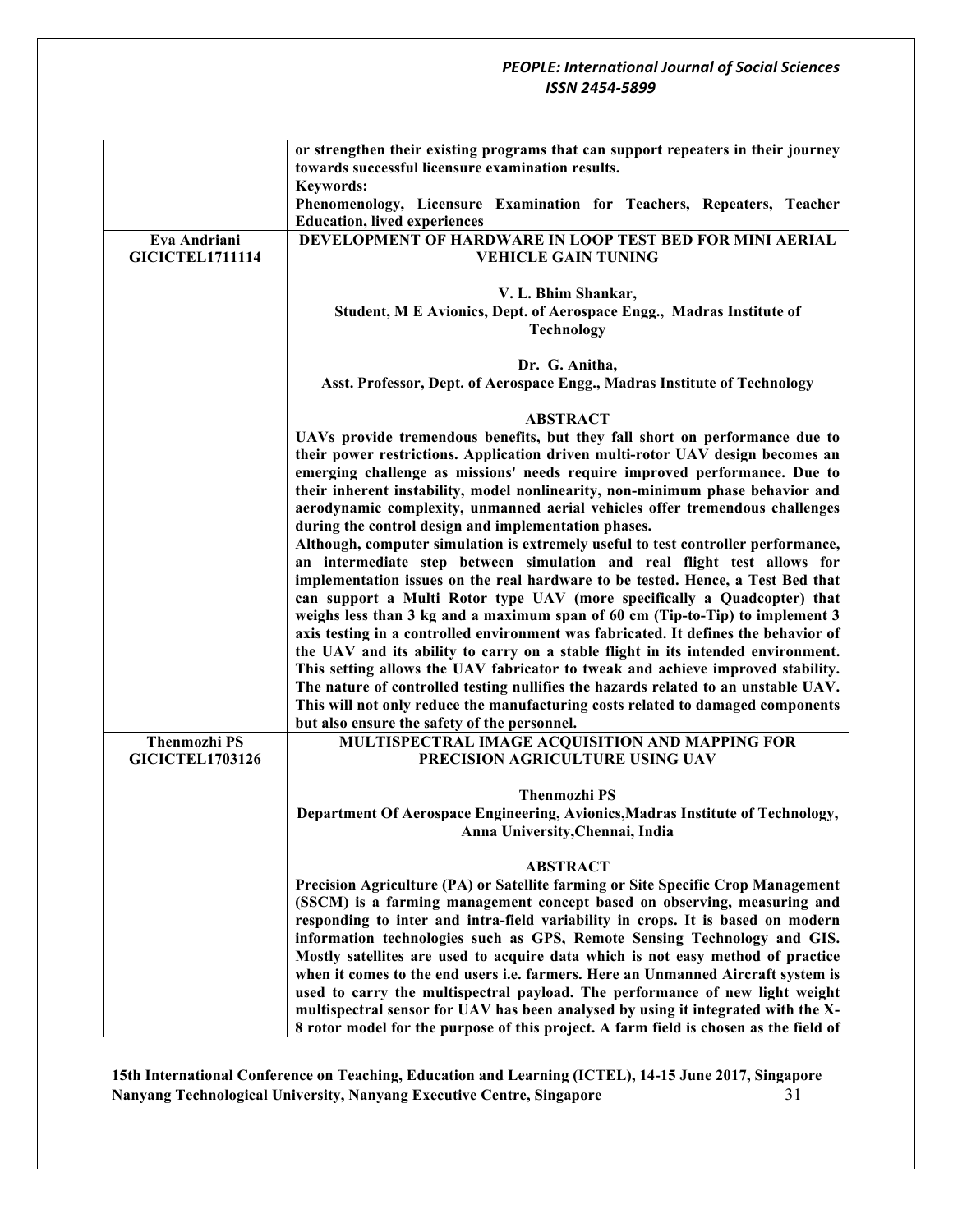|                          | interest. The field is mapped using the UAV model, the sensor integrated captures<br>the field area with five spectral images for each capture. The five bands are being<br>Red, Green, Blue, Rededge and Near Infrared images. Mission planning has been<br>made and the area is mapped with the overlap percentage of around 80.<br>The images are processed to obtain multispectral map with NDVI (Normalized<br>Difference Vegetation Index) data of the farm land through which farmers can be<br>advised for preventive and corrective measures. Further, more vegetation Indices<br>are also found to interpret the crop better. The information acquired using<br>multispectral mapping can also help the farmers for claiming crop insurance by<br>the Pradhan Mantri Fasal Bima Yojana Scheme.                                                                                                                                                                                                                                                                                                                                                                                                                                                                                                                                                                                                                                                                                                                                                                                                                                                                                                               |
|--------------------------|------------------------------------------------------------------------------------------------------------------------------------------------------------------------------------------------------------------------------------------------------------------------------------------------------------------------------------------------------------------------------------------------------------------------------------------------------------------------------------------------------------------------------------------------------------------------------------------------------------------------------------------------------------------------------------------------------------------------------------------------------------------------------------------------------------------------------------------------------------------------------------------------------------------------------------------------------------------------------------------------------------------------------------------------------------------------------------------------------------------------------------------------------------------------------------------------------------------------------------------------------------------------------------------------------------------------------------------------------------------------------------------------------------------------------------------------------------------------------------------------------------------------------------------------------------------------------------------------------------------------------------------------------------------------------------------------------------------------|
|                          | MADARIS SCHOOLS IN TAWI-TAWI, PHILIPPINES:                                                                                                                                                                                                                                                                                                                                                                                                                                                                                                                                                                                                                                                                                                                                                                                                                                                                                                                                                                                                                                                                                                                                                                                                                                                                                                                                                                                                                                                                                                                                                                                                                                                                             |
|                          | A Documentation, Description, Analysis and its significance to the life of the<br><b>Muslims</b>                                                                                                                                                                                                                                                                                                                                                                                                                                                                                                                                                                                                                                                                                                                                                                                                                                                                                                                                                                                                                                                                                                                                                                                                                                                                                                                                                                                                                                                                                                                                                                                                                       |
|                          | Forma L. Gonzales,                                                                                                                                                                                                                                                                                                                                                                                                                                                                                                                                                                                                                                                                                                                                                                                                                                                                                                                                                                                                                                                                                                                                                                                                                                                                                                                                                                                                                                                                                                                                                                                                                                                                                                     |
|                          | Ph.D. Mindanao State University-TAWI TAWI                                                                                                                                                                                                                                                                                                                                                                                                                                                                                                                                                                                                                                                                                                                                                                                                                                                                                                                                                                                                                                                                                                                                                                                                                                                                                                                                                                                                                                                                                                                                                                                                                                                                              |
|                          | <b>Philippines</b>                                                                                                                                                                                                                                                                                                                                                                                                                                                                                                                                                                                                                                                                                                                                                                                                                                                                                                                                                                                                                                                                                                                                                                                                                                                                                                                                                                                                                                                                                                                                                                                                                                                                                                     |
| <b>Forma L. Gonzales</b> |                                                                                                                                                                                                                                                                                                                                                                                                                                                                                                                                                                                                                                                                                                                                                                                                                                                                                                                                                                                                                                                                                                                                                                                                                                                                                                                                                                                                                                                                                                                                                                                                                                                                                                                        |
|                          |                                                                                                                                                                                                                                                                                                                                                                                                                                                                                                                                                                                                                                                                                                                                                                                                                                                                                                                                                                                                                                                                                                                                                                                                                                                                                                                                                                                                                                                                                                                                                                                                                                                                                                                        |
| <b>GICICTEL1703127</b>   | Abstract<br>Madaris Schools emerged and established in Tawi-Tawi, Philippines through the<br>demand and initiative of the Muslim Filipino officials sometime in 1976 for the<br>Muslim Filipinos. It was adapted and implemented by the Department of<br>Education in order to sustain the ideals of Islamic Education among Muslims in<br>the 11 municipalities of this province. A qualitative survey design was utilized<br>using purposive sampling with 10 males and 10 females respondents whose ages<br>range from 40 and above from each municipality using structured interview. Data<br>were gathered through the researcher's participant observation to the 11<br>municipalities for an an ocular view of the Madaris Schools in Tawi-Tawi,<br>Philippines. With this, the results showed that there are 14 Madaris Schools in<br>Tawi-Tawi; 3 are conducive to teaching and learning situations, 5 needed physical<br>development and 6 require be renovating and repairing. Further findings added<br>that classrooms are incomplete, instructional materials are insufficient, teachers<br>are lacking and have low salaries, scarcity of enrolment and facilities are<br>traditional. It is hereby concluded that Madaris Schools have religiously sustained<br>the way of life of the Muslims in Tawi-Tawi, Philippines but least in terms of<br>social, economic, political and educational aspects. It is hereby recommended that<br>Madaris Schools should be supported with funds to renovate or repair its physical<br>structure, improve its facilities and develop its teachers as well as supply<br>sufficient instructional materials for quality teaching and learning.<br><b>Keywords:</b> |
|                          | Social Science, Madaris Schools, Islamic Education, Muslims in Tawi-Tawi,                                                                                                                                                                                                                                                                                                                                                                                                                                                                                                                                                                                                                                                                                                                                                                                                                                                                                                                                                                                                                                                                                                                                                                                                                                                                                                                                                                                                                                                                                                                                                                                                                                              |
|                          | Significance                                                                                                                                                                                                                                                                                                                                                                                                                                                                                                                                                                                                                                                                                                                                                                                                                                                                                                                                                                                                                                                                                                                                                                                                                                                                                                                                                                                                                                                                                                                                                                                                                                                                                                           |
|                          | Literacy Level on Student Assessment: Implications for Teachers' Development<br>Program on k-12 Assessment                                                                                                                                                                                                                                                                                                                                                                                                                                                                                                                                                                                                                                                                                                                                                                                                                                                                                                                                                                                                                                                                                                                                                                                                                                                                                                                                                                                                                                                                                                                                                                                                             |
|                          | Wilham M. Hailaya, Ph.D.<br>Mindanao State University Tawi-Tawi College of Technology & Oceanography<br>Sanga-Sanga, Bongao 7500, Tawi-Tawi, Philippines                                                                                                                                                                                                                                                                                                                                                                                                                                                                                                                                                                                                                                                                                                                                                                                                                                                                                                                                                                                                                                                                                                                                                                                                                                                                                                                                                                                                                                                                                                                                                               |
|                          |                                                                                                                                                                                                                                                                                                                                                                                                                                                                                                                                                                                                                                                                                                                                                                                                                                                                                                                                                                                                                                                                                                                                                                                                                                                                                                                                                                                                                                                                                                                                                                                                                                                                                                                        |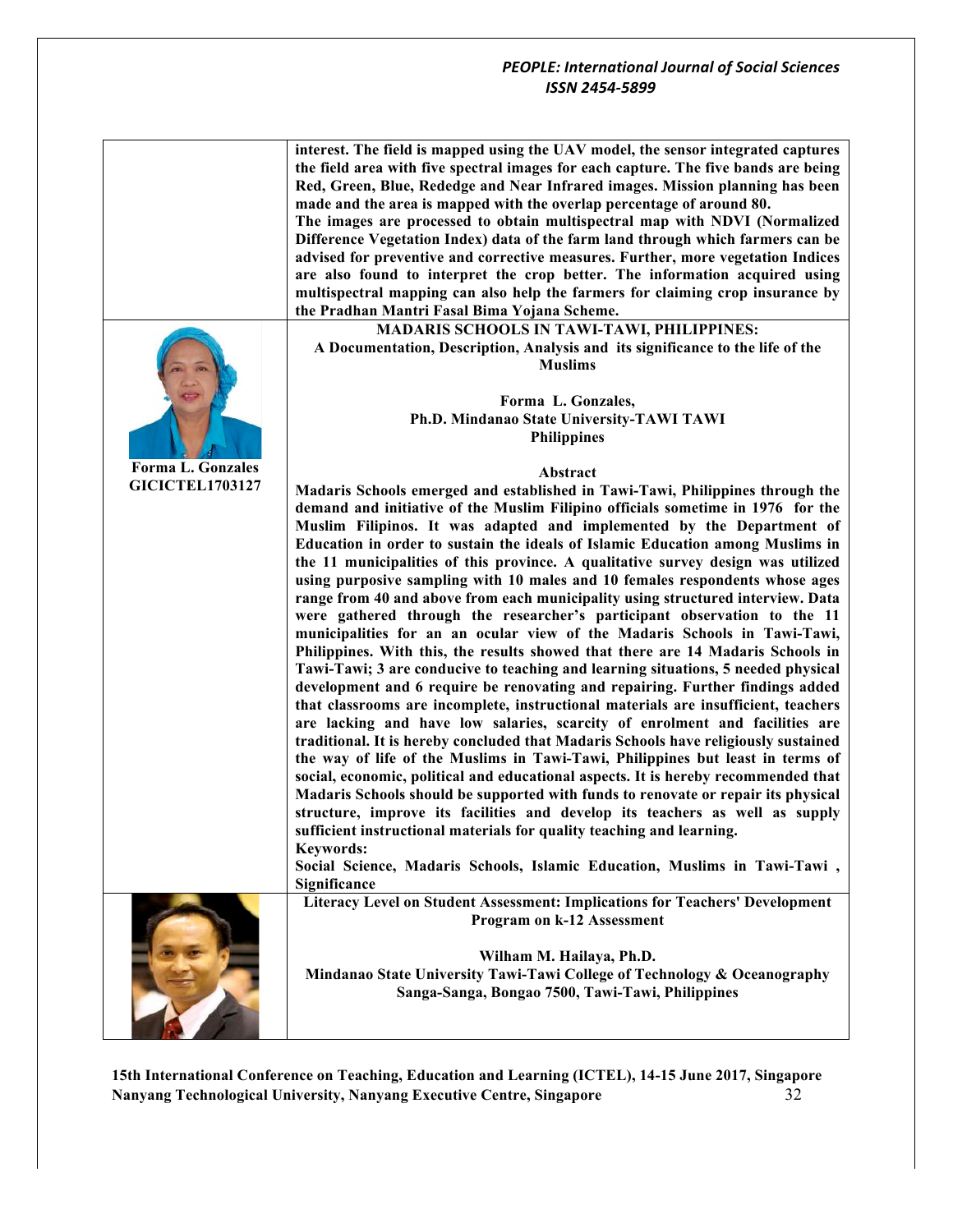| Wilham Hailaya         | Abstract                                                                            |
|------------------------|-------------------------------------------------------------------------------------|
| <b>GICICTEL1703131</b> | Experts have stressed that teachers use assessment to support and                   |
|                        | improve their own instruction and to ascertain and enhance their students'          |
|                        | learning. Thus, they need sound literacy on classroom assessment. This paper        |
|                        | reports on the results of the study concerning teachers' literacy on student        |
|                        | assessment. Specifically, the study aimed to investigate and establish significant  |
|                        | difference between the levels of assessment literacy of elementary and secondary    |
|                        | school teachers in the province of Tawi-Tawi, Philippines using the 'Standards for  |
|                        | Teacher Competence in the Educational Assessment of Students' as the                |
|                        | framework. A total of 582 teachers participated in the study. Analysis of the data  |
|                        |                                                                                     |
|                        | involved mean scores, W-scores, t-test of independent samples, and relevant         |
|                        | statistical software. The results revealed that both elementary and secondary       |
|                        | school teachers relatively possessed low assessment literacy. In terms of the       |
|                        | specific assessment standards, the concerned teachers performed highest on          |
|                        | Standard 1 (Choosing assessment methods appropriate for instructional               |
|                        | decisions) and lowest on Standard 2 (Developing assessment methods appropriate      |
|                        | for instructional decisions). Comparison between the assessment literacy levels of  |
|                        | the two groups showed significant differences on three of the seven assessment      |
|                        | standards in which secondary school teachers obtained higher scores than the        |
|                        | elementary school teachers. The implications of the findings for pre-service and    |
|                        | in-service teachers' development programs on K-12 assessment, relevant policy       |
|                        | formulation, and educational assessment research are discussed.                     |
|                        | <b>Keywords:</b>                                                                    |
|                        | assessment, literacy, standard, teachers' development, score.                       |
| Herman                 | The Effect of Story Grammar Strategy on Students' Reading Comprehension             |
| <b>GICICTEL1703133</b> |                                                                                     |
|                        | Herman                                                                              |
|                        | <b>English Education Department</b>                                                 |
|                        | Nommensen HKBP University, Pematangsiantar                                          |
|                        | North Sumatera Province, Indonesia                                                  |
|                        |                                                                                     |
|                        |                                                                                     |
|                        | Abstract                                                                            |
|                        | This research aimed the effect of using story grammar on students'                  |
|                        | reading comprehension. The data were analyzed through a story grammar               |
|                        | strategy stated by Dimino. The researcher found out that using story grammar        |
|                        | strategy was more significant and more effective to the students than without       |
|                        | using story grammar strategy. It can be seen from the result of the students'       |
|                        | reading after using Story Grammar Strategy, The students' result of average         |
|                        |                                                                                     |
|                        | score of in reading comprehension who were taught by using Story Grammar            |
|                        | Strategy is 78.17. In the table of achievement it is on the range of 73.86 which is |
|                        | categorized as good. Therefore the students' achievements that were taught by       |
|                        | Story Grammar Strategy in reading comprehension are good. After analyzing the       |
|                        | data, the researcher concluded that using story grammar was more significant        |
|                        | and more effective to the students and could develop the students' ability in       |
|                        | reading comprehension. As the suggestion to English teachers, they should use       |
|                        | this strategy to develop students' ability in reading comprehension.                |
|                        | <b>Key Terms:</b>                                                                   |
|                        | Reading Comprehension and Story grammar strategies.                                 |
| Palarak Chaiyo         | The Impact of Jigsaw Technique on Translation Skills of EFL Students                |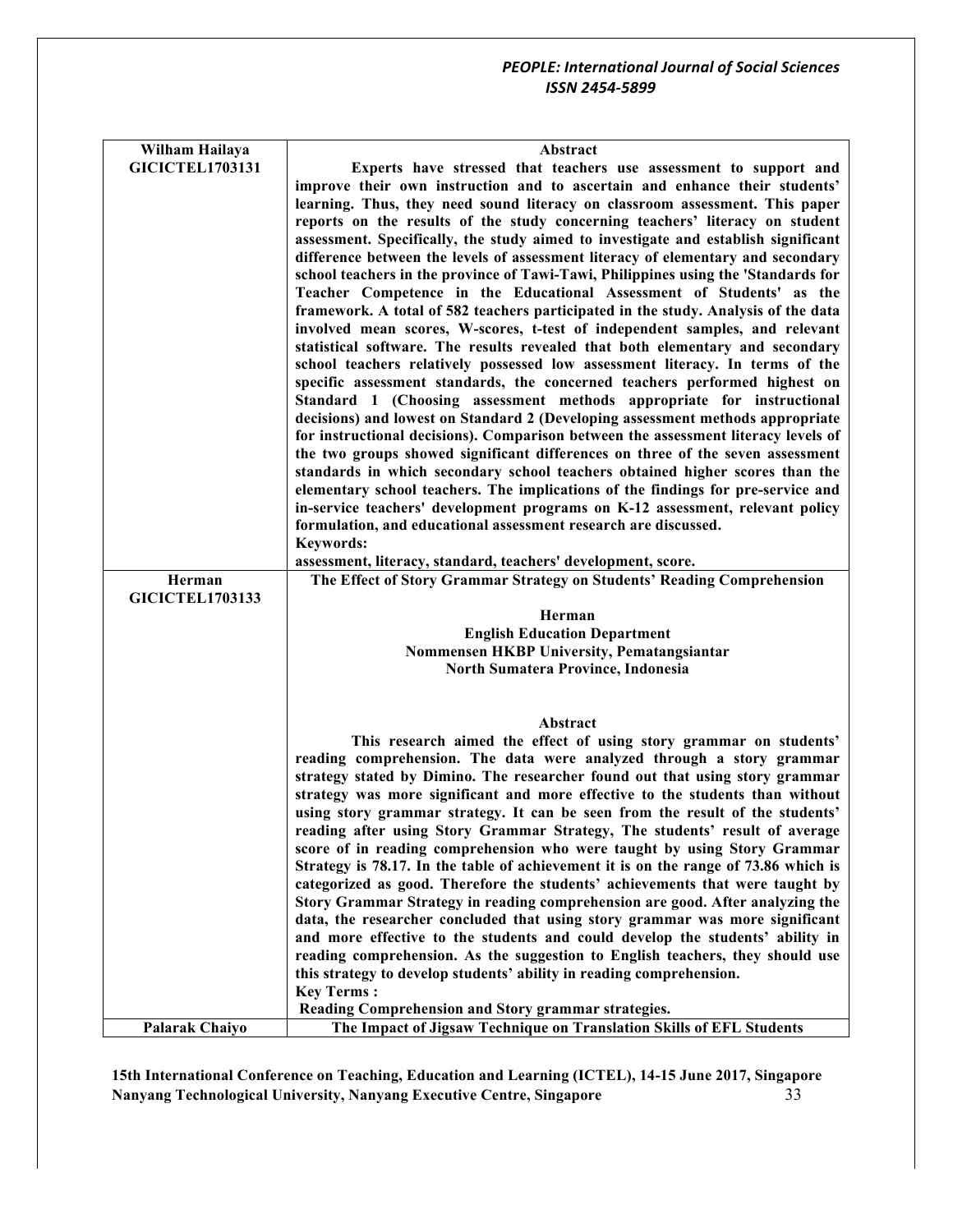| <b>GICICTEL1703134</b> |                                                                                                                                                                       |
|------------------------|-----------------------------------------------------------------------------------------------------------------------------------------------------------------------|
|                        | Palarak Chaiyo                                                                                                                                                        |
|                        | Faculty of Liberal Arts, Rajamangala University of Teachnology Suvarnbhumi,                                                                                           |
|                        |                                                                                                                                                                       |
|                        | Abstract                                                                                                                                                              |
|                        | When we, as a beginner, in general talk about translation course, we usually think                                                                                    |
|                        | of learning with tensional atmosphere, the difficulty of the text, how to make a                                                                                      |
|                        | good translated text and so on. This research is intended to find out teaching<br>technique that effect to EFL learners' translation skill and contribute the student |
|                        | collaborative learning.<br>The study can be classified into a classroom action                                                                                        |
|                        | research, one group pretest-posttest design, took around 2 months from January                                                                                        |
|                        | to February 2015 with 30 students who are majoring in English as an                                                                                                   |
|                        | International Communication and studying in the class of translation English into                                                                                     |
|                        | Thai. While they were practicing to translate the text level passages like short                                                                                      |
|                        | story and tales, the cooperative learning technique, Jigsaw was implemented in.                                                                                       |
|                        | The data were collected by observation, interview and translated paper<br>evaluation. The study results show positive impacts of jigsaw technique on EFL              |
|                        | students' translation skills. The students' achievement is significantly improved                                                                                     |
|                        | with their motivation. The activities in the class room were synthesized well by                                                                                      |
|                        | the students themselves with the teachers' facilitation. It is concluded that a well-                                                                                 |
|                        | designed teaching technique can elicit good performances of learning especially in                                                                                    |
|                        | the 21th century- the century of network and collaborative learning.                                                                                                  |
|                        | <b>Keywords:</b><br>Jigsaw Technique, Teaching Translation, Translation-                                                                                              |
| <b>Muktar Mohammad</b> | The Guardianship Style: A Road Map For Peace And Development In Sulu                                                                                                  |
| Tahil                  | <b>Sultanate Darul Islam</b>                                                                                                                                          |
| <b>GICICTEL1703135</b> |                                                                                                                                                                       |
|                        | MUKTAR A. MOHAMMAD TAHIL,                                                                                                                                             |
|                        | Ph.D. Mindanao State University                                                                                                                                       |
|                        | Tawi-Tawi College of Technology and Oceanography                                                                                                                      |
|                        | Sanga-Sanga, 7500 Bongao, Tawi-Tawi, Philippines                                                                                                                      |
|                        | Abstract                                                                                                                                                              |
|                        | Guardianship style is an operating system of governance, which is a road map for                                                                                      |
|                        | peace and development. It is a mercy, thus an urgent need to be addressed on                                                                                          |
|                        | oppressed communities in the absence of a legitimate and truthful government. In                                                                                      |
|                        | the case of the Sultanate of Sulu, Darul Islam, this system of governance is                                                                                          |
|                        | inevitably paramount considering the global and local confusion brought about<br>by the conflict of wars and socio-political conspiracies and manipulations, and      |
|                        | kinds of leadership in Sulu, considering the global and local confusion brought                                                                                       |
|                        | about by the conflict of war, and the kind of leadership it suffers. The leadership                                                                                   |
|                        | has four qualifications categories namely Ilmawan (knowledgeable person),                                                                                             |
|                        | Bangsawan (noble person), Altawan (will-do-to family) and<br>Halimawan (                                                                                              |
|                        | brave/courageous person), which are the bases of the Tausug leadership concepts,                                                                                      |
|                        | practice, contribution to peace and development.                                                                                                                      |
|                        | Guardianship style is trust that belonged to Allah, to the people and to the                                                                                          |
|                        | communities. The main purpose of the study of guardianship style is to protect                                                                                        |
|                        | Islam, wealth and nation as well as the right of heirs/descendants from the fake                                                                                      |
|                        | claimants who had been recognized by the Spanish regime and late presidents                                                                                           |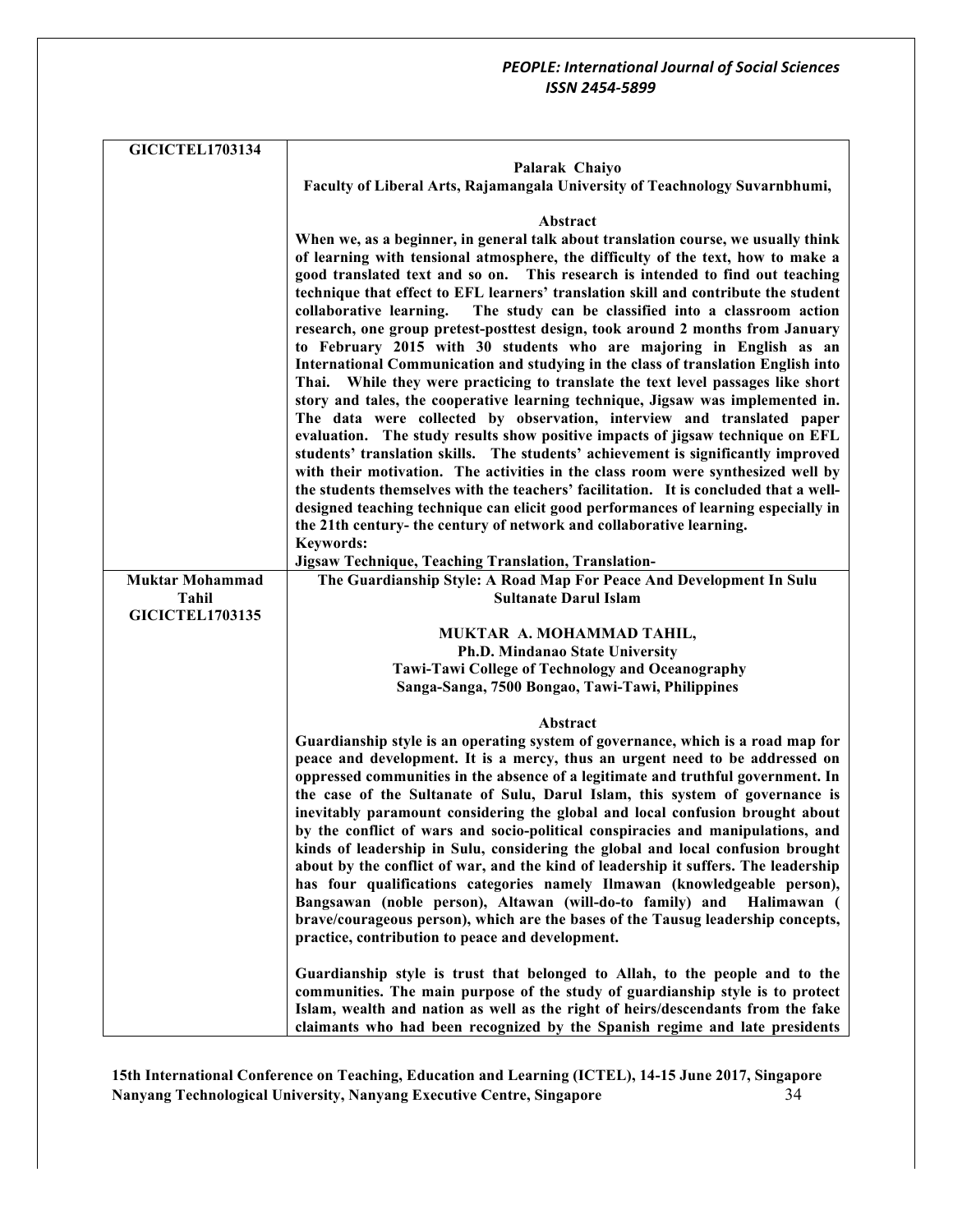|                                               | Marcos up this present regime. A guardianship style purposely rescued the real<br>sultan of Sulu, nationality, wealth and borderless territory, known as sultanate of<br>Sulu Darul Islam, the sultan as a leaders belonged to the Hashemite family based<br>on a narrative Salsila, which knowledge is containing mysticism known as<br>Elmul-Yakin (think beyond the knowledge), Aynul-Yakin (think beyond the<br>seeing), Kamalul -Yakin (think beyond the faith), Hakkul-Iyakin think beyond<br>the truth). Moreover, this study sought to find out the guardianship style as bases<br>on local salsila and historical facts, which is containing of oneness on mysticism<br>that made a contribution for finding solution as a road map of the Sulu Sultanate<br>Darul Islam in southern Philippines in the future leader/sultan of Sulu.<br><b>Keywords:</b><br>Guardianship, Peace and Development, Leadership, Sultanate of Sulu                                 |
|-----------------------------------------------|--------------------------------------------------------------------------------------------------------------------------------------------------------------------------------------------------------------------------------------------------------------------------------------------------------------------------------------------------------------------------------------------------------------------------------------------------------------------------------------------------------------------------------------------------------------------------------------------------------------------------------------------------------------------------------------------------------------------------------------------------------------------------------------------------------------------------------------------------------------------------------------------------------------------------------------------------------------------------|
| <b>Rasha Neddar</b><br><b>GICICTEL1703139</b> | THE 21ST CENTURY ELT CLASSROOM: SOME PEDAGOGICAL ISSUES                                                                                                                                                                                                                                                                                                                                                                                                                                                                                                                                                                                                                                                                                                                                                                                                                                                                                                                  |
|                                               | <b>Bel Abbes Neddar</b><br>Laboratoire Dimensions Sociopraagmatique et Pragmalingusitique dans les<br>manuels scolaires de langues étrangères en Algérie<br><b>University of Mostaganem (ALGERIA)</b>                                                                                                                                                                                                                                                                                                                                                                                                                                                                                                                                                                                                                                                                                                                                                                    |
|                                               | RachidaRasha Neddar<br><b>University of Porto (PORTUGAL)</b>                                                                                                                                                                                                                                                                                                                                                                                                                                                                                                                                                                                                                                                                                                                                                                                                                                                                                                             |
|                                               | Abstract<br>In the constantly digitalized world that we are living in, there is an urgent need to<br>self-actualize one's self so that to be able to cope with its increasing demands. The<br>skills that one needs now go far beyond the ability to read and write. This kind of<br>literacy is no longer enough on its own. Knowing how to think critically, solve<br>problems, use the digitalized tools available and work collaboratively with others<br>are a prerequisite for success as a local and global citizen.<br>The aim of this paper is to discuss some of the pedagogical issues related to the<br>competencies to be developed and approaches to be adopted in the 21st ELT<br>classroom.                                                                                                                                                                                                                                                              |
| Chayata Viriya<br><b>GICICTEL1703141</b>      | The effects of genre awareness instruction on students' writing ability<br>Chayata Viriya<br>English As An International Language, Chulalongkorn University, Bangkok,<br><b>Thailand</b>                                                                                                                                                                                                                                                                                                                                                                                                                                                                                                                                                                                                                                                                                                                                                                                 |
|                                               | Abstract<br>The present study aims to investigate the effectiveness of the genre awareness<br>instruction on the development of EFL undergraduate students' writing ability,<br>students' awareness of genre, and students' attitudes. The participants consisted<br>of 27 undergraduate students that were enrolled in an English foundation course.<br>They were all classified as low level of proficiency. Data were collected during a<br>24-hour course at a public university in Bangkok, Thailand. Students took a<br>writing test, a genre awareness questionnaire, an interview at the beginning of the<br>course. Then, the treatment, which is genre awareness instruction, was employed.<br>At the end of the course, a writing test, a post-genre awareness questionnaire, and<br>an interview were provided to students to explore the changes in the students'<br>writing ability, awareness of genre, and students' attitudes. The results of a t-test, |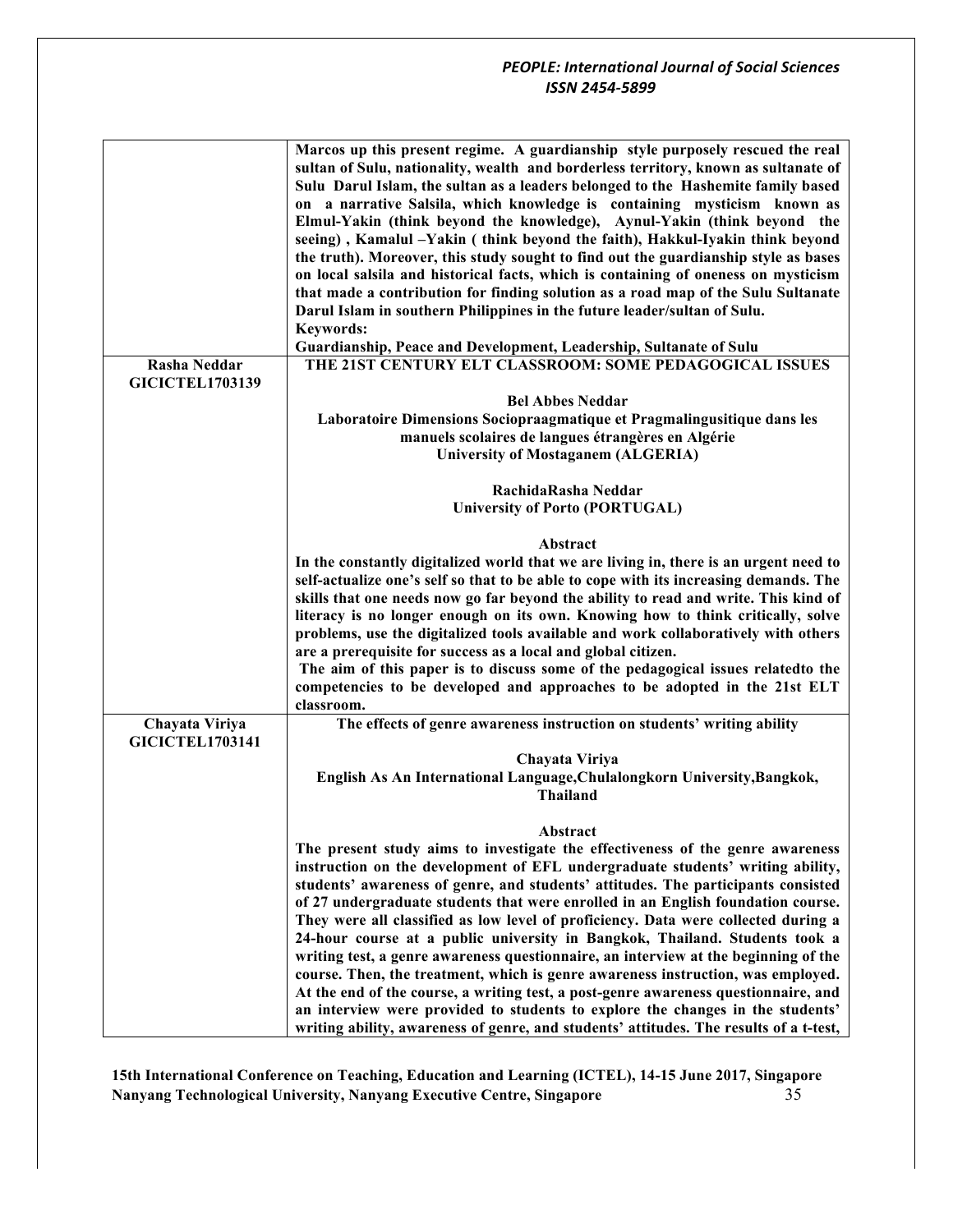|                                                              | frequency, and content analysis revealed that the students' writing ability and<br>genre awareness knowledge improved after receiving the treatment with<br>statistical significance. Also, the genre awareness instruction benefited students<br>by enabling them to be aware of how texts were shaped for different<br>communicative purposes. As for the students' attitudes, the findings showed that<br>the students were satisfied with the course objectives, teaching steps, and teaching<br>materials. Based on the study findings, recommendations for teaching practices<br>and further research are given.                                                                                                                                                                                                                                                                                                                                                                                                                                                                                                                                                                                                                                                                                                                      |
|--------------------------------------------------------------|---------------------------------------------------------------------------------------------------------------------------------------------------------------------------------------------------------------------------------------------------------------------------------------------------------------------------------------------------------------------------------------------------------------------------------------------------------------------------------------------------------------------------------------------------------------------------------------------------------------------------------------------------------------------------------------------------------------------------------------------------------------------------------------------------------------------------------------------------------------------------------------------------------------------------------------------------------------------------------------------------------------------------------------------------------------------------------------------------------------------------------------------------------------------------------------------------------------------------------------------------------------------------------------------------------------------------------------------|
|                                                              | <b>Universal Accessibility and Mobility</b>                                                                                                                                                                                                                                                                                                                                                                                                                                                                                                                                                                                                                                                                                                                                                                                                                                                                                                                                                                                                                                                                                                                                                                                                                                                                                                 |
|                                                              | <b>Prof. Lawrence Gundersen</b><br>Division of Social and Behavioral Sciences Jackson State Community College<br>Jackson, Tennessee, USA                                                                                                                                                                                                                                                                                                                                                                                                                                                                                                                                                                                                                                                                                                                                                                                                                                                                                                                                                                                                                                                                                                                                                                                                    |
|                                                              | Abstract                                                                                                                                                                                                                                                                                                                                                                                                                                                                                                                                                                                                                                                                                                                                                                                                                                                                                                                                                                                                                                                                                                                                                                                                                                                                                                                                    |
| <b>Prof. Lawrence</b><br>Gundersen<br><b>GICICTEL1703058</b> | Over 50 million people are considered refugees today, another 39 or so million are<br>internally displaced, over one billion are disabled, and the increasing reality of<br>episodic employment keeps many of these people from attempting or completing<br>higher education degrees. Democratizing and making available higher education<br>for the least among us, for refugees, for transient students, and for internally<br>displaced, through universal accessibility and mobility of coursework, should be<br>one of the stated education goals of the state in a civil society. "Intelligent design"<br>of courses and coursework online can make this possible. Using the two standard<br>online interfaces, WebCT and Desire2Learn, course and course materials can be<br>construction for on-ground courses that use adaptive technologies that allow<br>disabled students to participate fully in class. In addition, these constructs for on-<br>ground courses can be rapidly changed into online components for students that<br>were forced to stop attending class. The workshop will cover the practices and<br>construction of universally accessible course materials and coursework for the<br>many disabled and transient students in higher education that lack access to basic<br>and important course information. |
|                                                              | <b>Impact of Reading on Improving School Leadership</b>                                                                                                                                                                                                                                                                                                                                                                                                                                                                                                                                                                                                                                                                                                                                                                                                                                                                                                                                                                                                                                                                                                                                                                                                                                                                                     |
| Laila Aljabeli                                               | Laila Aljabeli<br>Department of Educational Administration, College of Education, Kuwait<br>University                                                                                                                                                                                                                                                                                                                                                                                                                                                                                                                                                                                                                                                                                                                                                                                                                                                                                                                                                                                                                                                                                                                                                                                                                                      |
|                                                              | Abdulmuhsen Alqahtani<br>Department of Educational Administration, College of Education, Kuwait<br>University                                                                                                                                                                                                                                                                                                                                                                                                                                                                                                                                                                                                                                                                                                                                                                                                                                                                                                                                                                                                                                                                                                                                                                                                                               |
| <b>GICICTEL1703064</b>                                       | Afaf Aldhafeeri<br>Department of Educational Administration, College of Education, Kuwait<br>University                                                                                                                                                                                                                                                                                                                                                                                                                                                                                                                                                                                                                                                                                                                                                                                                                                                                                                                                                                                                                                                                                                                                                                                                                                     |
|                                                              | <b>Amal Alhussaini</b><br>Department of Educational Administration, College of Education, Kuwait<br>University                                                                                                                                                                                                                                                                                                                                                                                                                                                                                                                                                                                                                                                                                                                                                                                                                                                                                                                                                                                                                                                                                                                                                                                                                              |
|                                                              | Abstract                                                                                                                                                                                                                                                                                                                                                                                                                                                                                                                                                                                                                                                                                                                                                                                                                                                                                                                                                                                                                                                                                                                                                                                                                                                                                                                                    |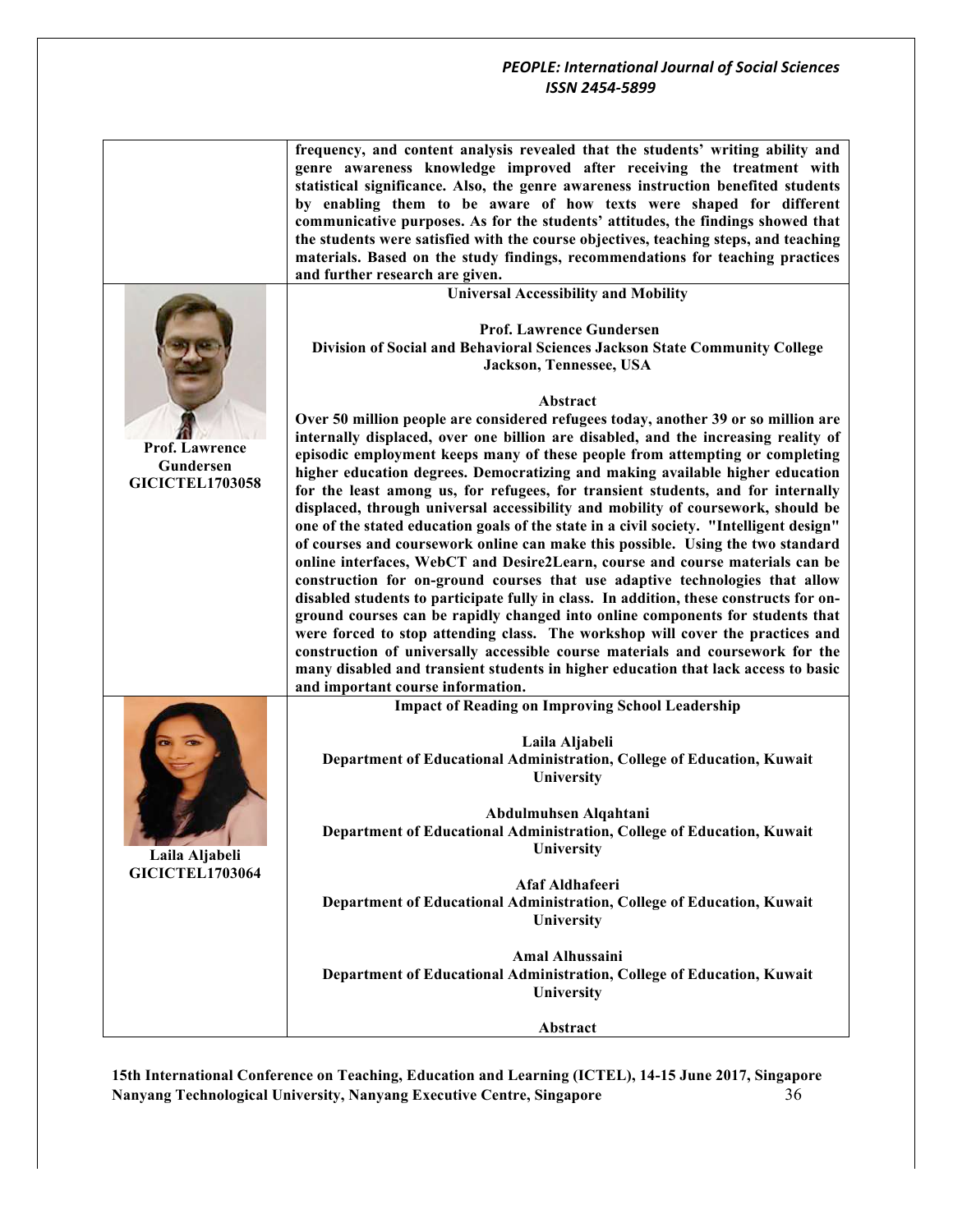|                        | Reading is fundamental in developing the individual's mind and creativity. It<br>plays a vital role in conveying attitudes, ideas and information. It is believed that<br>the individual's overall performance, especially school leaders, will be<br>remarkably improved because of this. However, past researches have not<br>adequately addressed the significance reading has on the school leader's<br>character. The objective of this paper is to bring to light the rarely tackled issue<br>with special attention to how it impacts the leader's performance. To achieve this<br>objective, this paper made use of the content analysis method by closely<br>examining the relevant literature. The results have shown that reading indeed is<br>important in widening the leader's knowledge and this in turn will help the<br>administration's progress. This paper suggests that providing a well-equipped<br>library within the administration as well as encouragement will play a key role in<br>developing the reading habits of employees and therefore benefit the institution. |
|------------------------|---------------------------------------------------------------------------------------------------------------------------------------------------------------------------------------------------------------------------------------------------------------------------------------------------------------------------------------------------------------------------------------------------------------------------------------------------------------------------------------------------------------------------------------------------------------------------------------------------------------------------------------------------------------------------------------------------------------------------------------------------------------------------------------------------------------------------------------------------------------------------------------------------------------------------------------------------------------------------------------------------------------------------------------------------------------------------------------------------|
| <b>Melanie Decena</b>  | The Teaching And Learning Of Mathematics In Higher Education Institutions :                                                                                                                                                                                                                                                                                                                                                                                                                                                                                                                                                                                                                                                                                                                                                                                                                                                                                                                                                                                                                       |
| <b>Salumbides</b>      | Basis For The Development Of A Lifelong Learning Framework In Mathematics                                                                                                                                                                                                                                                                                                                                                                                                                                                                                                                                                                                                                                                                                                                                                                                                                                                                                                                                                                                                                         |
| <b>GICICTEL1703067</b> | <b>For Teachers And Students</b>                                                                                                                                                                                                                                                                                                                                                                                                                                                                                                                                                                                                                                                                                                                                                                                                                                                                                                                                                                                                                                                                  |
|                        |                                                                                                                                                                                                                                                                                                                                                                                                                                                                                                                                                                                                                                                                                                                                                                                                                                                                                                                                                                                                                                                                                                   |
|                        | <b>Melanie Decena Salumbides</b><br><b>Faculty Education, Slsu - Judge Guillermo Eleazzar, Philippines</b>                                                                                                                                                                                                                                                                                                                                                                                                                                                                                                                                                                                                                                                                                                                                                                                                                                                                                                                                                                                        |
|                        |                                                                                                                                                                                                                                                                                                                                                                                                                                                                                                                                                                                                                                                                                                                                                                                                                                                                                                                                                                                                                                                                                                   |
|                        | Abstract                                                                                                                                                                                                                                                                                                                                                                                                                                                                                                                                                                                                                                                                                                                                                                                                                                                                                                                                                                                                                                                                                          |
|                        | Lifelong learning is one of the most important factors in the successful journey of                                                                                                                                                                                                                                                                                                                                                                                                                                                                                                                                                                                                                                                                                                                                                                                                                                                                                                                                                                                                               |
|                        | every teacher as well as in the continuous quest for excellence among students.                                                                                                                                                                                                                                                                                                                                                                                                                                                                                                                                                                                                                                                                                                                                                                                                                                                                                                                                                                                                                   |
|                        | Hence, this study dealt with the teaching and learning of Mathematics in different                                                                                                                                                                                                                                                                                                                                                                                                                                                                                                                                                                                                                                                                                                                                                                                                                                                                                                                                                                                                                |
|                        | higher educational institutions in the Phil The outputs of this study were the                                                                                                                                                                                                                                                                                                                                                                                                                                                                                                                                                                                                                                                                                                                                                                                                                                                                                                                                                                                                                    |
|                        | primary bases for the development of a lifelong learning framework in                                                                                                                                                                                                                                                                                                                                                                                                                                                                                                                                                                                                                                                                                                                                                                                                                                                                                                                                                                                                                             |
|                        | mathematics which was primarily intended for the students and teachers.<br>Using descriptive research, 780 respondents were randomly selected from the                                                                                                                                                                                                                                                                                                                                                                                                                                                                                                                                                                                                                                                                                                                                                                                                                                                                                                                                            |
|                        | seven autonomous and deregulated universities and five state universities. They<br>assessed their teaching and learning practices using the survey instruments<br>originally designed by the researcher. An interview protocol was also made to<br>gather qualitative data for the study. Different statistical tools such as frequency<br>count, ranking, weighted arithmetic mean, and t-test were used to process the                                                                                                                                                                                                                                                                                                                                                                                                                                                                                                                                                                                                                                                                          |
|                        | quantitative data while coding was made on the qualitative data.<br>Based on the findings, teachers use different pedagogies and modalities in<br>teaching Mathematics but the most used were problem solving method and<br>demonstration approach. Challenging and Current Problem Solving Models were<br>most used models in teaching mathematics. Introducing the content through<br>formal presentation is the most commonly used modality in teaching<br>mathematics, which means the traditional style of teaching still prevails in current<br>mathematics teaching.                                                                                                                                                                                                                                                                                                                                                                                                                                                                                                                       |
|                        | Teachers strongly agreed with the goals and objectives stipulated in the teaching<br>of mathematics and that they are competent and educationally qualified and there<br>is sufficient administrative support and proper assessment and evaluation. They<br>also strongly agreed that lifelong learning is needed and should be enhanced, that<br>there is a need to treat all learners fairly and squarely, that lifelong learning<br>maximizes students' choices and promotes continuous improvement and<br>educational achievement, develops a set of organizational skills, and helps them<br>understand their worth and value and develop positive attitudes towards their                                                                                                                                                                                                                                                                                                                                                                                                                   |
|                        | work.                                                                                                                                                                                                                                                                                                                                                                                                                                                                                                                                                                                                                                                                                                                                                                                                                                                                                                                                                                                                                                                                                             |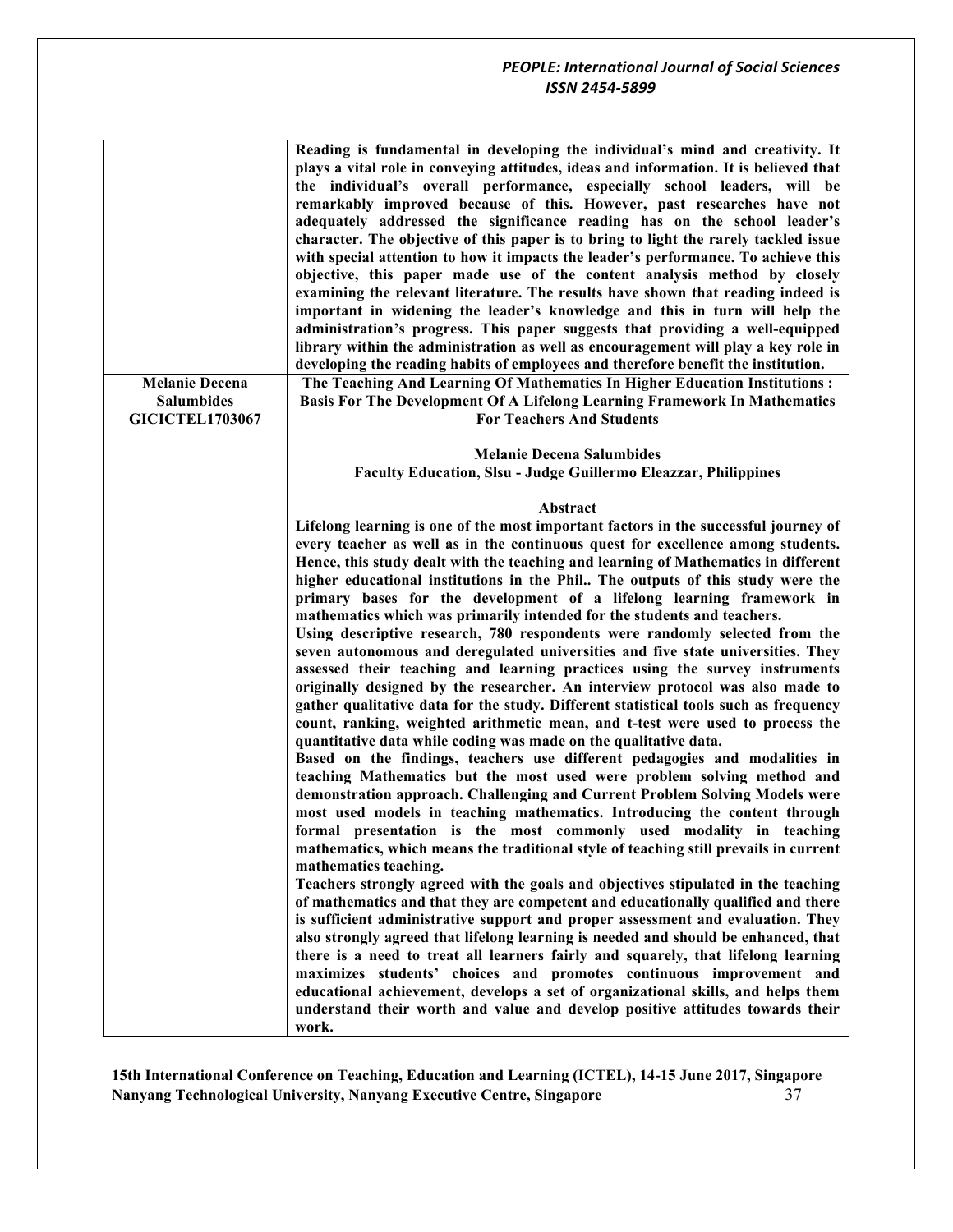|                        | Meanwhile, the students agreed that they are competent but were undecided on<br>the several provisions concerning lifelong learning which could be attributed to<br>their lack of understanding on lifelong learning. They believed that they need to<br>improve their mathematical skills in Basic Mathematics, Algebra, Trigonometry,<br>and Statistics.<br>In general, the teachers' perceptions towards teaching mathematics did not<br>significantly vary when they are grouped as to the nature of their school while the<br>perception of students varied. Likewise, there is a significant difference between<br>the teachers and students' perceptions on lifelong learning.<br>School administrators should strengthen teaching pedagogies among teachers by<br>conducting seminars and trainings. Teachers should utilize other creative<br>strategies such as the use of multimedia and the internet to make students more<br>engaged in learning. Adequate financial and moral support should also be<br>provided by the school to conduct more lifelong learning activities for teachers<br>and students. The framework developed in this study should be adopted to help<br>enhance lifelong learning among schools.<br><b>Keywords:</b><br>lifelong learning, mathematics instruction, pedagogies, modalities, mathematical<br>competencies |
|------------------------|-------------------------------------------------------------------------------------------------------------------------------------------------------------------------------------------------------------------------------------------------------------------------------------------------------------------------------------------------------------------------------------------------------------------------------------------------------------------------------------------------------------------------------------------------------------------------------------------------------------------------------------------------------------------------------------------------------------------------------------------------------------------------------------------------------------------------------------------------------------------------------------------------------------------------------------------------------------------------------------------------------------------------------------------------------------------------------------------------------------------------------------------------------------------------------------------------------------------------------------------------------------------------------------------------------------------------------------------------------------|
|                        | <b>Creating GIS-based 3D Learning Environment by Integrating NGSS Standards</b>                                                                                                                                                                                                                                                                                                                                                                                                                                                                                                                                                                                                                                                                                                                                                                                                                                                                                                                                                                                                                                                                                                                                                                                                                                                                             |
|                        | for Addressing STEM Career Education:                                                                                                                                                                                                                                                                                                                                                                                                                                                                                                                                                                                                                                                                                                                                                                                                                                                                                                                                                                                                                                                                                                                                                                                                                                                                                                                       |
|                        | <b>The GRACE Project</b>                                                                                                                                                                                                                                                                                                                                                                                                                                                                                                                                                                                                                                                                                                                                                                                                                                                                                                                                                                                                                                                                                                                                                                                                                                                                                                                                    |
|                        |                                                                                                                                                                                                                                                                                                                                                                                                                                                                                                                                                                                                                                                                                                                                                                                                                                                                                                                                                                                                                                                                                                                                                                                                                                                                                                                                                             |
|                        | Yichun Xie, Ph.D.                                                                                                                                                                                                                                                                                                                                                                                                                                                                                                                                                                                                                                                                                                                                                                                                                                                                                                                                                                                                                                                                                                                                                                                                                                                                                                                                           |
|                        | Director and Professor, Institute for Geospatial Research & Education, Eastern                                                                                                                                                                                                                                                                                                                                                                                                                                                                                                                                                                                                                                                                                                                                                                                                                                                                                                                                                                                                                                                                                                                                                                                                                                                                              |
| Yichun Xie             | Michigan University, Ypsilanti, Michigan 48197, USA                                                                                                                                                                                                                                                                                                                                                                                                                                                                                                                                                                                                                                                                                                                                                                                                                                                                                                                                                                                                                                                                                                                                                                                                                                                                                                         |
| <b>GICICTEL1703083</b> | Abstract                                                                                                                                                                                                                                                                                                                                                                                                                                                                                                                                                                                                                                                                                                                                                                                                                                                                                                                                                                                                                                                                                                                                                                                                                                                                                                                                                    |
|                        | The GRACE (GIS/T Resources & Applications for Career Education) Project,                                                                                                                                                                                                                                                                                                                                                                                                                                                                                                                                                                                                                                                                                                                                                                                                                                                                                                                                                                                                                                                                                                                                                                                                                                                                                    |
|                        | funded by the National Science Foundation - Innovative Technology Experience                                                                                                                                                                                                                                                                                                                                                                                                                                                                                                                                                                                                                                                                                                                                                                                                                                                                                                                                                                                                                                                                                                                                                                                                                                                                                |
|                        | for Students and Teachers (ITEST) Program, is developing a large set of                                                                                                                                                                                                                                                                                                                                                                                                                                                                                                                                                                                                                                                                                                                                                                                                                                                                                                                                                                                                                                                                                                                                                                                                                                                                                     |
|                        | Geographic Information System (GIS) interdisciplinary learning activities for                                                                                                                                                                                                                                                                                                                                                                                                                                                                                                                                                                                                                                                                                                                                                                                                                                                                                                                                                                                                                                                                                                                                                                                                                                                                               |
|                        | middle and high school students and teachers. These online and blended inquiry-                                                                                                                                                                                                                                                                                                                                                                                                                                                                                                                                                                                                                                                                                                                                                                                                                                                                                                                                                                                                                                                                                                                                                                                                                                                                             |
|                        | based learning experiences address three progressive levels: Explorers,                                                                                                                                                                                                                                                                                                                                                                                                                                                                                                                                                                                                                                                                                                                                                                                                                                                                                                                                                                                                                                                                                                                                                                                                                                                                                     |
|                        | Investigators, and Interns. The modules introduce students and teachers to GIS                                                                                                                                                                                                                                                                                                                                                                                                                                                                                                                                                                                                                                                                                                                                                                                                                                                                                                                                                                                                                                                                                                                                                                                                                                                                              |
|                        | through tiered sets of learning experiences within the online ArcGIS system.                                                                                                                                                                                                                                                                                                                                                                                                                                                                                                                                                                                                                                                                                                                                                                                                                                                                                                                                                                                                                                                                                                                                                                                                                                                                                |
|                        | ArcGIS is a powerful and accessible tool that addresses the vision of 3D learning                                                                                                                                                                                                                                                                                                                                                                                                                                                                                                                                                                                                                                                                                                                                                                                                                                                                                                                                                                                                                                                                                                                                                                                                                                                                           |
|                        | as captured in the New Generation Science Standards (NGSS) standards. These 3<br>dimensional standards include: core practices (such planning and carrying out                                                                                                                                                                                                                                                                                                                                                                                                                                                                                                                                                                                                                                                                                                                                                                                                                                                                                                                                                                                                                                                                                                                                                                                              |
|                        | investigations, analyzing and interpreting data, and constructing explanations                                                                                                                                                                                                                                                                                                                                                                                                                                                                                                                                                                                                                                                                                                                                                                                                                                                                                                                                                                                                                                                                                                                                                                                                                                                                              |
|                        | and solutions), cross-cutting themes (such as recognizing patterns and explaining                                                                                                                                                                                                                                                                                                                                                                                                                                                                                                                                                                                                                                                                                                                                                                                                                                                                                                                                                                                                                                                                                                                                                                                                                                                                           |
|                        | cause and effect relationships), and disciplinary knowledge (in such areas as                                                                                                                                                                                                                                                                                                                                                                                                                                                                                                                                                                                                                                                                                                                                                                                                                                                                                                                                                                                                                                                                                                                                                                                                                                                                               |
|                        | science, mathematics, engineering, technology, and the social sciences). We will                                                                                                                                                                                                                                                                                                                                                                                                                                                                                                                                                                                                                                                                                                                                                                                                                                                                                                                                                                                                                                                                                                                                                                                                                                                                            |
|                        | illustrate how the NGSS standards are integrated into GIS lesson modules to                                                                                                                                                                                                                                                                                                                                                                                                                                                                                                                                                                                                                                                                                                                                                                                                                                                                                                                                                                                                                                                                                                                                                                                                                                                                                 |
|                        | inspire students' interest in STEM career in this presentation.                                                                                                                                                                                                                                                                                                                                                                                                                                                                                                                                                                                                                                                                                                                                                                                                                                                                                                                                                                                                                                                                                                                                                                                                                                                                                             |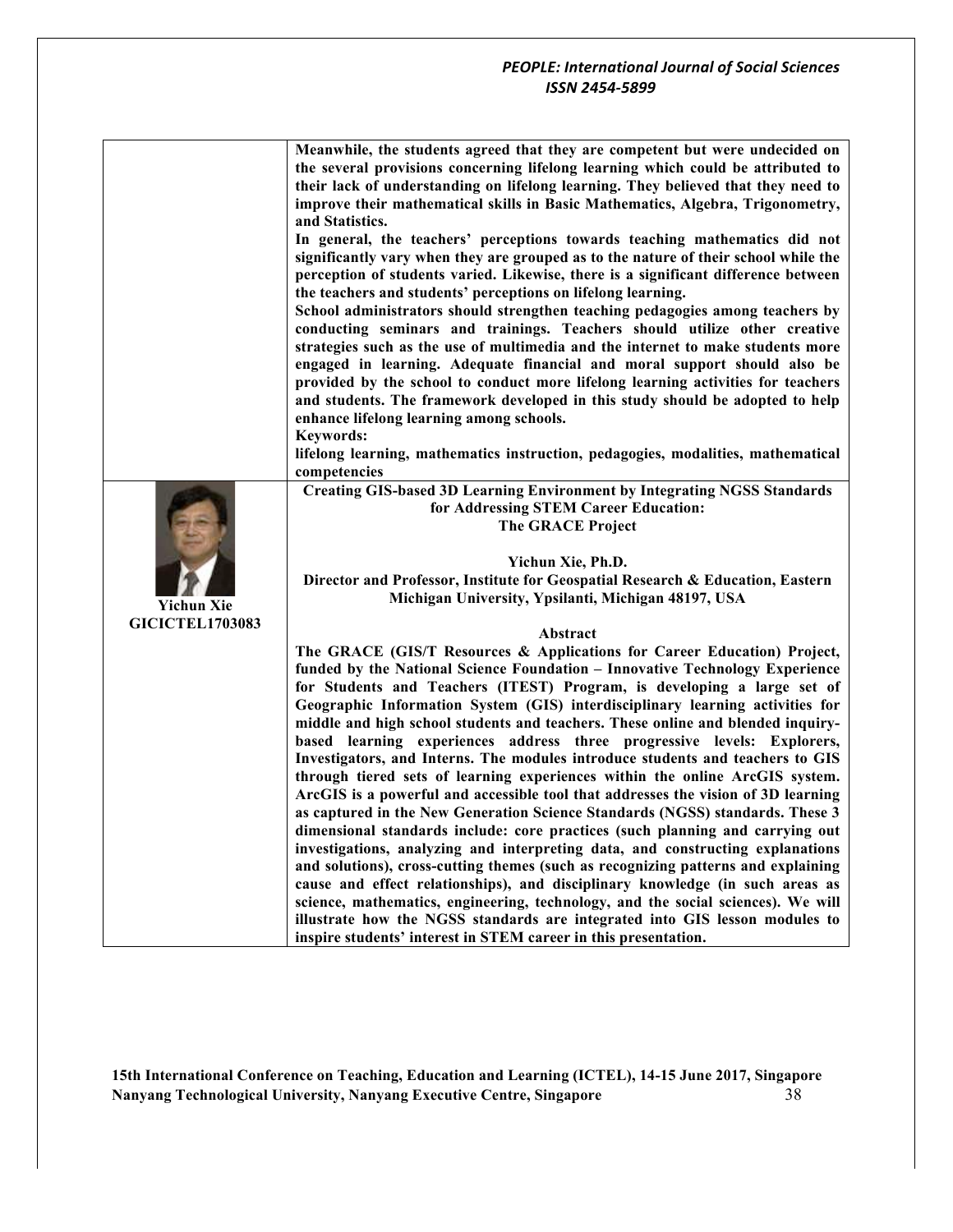|                                   | The Role of Social Variables on College Freshman Students' Academic Needs                                                                                                  |
|-----------------------------------|----------------------------------------------------------------------------------------------------------------------------------------------------------------------------|
|                                   | Ma. Roxanne B. Ibalobor                                                                                                                                                    |
|                                   | Center for Learning and Performance Assessment, De La Salle-College of Saint                                                                                               |
|                                   | <b>Benilde, Philippines</b>                                                                                                                                                |
|                                   |                                                                                                                                                                            |
|                                   | Abstract                                                                                                                                                                   |
| Ma. Roxanne B.<br><b>Ibalobor</b> | Considering that social and cultural factors could influence behavior and the                                                                                              |
| <b>GICICTEL1703086</b>            | many aspects of life and living, the present study aims to investigate certain social<br>variables, not necessarily cultural, economic, and historical, that would have an |
|                                   | effect on academic needs of college students in the Philippine educational setting.                                                                                        |
|                                   | A total of 2935 college freshman students' data were retrieved from a database. A                                                                                          |
|                                   | statistical, quantitative method was employed to test the hypothesized conceptual                                                                                          |
|                                   | framework on students' academic needs using the parents' variable and the                                                                                                  |
|                                   | child's characteristics. Assessment of the data was run using SPSS and AMOS to                                                                                             |
|                                   | generate the descriptive statistics and fit statistics, respectively. The theories on                                                                                      |
|                                   | ecological systems and social capital of Bronfenbrenner (1986, 2000, 2004) and<br>Coleman (1988), respectively, were used as bases for hypothesizing the                   |
|                                   | relationship of the variables in this study. They served as the theoretical bases to                                                                                       |
|                                   | support the assumption that parents, being the primary significant other in the                                                                                            |
|                                   | life of their children, and their characteristics could have an influence on the                                                                                           |
|                                   | academic needs of their children. It is rather surprising that the statistical                                                                                             |
|                                   | quantitative analysis did not yield significant results on the direct effects of                                                                                           |
|                                   | mothers and fathers' educational attainment on their child's achievement and                                                                                               |
|                                   | aptitude, as well as on academic needs of their children who are in college or<br>higher education. The non-significant results are contrary to the assertions found       |
|                                   | in the literature on parents' education as having direct impact on achievement.                                                                                            |
|                                   | Recommendations and future research directions are included.                                                                                                               |
|                                   | Key words:                                                                                                                                                                 |
|                                   | Social variables, academic needs, higher education, achievement, aptitude                                                                                                  |
|                                   | Use of digital graphic narratives with preservice teachers as a mediated learning                                                                                          |
|                                   | tool                                                                                                                                                                       |
|                                   | Guillermina Gavaldon-Hernandez                                                                                                                                             |
|                                   | <b>Lecturer at University of Alcala</b>                                                                                                                                    |
|                                   |                                                                                                                                                                            |
| <b>Guillermina Gavaldon</b>       | <b>Ana Gerboles-Sanchez</b>                                                                                                                                                |
| Hernandez                         | <b>Lecturer at University of Alcala</b>                                                                                                                                    |
| <b>GICICTEL1703087</b>            | Francisco Saez de Adana                                                                                                                                                    |
|                                   | <b>Lecturer at University of Alcala</b>                                                                                                                                    |
|                                   |                                                                                                                                                                            |
|                                   | Abstract:                                                                                                                                                                  |
|                                   | Until now, the primary use of comics in education has been as a tool for reading                                                                                           |
|                                   | or language learning, paying less attention to the complementary potential of<br>composing graphic narratives. Creating a digital story implies using multimedia           |
|                                   | elements that, together with textual or sound dialogues, might make meaning of                                                                                             |
|                                   | ideas and feelings, promoting in that sense, critical reflection. This paper presents                                                                                      |
|                                   | a preliminary study carried out with 66 preservice teachers in an undergraduate                                                                                            |
|                                   | course at a Spanish University. Students completed readings of texts and comics                                                                                            |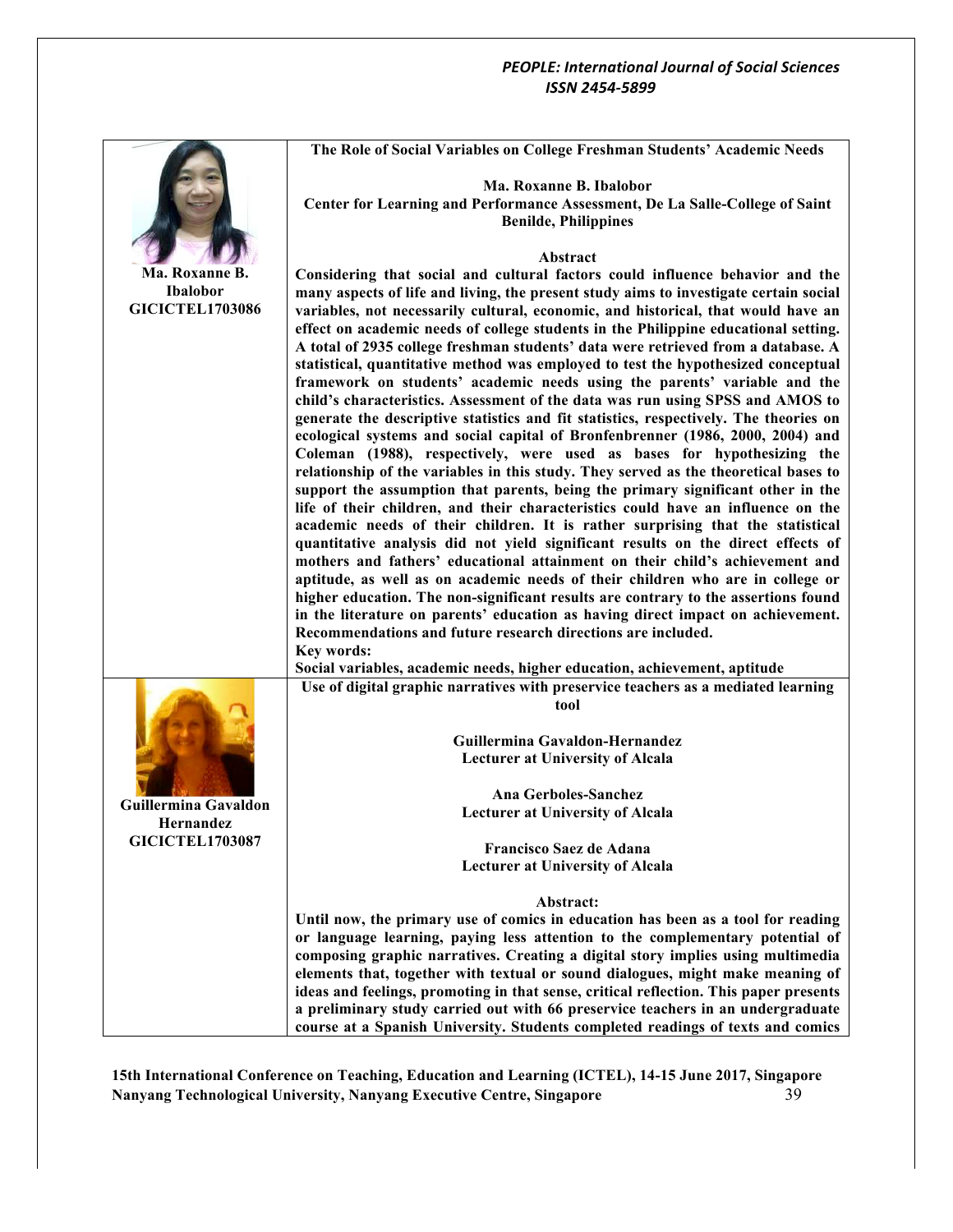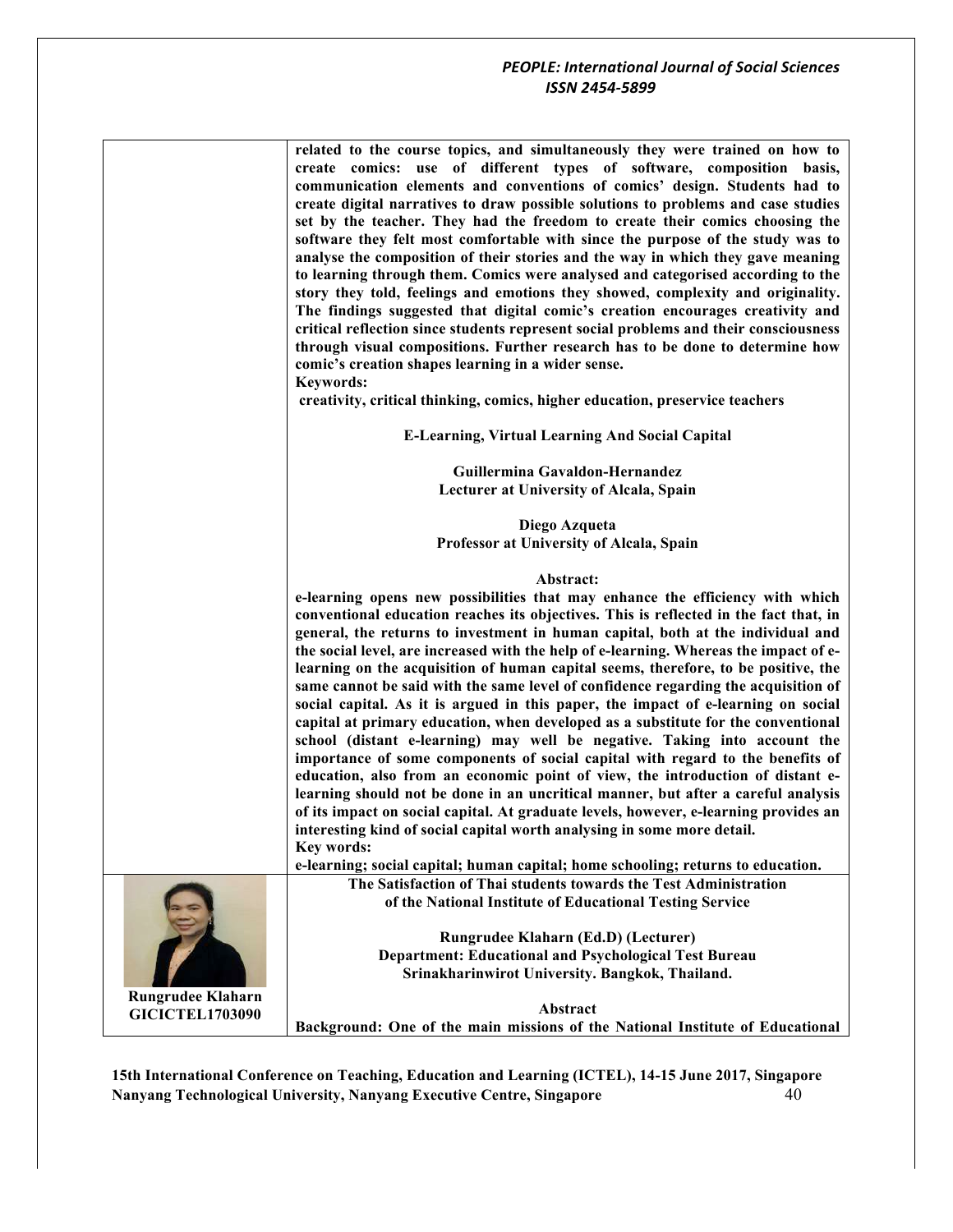| Testing Service (NIETS) is the measurement and evaluation of Thailand's                   |
|-------------------------------------------------------------------------------------------|
| education, such as the administration of Thailand's national test. NIETS has              |
| assigned some universities to work as the test centers administering the                  |
| standardized tests in accordance with the standardized procedures in order that           |
| the scores of the standardized tests for grade-12 students could be used as a part        |
| of university admission.                                                                  |
| Research Objectives : The objectives of this research were: 1) to study students'         |
| satisfaction towards the NIETS's testing administration, 2) to compare the levels         |
| of students' satisfaction towards the NIETS's testing administration, and 3) to           |
| study some problems and suggestions for the effective work improvement.                   |
| Methodology: The research samples consisted of 1,024 grade-12 students under              |
| the administration of Srinakharinwirot University Test Center, obtained by                |
| simple random sampling. The research instruments were the five-rating-scale               |
| questionnaires and the interview questions. The content validity of the research          |
| instruments were verified by the item-objective congruency ( $IOC=0.67-1.00$ ). Its       |
| reliability was verified by the coefficient of Cronbach Alpha = 0.89. The data were       |
| analyzed by frequency, percentage, mean, standard deviation, two - way anova              |
| and content analysis.                                                                     |
| Findings/Research Outcomes: The research finding were as follows:                         |
| 1. The research findings indicated that the overall satisfaction was at the               |
| high level. The mean of the students' satisfaction in terms of application was            |
| mean = $3.82$ , SD = 0.95. The variables with highest and lowest means included           |
| "payment" (mean = $4.00$ , SD = 0.88) and "the publicizing of NIETS' tests" (mean         |
| $=$ 3.56, SD = 0.94) respectively. The mean of the students' satisfaction in terms of     |
| testing operation was (mean = $3.49$ , SD = $1.08$ ). The variables with highest and      |
| lowest means included "the work of proctors" (mean $=$ 4.03, SD $=$ 0.90) and "the        |
| appropriateness of the temperature in examination rooms" (mean= $2.86$ , SD =             |
| 1.29) respectively.                                                                       |
| 2. The satisfaction levels of the students in the test sites in Bangkok and               |
| those in the provincial test sites towards the NIETS' testing administration were         |
| not significantly different; $(p = 0.119)$ . However, the satisfaction levels of the male |
| and female students were different at the significant level of 0.05; ( $p = 0.004$ ).     |
| 3. Some suggestions for work improvement include:                                         |
| The application deadline should be extended.<br>a)                                        |
| $b$<br>The publication channels should be increased.                                      |
| $\mathbf{c})$<br>The standards of testing sites should be at the same level.              |
| The examination sites should be in air-conditioned schools.<br>d)                         |
| e)<br>The proctors should not talk loudly with one another.                               |
| f)<br>The examination papers should be in white colors - friendly with                    |
| examinee's eyes.                                                                          |
| The tests' answer keys and explanations should be publicized after the<br>g)              |
| announcement of examination results.                                                      |
| Keyword:                                                                                  |
| <b>Satisfaction / Thai students / Test Administration</b>                                 |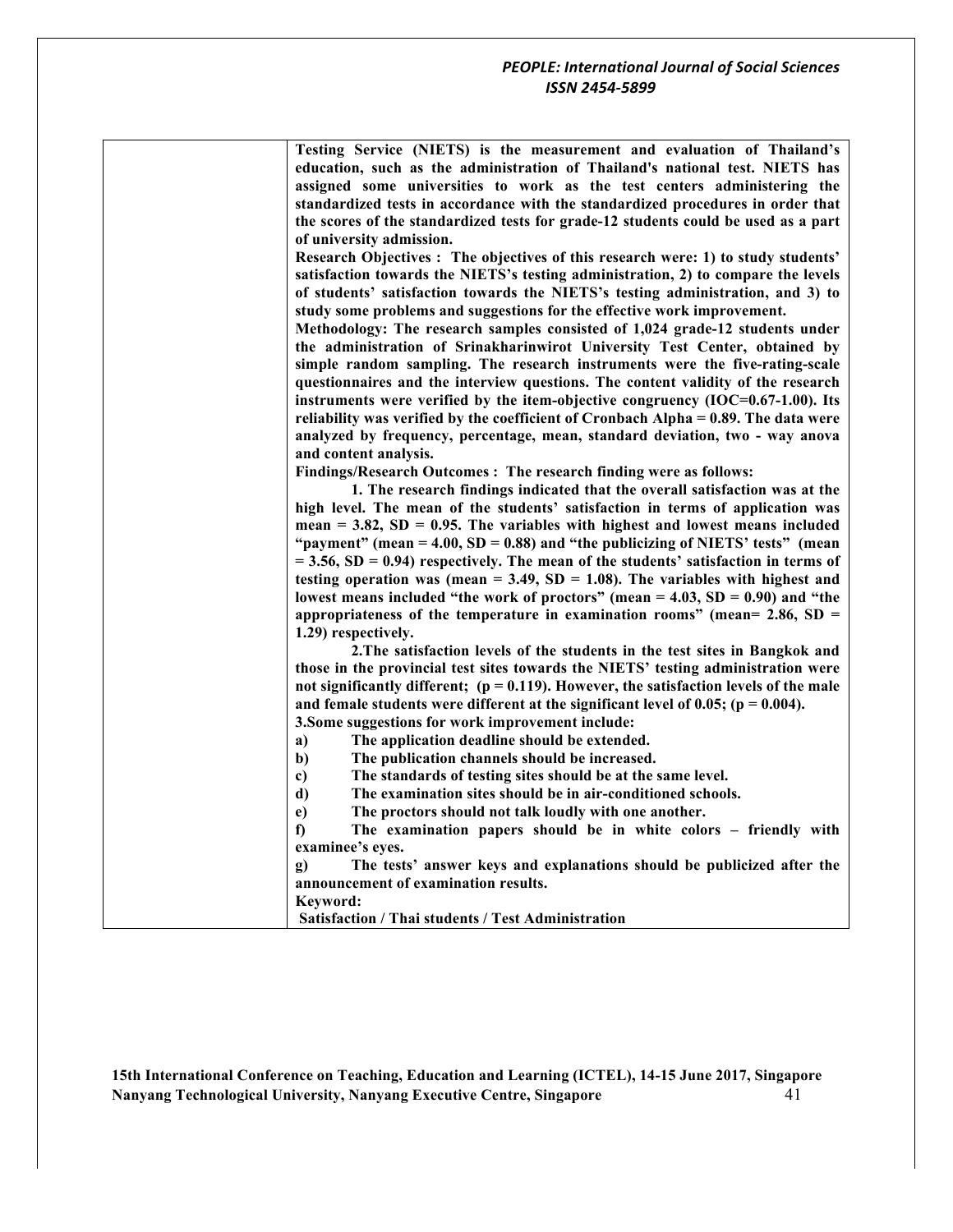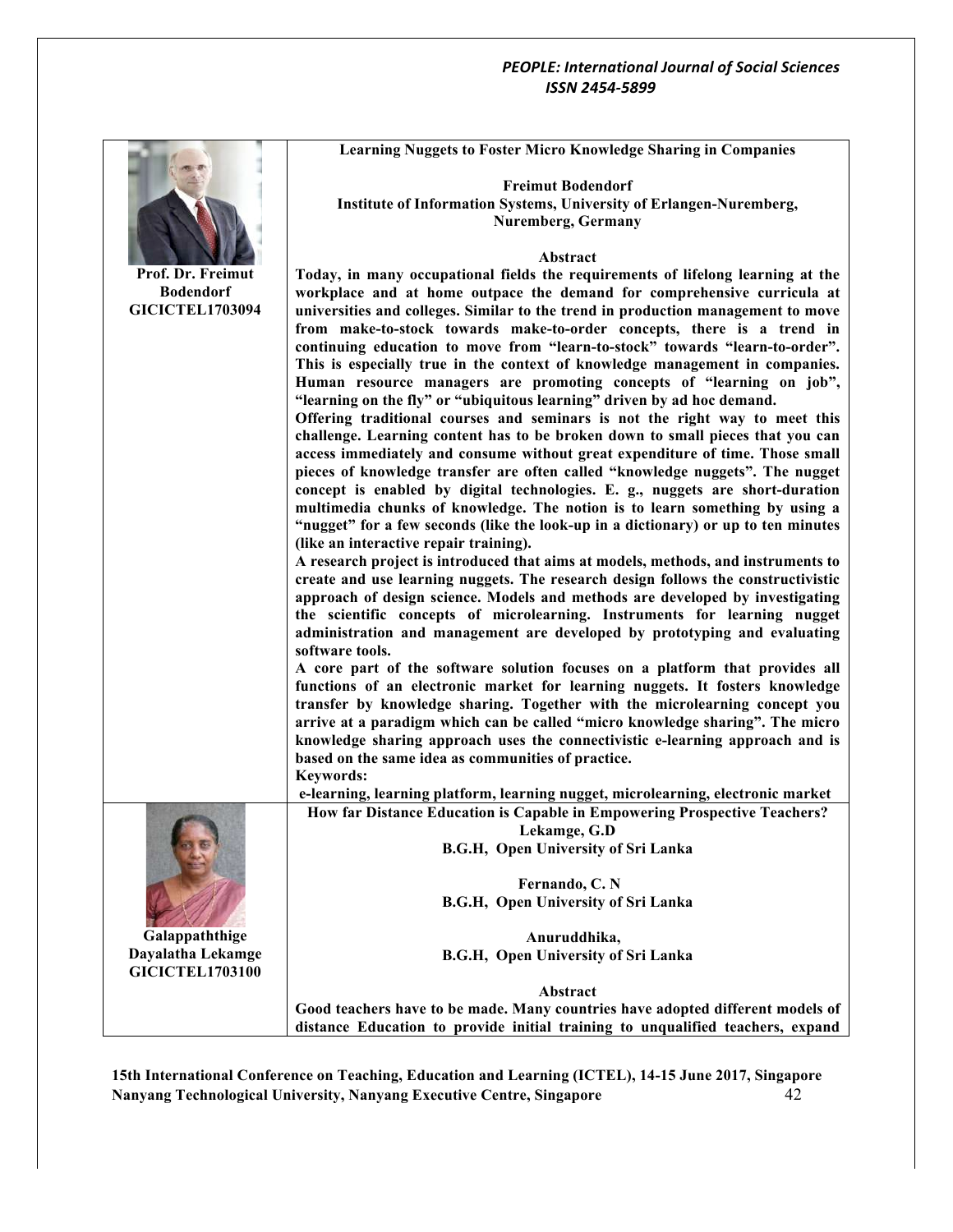**opportunities for professional development of in-service teachers and increase awareness of teachers on educational reforms. Whatever the models used, all distance education providers are faced with challenging tasks in co-ordinating partners and agents in teacher education programmes where practical teaching and its assessment is involved (Robinson and Latchem, 2003:40). The Open University of Sri Lanka, as a pioneering institution to introduce teacher training programmes through distance mode, also has accounted serious problems in line with an initial training programme aimed at producing drama and theatre teachers to the school system. Thus, a comprehensive study has been carried out with a view to get an insight into the problems faced by different stakeholders and their route courses and to uncover workable solutions within the context of distance education. Data were collected from three batches of student teachers who have completed the programme, lecturers, co-ordinators, master teachers and some experts in the field and analyzed using both quantitative and qualitative techniques. The study shed light on meaningful solutions to be executed for improving the quality of the programme concerned. Key words: Distance Education, Initial Training, Professional Development Dr. Vitthal Laxmanrao Yerande GICICTEL1703103 Quality Enhancement and Sustenance in Higher Education through Academic Leadership, Academic Audit and Accreditation in India Dr. Vitthal Laxmanrao Yerande Principal, Maharashtra Mahavidyalaya, Nilanga, Dist. Latur (MS) 413521 (INDIA) ABSTRACT Quality in higher education yields into qualitative human resource. The competent human resource can bring all round development in any economy. India; being the largest democratic state in the world and a fastest developing nation requires competent and skillful human resource to compete with developed countries. However, it is the prime duty of the Indian Universities and Colleges to attempt a change into creation of skillful and competent human resource. All such changes are the results of a visionary academic leadership, continuous academic audit and continuous accreditation and re-accreditation of higher educational institutions across the country. The quantitative growth of higher education in India is significantly improving, but the quality of higher education has always been questioned. Thus, to bring quality in higher education, there is a need change the structure of existing higher education system in India. The major roles are played in these initiatives are by the academic leaders like Vice Chancellor of any University or a Principal of any affiliated college. The present article is focused on the role of academic leadership, continuous academic audit and accreditation process in quality enhancement and sustenance in India higher education system. The empirical method of research has been used for the present article. The statistical data is obtained from secondary sources like books, journals, annual reports of University Grants Commission and National Assessment and Accreditation Council of India. However it is found that the higher educational institutions in India require change in academic leadership patterns as well as change in traditional teaching and learning methods and use of information and technology at large. There is an urgent need for developing a mechanism of continuous academic audit throughout all the Universities and**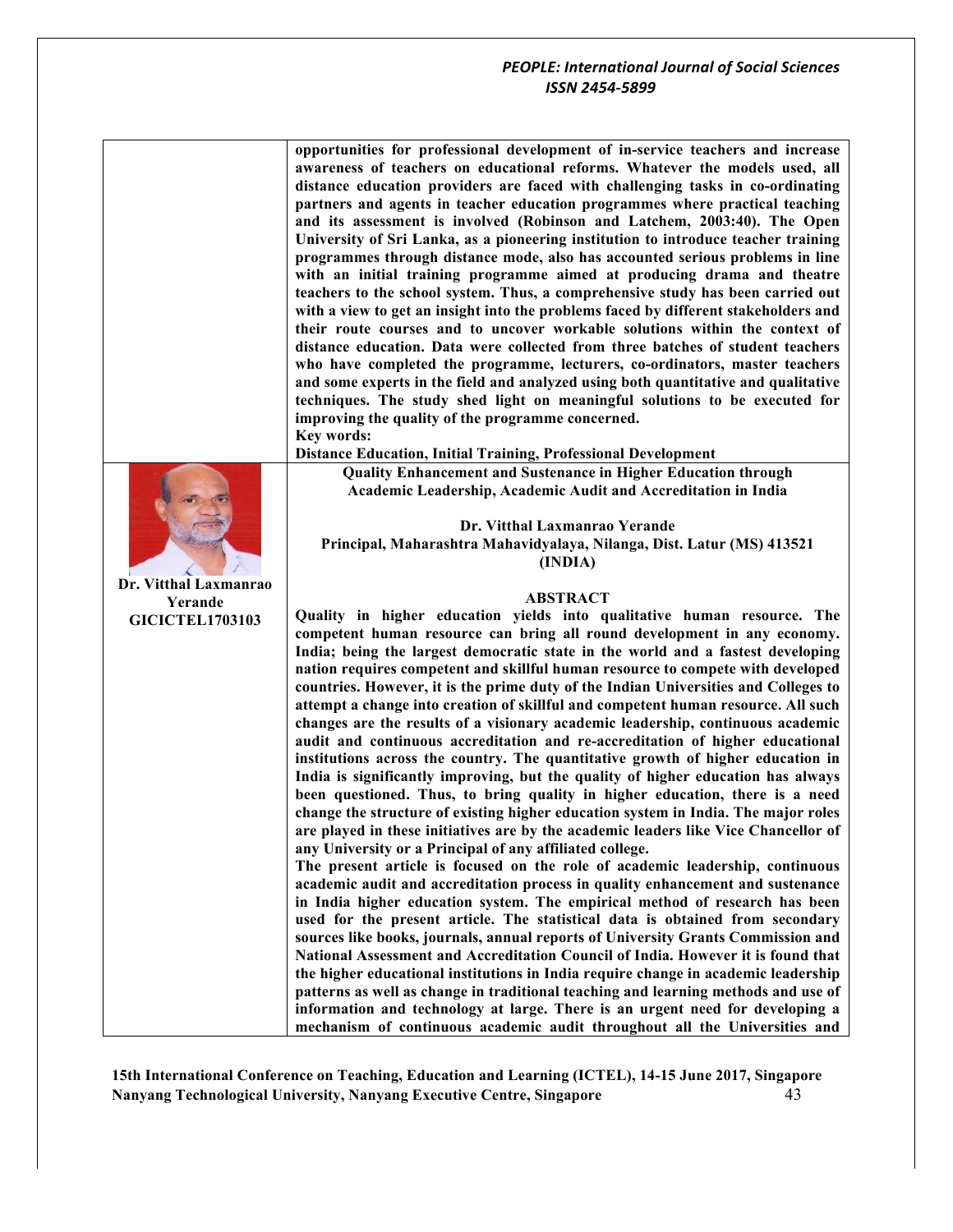|                        | other higher educational institutions.                                                                                                                             |
|------------------------|--------------------------------------------------------------------------------------------------------------------------------------------------------------------|
|                        | <b>Keywords:</b>                                                                                                                                                   |
|                        | Higher<br><b>Education,</b><br>Academic<br>Leadership,<br>Quality,<br>Academic<br>Audit,                                                                           |
|                        | Accreditation.                                                                                                                                                     |
| <b>Hsiu-Ying Wu</b>    | A Study on the Transformation of Career Adaptability: A Case of Young                                                                                              |
| <b>GICICTEL1703106</b> | <b>International Volunteers</b>                                                                                                                                    |
|                        |                                                                                                                                                                    |
|                        | <b>Hsiu-Ying Wu</b>                                                                                                                                                |
|                        | <b>Graduate Institute of Adult and Continuing Education, National Chung Cheng</b>                                                                                  |
|                        | University, Chiayi, Taiwan                                                                                                                                         |
|                        | Abstract                                                                                                                                                           |
|                        | The study aims to explore the participating motives of young international                                                                                         |
|                        | volunteers in the service and the content of personal preparation tasks and the                                                                                    |
|                        | connotation of career change. This study used interviews to collect information,                                                                                   |
|                        | for the University as an international volunteer, the current work for more than                                                                                   |
|                        | two years of six young people as the object of study. The findings are as                                                                                          |
|                        | followings: (1) The university stage coincides with the exploration period of the                                                                                  |
|                        | career stage, the individual will conduct self-study to explore the things that are                                                                                |
|                        | interested; (2) Young people for the future development of self-concern, and                                                                                       |
|                        | awareness of the development of attention and preparation; (3) Young people can<br>use their universal resources and strategies to face personal career tasks, job |
|                        | transitions or major events; (4) Young people can adjust their personal career-                                                                                    |
|                        | specific behavior in order to face the development of personal career tasks;                                                                                       |
|                        | (5) Young people have specific behavior, these acts of behavior for young people to                                                                                |
|                        | seek career and life stability, and self-development of the future difficulties                                                                                    |
|                        | encountered by the challenges and challenges to overcome the confidence.                                                                                           |
|                        | Keywords:                                                                                                                                                          |
|                        | international mobility, career adaptability, international volunteer                                                                                               |
| Van Man Isabel Tchiang | <b>TEACHERS' PERSPECTIVE ON THE MACAO EDUCATION</b>                                                                                                                |
| <b>GICICTEL1703123</b> | <b>REFORM POLICY</b>                                                                                                                                               |
|                        |                                                                                                                                                                    |
|                        | <b>TCHIANG, Van Man Isabel</b>                                                                                                                                     |
|                        | PhD in Education, Assistant Professor, School of Education, University of Saint                                                                                    |
|                        | Joseph, Macao                                                                                                                                                      |
|                        |                                                                                                                                                                    |
|                        | Abstract                                                                                                                                                           |
|                        | The paper will present an overview to understand the perceptions, reflections,                                                                                     |
|                        | opinions and perspectives of Pre-Service and In-Service teachers in Macao local                                                                                    |
|                        | schools in respect to policy and plan introduced by the Macao government                                                                                           |
|                        | department, Education and Youth Affairs Bureau (DSEJ). DSEJ had been                                                                                               |
|                        | working on the Macao Education Reform since 2011, and that the Ten Years Plan                                                                                      |
|                        | for the Development of Non-Tertiary Education was in progress accordingly.                                                                                         |
|                        | Various policies and actions taking continued to proceed in corresponding to the<br>Macao Education Reform. The paper will then examine the situation through the  |
|                        | lenses of teachers' perceptions in correlation to the success and effectiveness of                                                                                 |
|                        | these policies introduced by the government department in Macao.                                                                                                   |
|                        | The study will follow a mixed methods approach, utilising detailed information                                                                                     |
|                        | from interviews with pre-service and in-service teachers followed by a survey.                                                                                     |
|                        | The initial phase of the study will aim to identify the range of different believes                                                                                |
|                        | and attitudes towards the plan and policies introduced by government                                                                                               |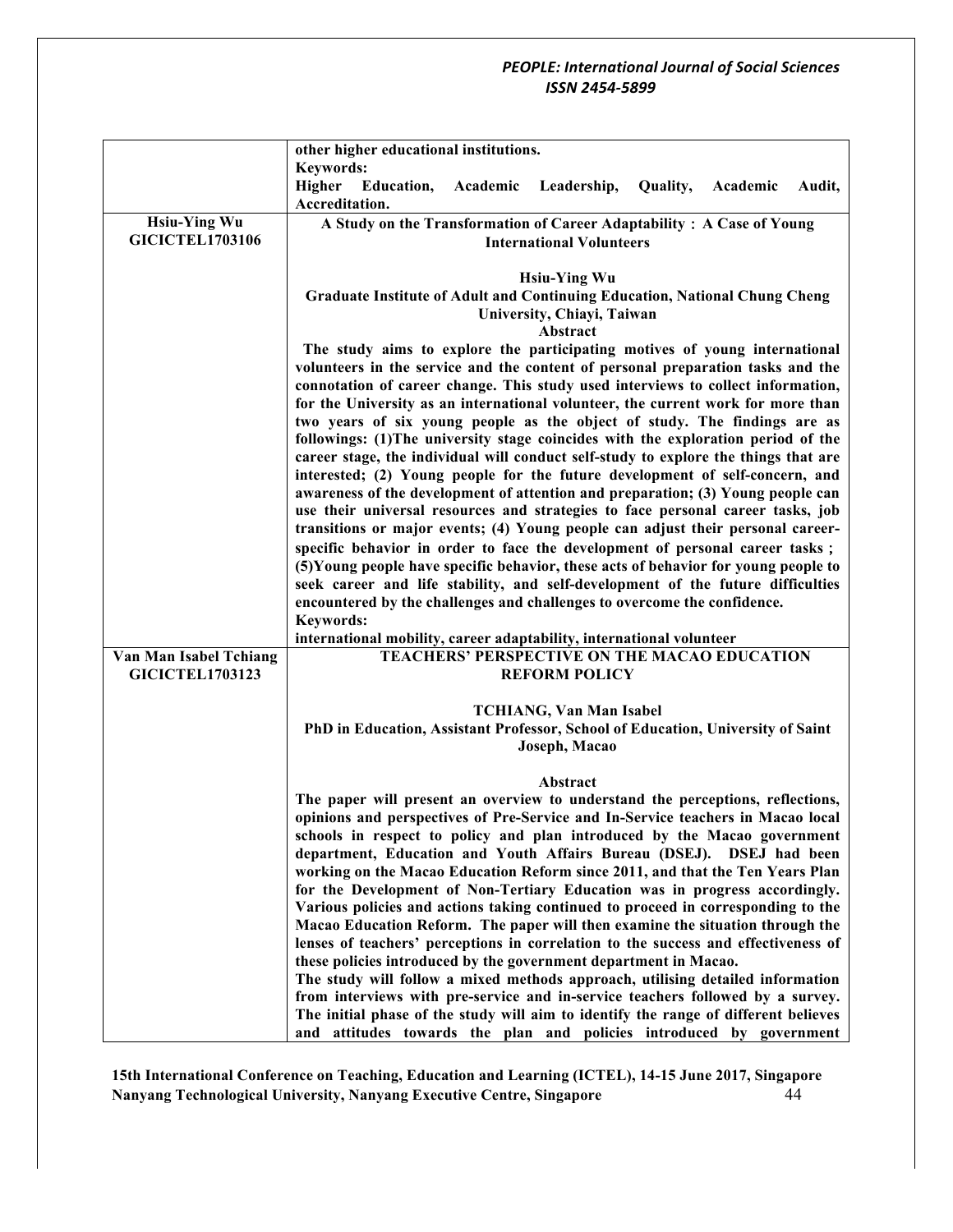|                                                | department in Macao. The results from this initial phase will then be used to<br>develop a survey which will be administrated to a larger sample of pre-service<br>and in-service school teachers from various types of schools. The data will be<br>used to quantify the extent to which different believes and attitudes towards the<br>various plans and policies introduced by DSEJ are endorsed by teachers in<br>Macao.<br>The results of the study will provide valuable information in the areas of: How<br>much do the Macao teachers agree on the new policy introduced by DSEJ? Is<br>there any difference in respect to pre-service to in-service teachers? What are<br>the positive and negative perspectives from the teachers to the policies? How<br>effective are the policies introduced by the government department in Macao?<br><b>Keywords:</b><br>teachers' perspectives, education reform, policy, Macao education                                                                                                                                                                                                                                                                                                                                                                                                                                                                                                                                                                                                                                                                                                                                                                                                                                                                                                                                                                                                                                                        |
|------------------------------------------------|---------------------------------------------------------------------------------------------------------------------------------------------------------------------------------------------------------------------------------------------------------------------------------------------------------------------------------------------------------------------------------------------------------------------------------------------------------------------------------------------------------------------------------------------------------------------------------------------------------------------------------------------------------------------------------------------------------------------------------------------------------------------------------------------------------------------------------------------------------------------------------------------------------------------------------------------------------------------------------------------------------------------------------------------------------------------------------------------------------------------------------------------------------------------------------------------------------------------------------------------------------------------------------------------------------------------------------------------------------------------------------------------------------------------------------------------------------------------------------------------------------------------------------------------------------------------------------------------------------------------------------------------------------------------------------------------------------------------------------------------------------------------------------------------------------------------------------------------------------------------------------------------------------------------------------------------------------------------------------------------------|
| Guillermina Gavaldon<br><b>GICICTEL1703125</b> | Use of graphic narratives with preservice teachers as a mediated learning tool<br>Guillermina Gavaldon-Hernandez                                                                                                                                                                                                                                                                                                                                                                                                                                                                                                                                                                                                                                                                                                                                                                                                                                                                                                                                                                                                                                                                                                                                                                                                                                                                                                                                                                                                                                                                                                                                                                                                                                                                                                                                                                                                                                                                                  |
|                                                | Lecturer at University of Alcala, Madrid, Spain                                                                                                                                                                                                                                                                                                                                                                                                                                                                                                                                                                                                                                                                                                                                                                                                                                                                                                                                                                                                                                                                                                                                                                                                                                                                                                                                                                                                                                                                                                                                                                                                                                                                                                                                                                                                                                                                                                                                                   |
|                                                | Ana Gerboles-Sanchez                                                                                                                                                                                                                                                                                                                                                                                                                                                                                                                                                                                                                                                                                                                                                                                                                                                                                                                                                                                                                                                                                                                                                                                                                                                                                                                                                                                                                                                                                                                                                                                                                                                                                                                                                                                                                                                                                                                                                                              |
|                                                | Lecturer at University of Alcala, Madrid, Spain                                                                                                                                                                                                                                                                                                                                                                                                                                                                                                                                                                                                                                                                                                                                                                                                                                                                                                                                                                                                                                                                                                                                                                                                                                                                                                                                                                                                                                                                                                                                                                                                                                                                                                                                                                                                                                                                                                                                                   |
|                                                | Francisco Saez de Adana                                                                                                                                                                                                                                                                                                                                                                                                                                                                                                                                                                                                                                                                                                                                                                                                                                                                                                                                                                                                                                                                                                                                                                                                                                                                                                                                                                                                                                                                                                                                                                                                                                                                                                                                                                                                                                                                                                                                                                           |
|                                                | Lecturer at University of Alcala, Madrid, Spain                                                                                                                                                                                                                                                                                                                                                                                                                                                                                                                                                                                                                                                                                                                                                                                                                                                                                                                                                                                                                                                                                                                                                                                                                                                                                                                                                                                                                                                                                                                                                                                                                                                                                                                                                                                                                                                                                                                                                   |
|                                                | Abstract                                                                                                                                                                                                                                                                                                                                                                                                                                                                                                                                                                                                                                                                                                                                                                                                                                                                                                                                                                                                                                                                                                                                                                                                                                                                                                                                                                                                                                                                                                                                                                                                                                                                                                                                                                                                                                                                                                                                                                                          |
|                                                | The primary use of comics in education has been as a tool for reading or language<br>learning, leaving aside composing graphic narratives as a complement to reach a<br>holistic process of learning. Creating graphic narratives or comics implies using<br>images with textual dialogues that make meaning of ideas and feelings, promoting<br>in that sense, understanding and critical reflection. This paper presents a<br>preliminary study, part of a bigger project conducted as an action-research<br>approach. The research, which is in its first phase, aims at gaining knowledge on<br>the use of comics in higher education as a mediated learning tool. It was carried<br>out with 71 preservice teachers in an undergraduate course at a Spanish<br>University. Students completed readings of texts and comics related to the course<br>topics, and simultaneously they were trained on how to create comics: use of<br>different types of software, composition basis, communication elements and<br>conventions of comics' design. Students had to create digital narratives to draw<br>possible solutions to problems and case studies set by the teacher. They had the<br>freedom to create their comics choosing the software they felt most comfortable<br>with since the purpose of the study was to analyse the composition of their stories<br>and the way in which they gave meaning to learning through them. Comics were<br>analysed and categorised according to the story they told, feelings and emotions<br>they showed, complexity and originality. The findings suggested that comic's<br>creation encourages creativity and critical reflection since students represent<br>social problems and their consciousness through visual compositions. Further<br>research has to be done to determine how comic's creation shapes learning in a<br>wider sense.<br><b>Keywords</b><br>Creativity, critical thinking, comics, higher education, preservice teachers |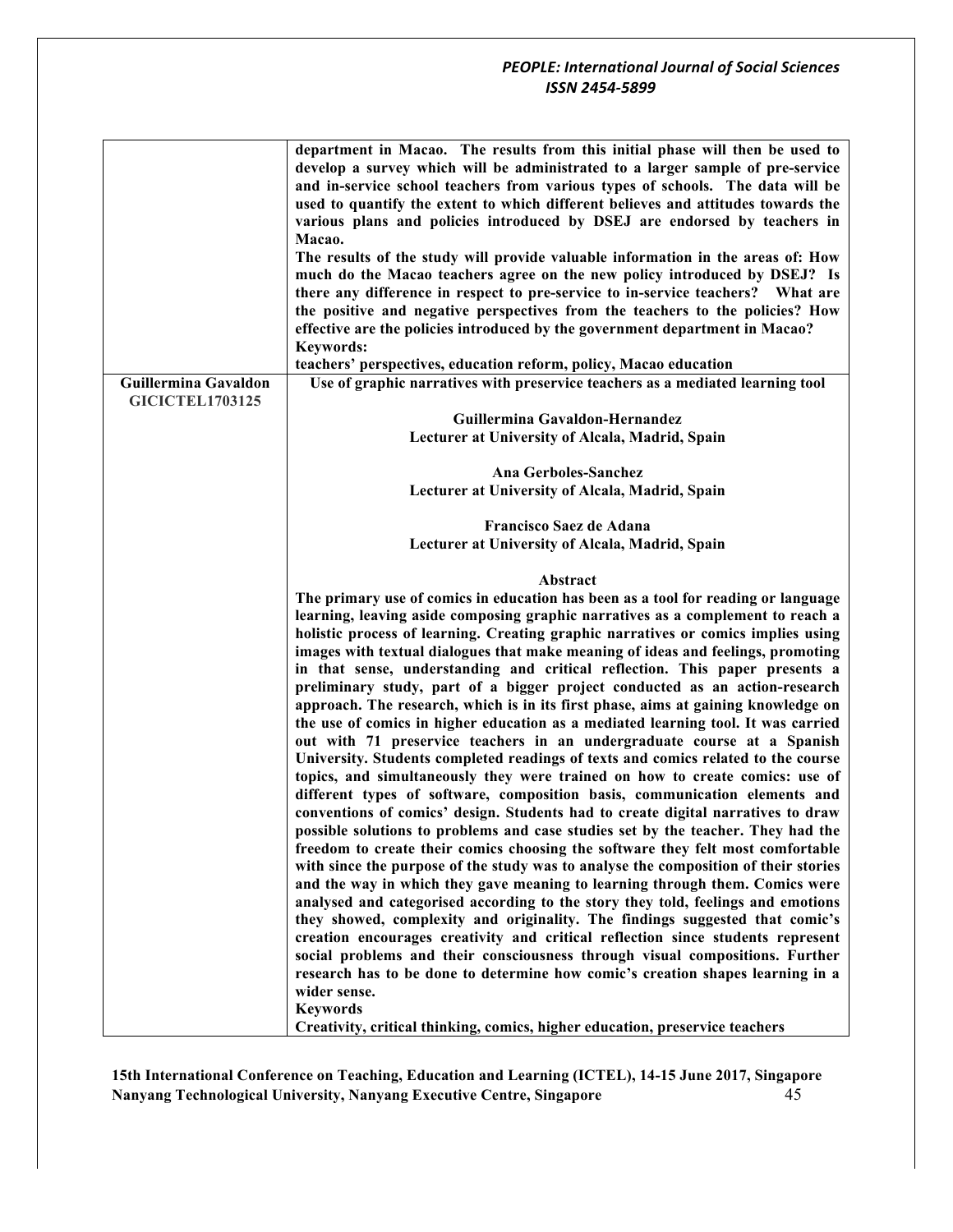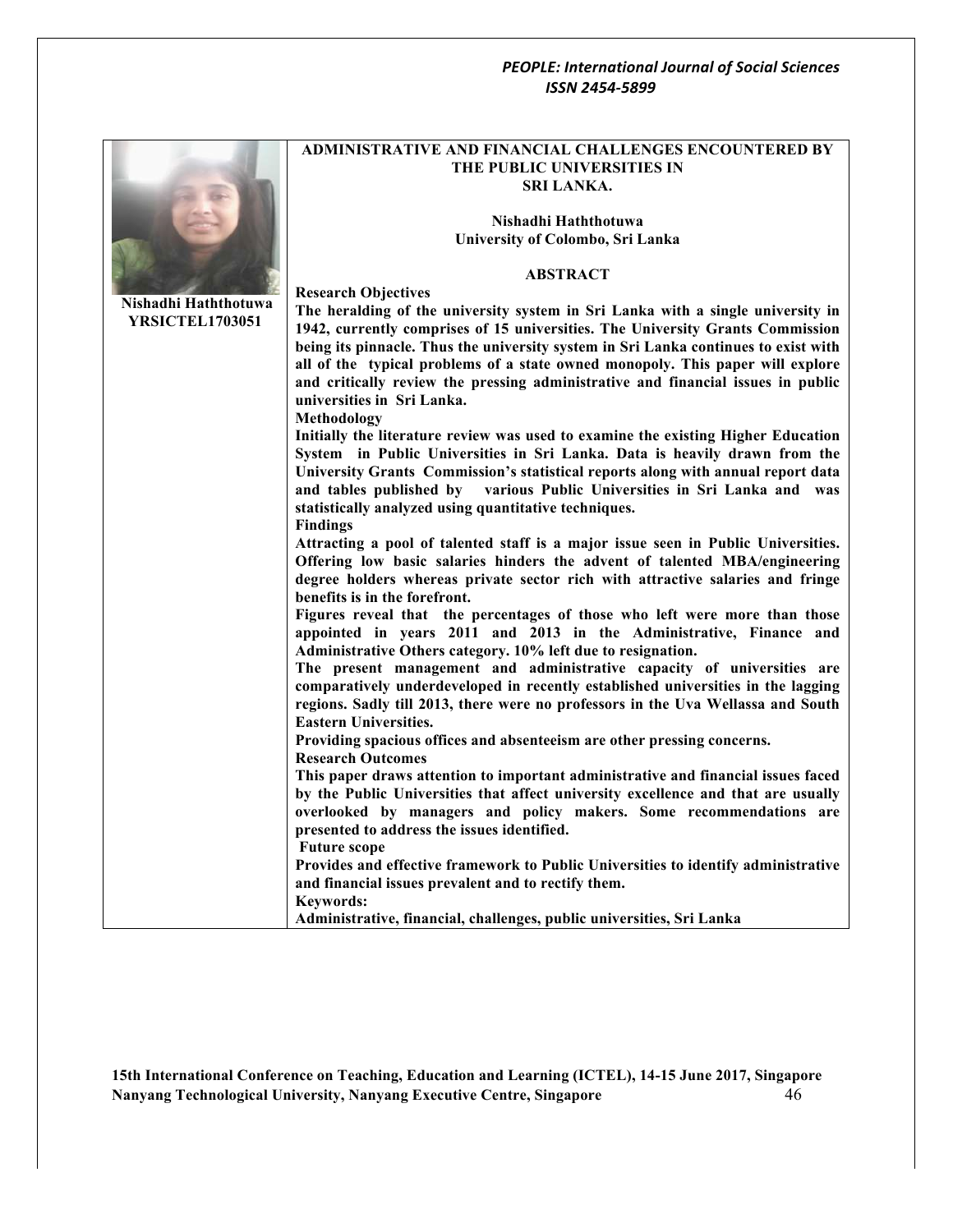|                        | Application of Direct Instruction with Laboratory Activity to Improve Students'    |
|------------------------|------------------------------------------------------------------------------------|
|                        | <b>Participation and Learning Achievement</b>                                      |
|                        |                                                                                    |
|                        |                                                                                    |
|                        | Veronika Avelinda Tonjo                                                            |
|                        | <b>Science Education Department School of Post Graduate</b>                        |
|                        | Universitas Pendidikan Indonesia, Bandung Indonesia 2017                           |
|                        |                                                                                    |
|                        | Abstract                                                                           |
|                        | This research aimed to improve students' achievement and participation in the      |
| Veronika Avelinda      |                                                                                    |
| Tonjo                  | specified class. To achieve goals the researcher applied direct instruction model  |
| <b>YRSICTEL1703052</b> | with laboratory activity which was conducted in a classroom action research        |
|                        | (CAR) framework. The subtopic of learning materials in this research was 'Heat'.   |
|                        | This research adopted qualitative methods. Subject of this research were 36        |
|                        | students of SMPK St. Stanislaus I Surabaya consisting of 21 boys and 15 girls.     |
|                        | The data was collected by test, observations and questionnaires before and after   |
|                        |                                                                                    |
|                        | treatment. The cycle of CAR would be terminated if the minimum average score       |
|                        | of physics test was 75 with 75% of students passed the minimum passing score,      |
|                        | and 80% of students participate actively during the class.                         |
|                        | The classroom action research was completed in two cycles. The result showed       |
|                        | improvements in learning achievement and students' participation. At the end of    |
|                        | the first cycle, the average score of physics test was 71,0 with 63,9% of students |
|                        | passed the minimum passing score, while the percentage of students'                |
|                        |                                                                                    |
|                        | participation was 90%. In the second cycle, the average score of physics test was  |
|                        | 80,6 with 80,6% of students passed the minimum passing score, while the            |
|                        | percentage of students' participation was 95,7%.                                   |
|                        | Keywords:                                                                          |
|                        | Classroom Action Research, direct instruction, teaching-learning in physics,       |
|                        | students' achievement, students' participation.                                    |
|                        | USING BLOG TO ENHANCE ENGLISH WRITING SKILL AMONG HIGH                             |
|                        | <b>SCHOOL STUDENTS IN THAILAND</b>                                                 |
|                        |                                                                                    |
|                        |                                                                                    |
|                        | Mr. Tinnadit Kohsamut                                                              |
|                        | Faculty of Humanities, Srinakharinwirot University, Thailand                       |
|                        |                                                                                    |
|                        | Assistant Prof. Dr. Usaporn Sucaromana                                             |
|                        | Faculty of Humanities, Srinakharinwirot University, Thailand                       |
|                        |                                                                                    |
|                        |                                                                                    |
|                        | Abstract                                                                           |
| Mr. Tinnadit Kohsamut  | This research aimed to examine the effectiveness of using blog on high school      |
| <b>GICICTEL1703142</b> | students, and investigated students' perception when they learn writing through    |
|                        | the blog. The participants for this study were 50 secondary school students        |
|                        | selected by using purposive sampling method. Both quantitative and qualitative     |
|                        | data collection and analyses were applied. The quantitative data were collected    |
|                        | from the score of pretest and posttest. The qualitative data were derived from the |
|                        | content analysis of group interviews. The result revealed that students            |
|                        |                                                                                    |
|                        | significantly performed better scores on English writing ability test after being  |
|                        | taught through the blog. In addition, students showed the positive views because   |
|                        | using blog was very interesting and it provided more cooperation between teacher   |
|                        | and students.                                                                      |
|                        | Keyword: Blog, Writing, English, EFL, Student, Perception                          |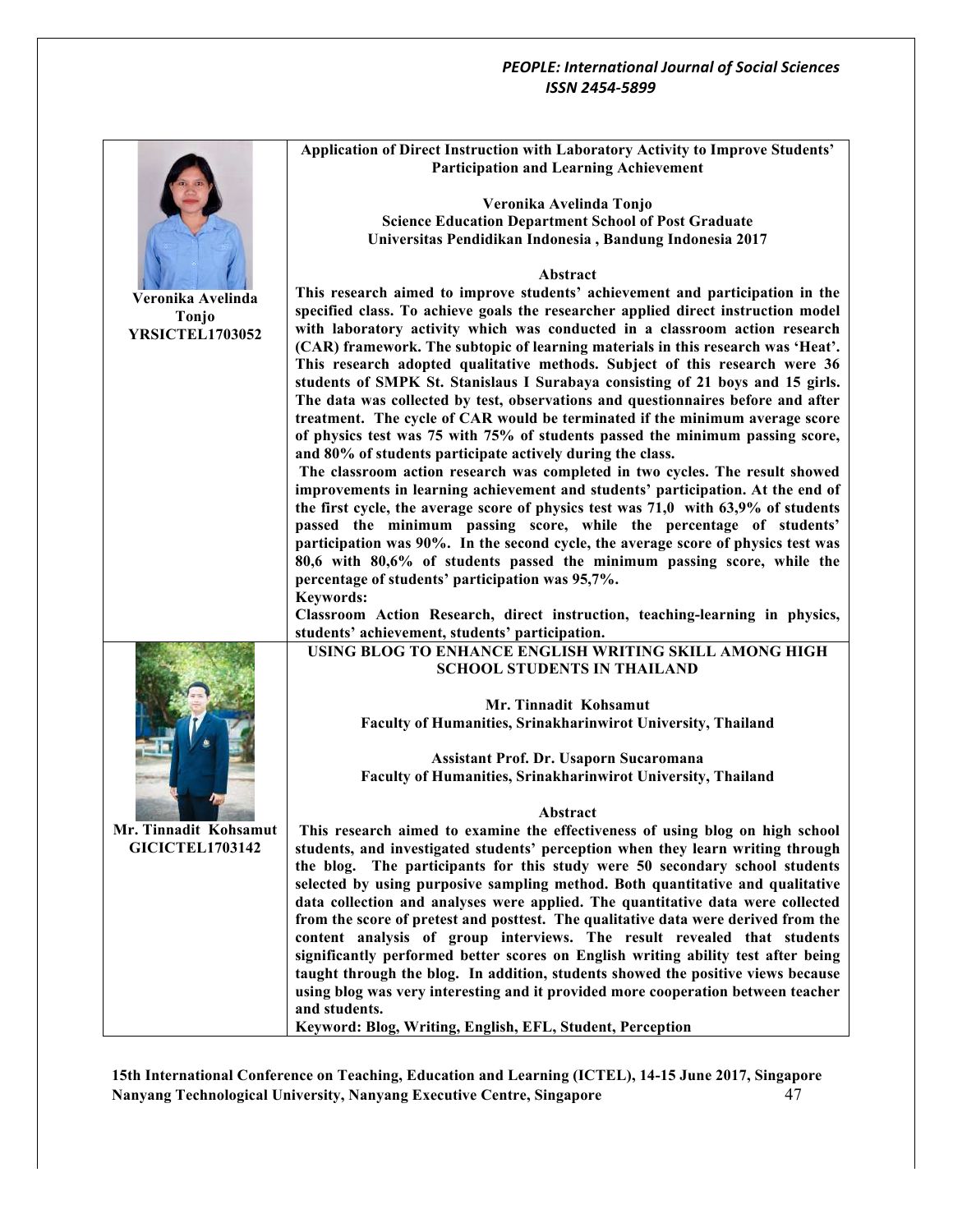| Abdolreza Lessani<br><b>GICICTEL17030145</b>                     | <b>Comparison of New Mathematics Teaching Methods with Traditional Methods</b><br><b>Based on Teachers' Perspective and performance</b>                                                                                                                                                                                                                                                                                                                                                                                                                                                                                                                                 |
|------------------------------------------------------------------|-------------------------------------------------------------------------------------------------------------------------------------------------------------------------------------------------------------------------------------------------------------------------------------------------------------------------------------------------------------------------------------------------------------------------------------------------------------------------------------------------------------------------------------------------------------------------------------------------------------------------------------------------------------------------|
|                                                                  | Abdolreza Lessani<br>Faculty of Educational Studies, Universiti Putra Malaysia, 43400 Serdang,<br>Selangor, Malaysia                                                                                                                                                                                                                                                                                                                                                                                                                                                                                                                                                    |
|                                                                  | Aida Suraya Md. Yunus<br>Faculty of Educational Studies, Universiti Putra Malaysia, 43400 Serdang,<br>Selangor, Malaysia                                                                                                                                                                                                                                                                                                                                                                                                                                                                                                                                                |
|                                                                  | Institute for Mathematical Research, Universiti Putra Malaysia, 43400 Serdang,<br>Selangor, Malaysia                                                                                                                                                                                                                                                                                                                                                                                                                                                                                                                                                                    |
|                                                                  | Kamariah Bt Abu Bakar<br>Institute for Mathematical Research, Universiti Putra Malaysia, 43400 Serdang,<br>Selangor, Malaysia                                                                                                                                                                                                                                                                                                                                                                                                                                                                                                                                           |
|                                                                  | Abstract                                                                                                                                                                                                                                                                                                                                                                                                                                                                                                                                                                                                                                                                |
|                                                                  | The aim of this paper is to compare the mathematics teaching methods, and study<br>their consequences on mathematics learning. Numerous studies have shown that<br>students experience mathematics anxiety which is a feeling of tension and fear<br>that interfere with math learning. This may be attributed to the applied teaching<br>methods in the classrooms. Therefore, teaching methods must be re-examined by<br>taking into account the three major teaching methods: traditional, problem-<br>solving, and discovery learning. Traditional teaching method is a teacher-<br>centered instruction, while problem-solving method is a as teacher and student- |
|                                                                  | centered which is based upon how teacher uses the four steps of problem-solving<br>methods in teaching Mathematics. In discovery learning method, teacher plays<br>the role of facilitator through involving students in varied activities associated<br>with the discovery and construction of the knowledge. The qualitative case study<br>method was considered more feasible and appropriate to meet the aim of this<br>study. Data were collected using observation and semi-structured interviews with<br>teachers in the secondary schools in Malaysia. It was observed that traditional,                                                                        |
|                                                                  | problem solving and discovery learning methods were practiced by the teachers.<br>The findings reveal that students are more successful when systematic problem<br>solving method based on Polya's approach is incorporated into discovery<br>learning. Consequently, there should be more emphasis on teaching methods<br>which include less lecture, more student-centered classes and more discussion.<br>The findings suggest that problem solving and discovery methods not only<br>contribute to better mathematics learning but also enhance students' creativity to<br>cope with life challenges.                                                               |
|                                                                  | Key Words: Teaching Methods, discovery learning, problem solving, traditional<br>methods                                                                                                                                                                                                                                                                                                                                                                                                                                                                                                                                                                                |
| <b>MELANIE D.</b><br><b>SALUMBIDES</b><br><b>GICICTEL1703067</b> | The teaching and learning of mathematics in Higher education institutions : basis<br>For the development of a lifelong learning Framework in mathematics for<br>teachers and Students                                                                                                                                                                                                                                                                                                                                                                                                                                                                                   |
|                                                                  | <b>MELANIE D. SALUMBIDES</b><br><b>Teachers Education</b>                                                                                                                                                                                                                                                                                                                                                                                                                                                                                                                                                                                                               |
|                                                                  |                                                                                                                                                                                                                                                                                                                                                                                                                                                                                                                                                                                                                                                                         |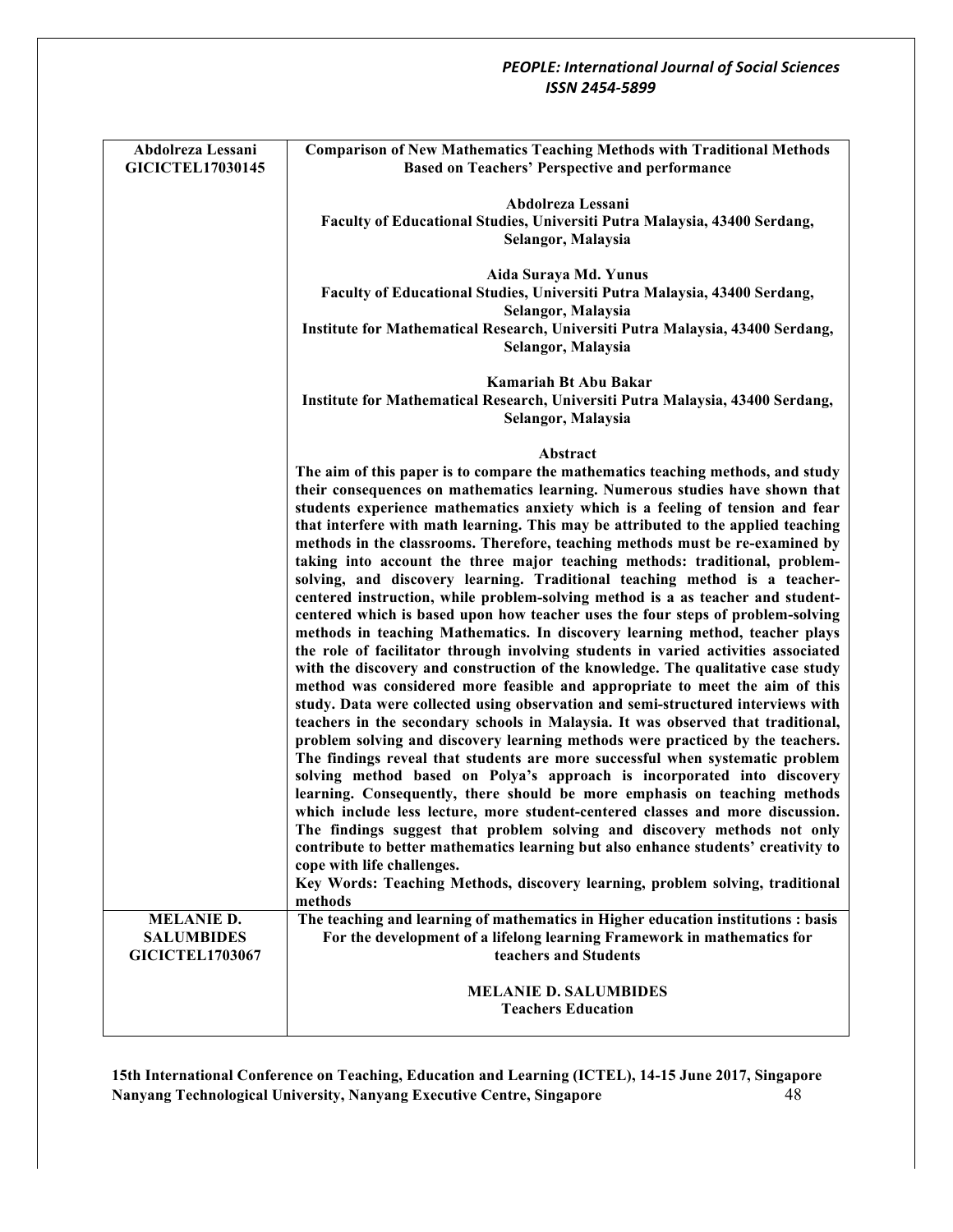٦

|                        | <b>Abstract</b>                                                                      |
|------------------------|--------------------------------------------------------------------------------------|
|                        | Lifelong learning is one of the most important factors in the successful             |
|                        | journey of every teacher as well as in the continuous quest for excellence among     |
|                        | students. Hence, this study dealt with the teaching and learning of Mathematics in   |
|                        | different higher educational institutions in the Phil The outputs of this study      |
|                        | were the primary bases for the development of a lifelong learning framework in       |
|                        | mathematics which was primarily intended for the students and teachers.              |
|                        | Using descriptive research, 780 respondents were randomly selected from the          |
|                        | seven autonomous and deregulated universities and five state universities. They      |
|                        | assessed their teaching and learning practices using the survey instruments          |
|                        | originally designed by the researcher. An interview protocol was also made to        |
|                        | gather qualitative data for the study. Different statistical tools such as frequency |
|                        | count, ranking, weighted arithmetic mean, and t-test were used to process the        |
|                        | quantitative data while coding was made on the qualitative data.                     |
|                        | Based on the findings, teachers use different pedagogies and modalities in           |
|                        | teaching Mathematics but the most used were problem solving method and               |
|                        | demonstration approach. Challenging and Current Problem Solving Models were          |
|                        | most used models in teaching mathematics. Introducing the content through            |
|                        | formal presentation is the most commonly used modality in teaching                   |
|                        | mathematics, which means the traditional style of teaching still prevails in current |
|                        | mathematics teaching.                                                                |
|                        | Teachers strongly agreed with the goals and objectives stipulated in the teaching    |
|                        | of mathematics and that they are competent and educationally qualified and there     |
|                        | is sufficient administrative support and proper assessment and evaluation. They      |
|                        | also strongly agreed that lifelong learning is needed and should be enhanced, that   |
|                        | there is a need to treat all learners fairly and squarely, that lifelong learning    |
|                        | maximizes students' choices and promotes continuous improvement and                  |
|                        | educational achievement, develops a set of organizational skills, and helps them     |
|                        | understand their worth and value and develop positive attitudes towards their        |
|                        | work.                                                                                |
|                        | Meanwhile, the students agreed that they are competent but were undecided on         |
|                        | the several provisions concerning lifelong learning which could be attributed to     |
|                        | their lack of understanding on lifelong learning. They believed that they need to    |
|                        | improve their mathematical skills in Basic Mathematics, Algebra, Trigonometry,       |
|                        | and Statistics.                                                                      |
|                        | In general, the teachers' perceptions towards teaching mathematics did not           |
|                        | significantly vary when they are grouped as to the nature of their school while the  |
|                        | perception of students varied. Likewise, there is a significant difference between   |
|                        | the teachers and students' perceptions on lifelong learning.                         |
|                        | School administrators should strengthen teaching pedagogies among teachers by        |
|                        | conducting seminars and trainings. Teachers should utilize other creative            |
|                        | strategies such as the use of multimedia and the internet to make students more      |
|                        | engaged in learning. Adequate financial and moral support should also be             |
|                        | provided by the school to conduct more lifelong learning activities for teachers     |
|                        | and students. The framework developed in this study should be adopted to help        |
|                        | enhance lifelong learning among schools.                                             |
|                        | Keywords: lifelong learning, mathematics instruction, pedagogies, modalities,        |
|                        | mathematical competencies                                                            |
| Dr. Aaron LaDuke       | "Writing in Our Tongue": Integrating Rhetorical Strategies of ESL Students into      |
| <b>GICICTEL1703144</b> | <b>Western Academic Writing</b>                                                      |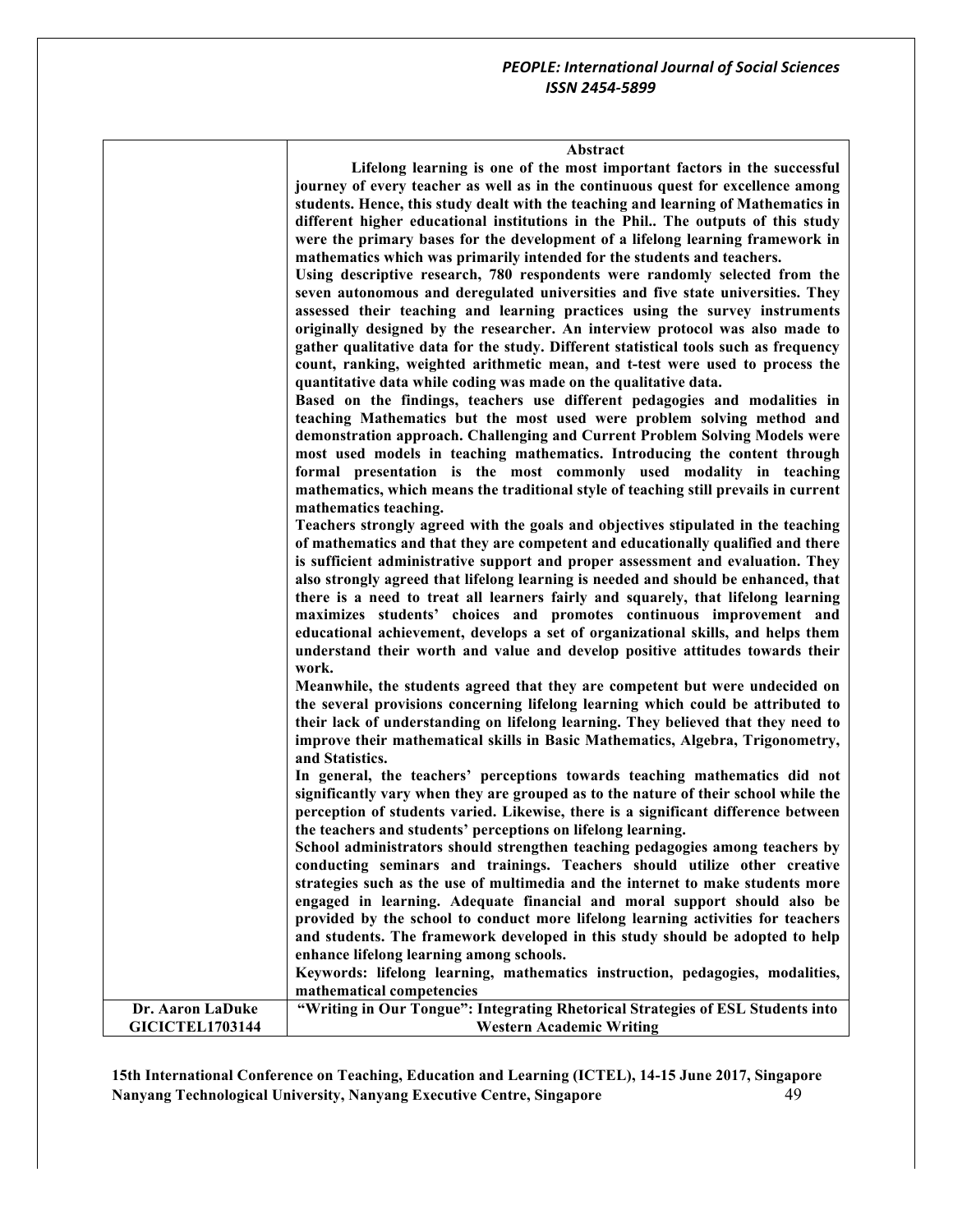|                        | Dr. Aaron LaDuke<br>Zhejiang University-University of Illinois Joint Institute                                                                                                                                                                                                                                                                                                                                                                                                                                                                                                                                                                                                                                                                                                                                                                                                                                                                                                                                                                                                                                                                                                                                                                                                                                                                                                                                                                                                                                                                                                                                                                                                                                                                                                                                                                                                                                                                                                                                                                                                                                                                                                                                                                                        |
|------------------------|-----------------------------------------------------------------------------------------------------------------------------------------------------------------------------------------------------------------------------------------------------------------------------------------------------------------------------------------------------------------------------------------------------------------------------------------------------------------------------------------------------------------------------------------------------------------------------------------------------------------------------------------------------------------------------------------------------------------------------------------------------------------------------------------------------------------------------------------------------------------------------------------------------------------------------------------------------------------------------------------------------------------------------------------------------------------------------------------------------------------------------------------------------------------------------------------------------------------------------------------------------------------------------------------------------------------------------------------------------------------------------------------------------------------------------------------------------------------------------------------------------------------------------------------------------------------------------------------------------------------------------------------------------------------------------------------------------------------------------------------------------------------------------------------------------------------------------------------------------------------------------------------------------------------------------------------------------------------------------------------------------------------------------------------------------------------------------------------------------------------------------------------------------------------------------------------------------------------------------------------------------------------------|
| Lenny Nofriyani Adam   | Abstract<br>In his book, Writing in the Devil's Tongue: A History of English Composition in<br>China, Xiaoye You arrives at the argument that writing teachers of ESL students<br>should recognize the globalized space of their classrooms and respect the varied<br>rhetorical traditions and practices students bring from different linguistic and<br>ethnic communities. You writes, "Our students always bring with them their<br>cultures' preferred ways of thinking, speaking, and writing, which are resources<br>that we must capitalize on in our teaching" (178). I am providing a specific<br>analysis for You's call to action with my paper for this year's ICTEL conference<br>in Singapore. I currently teach two academic writing courses in China, and I plan<br>to describe the rhetorical methods that my non-native speaking students have<br>brought with them from their Chinese secondary education and have been able to<br>integrate into a Western style of academic writing in English within a higher<br>education setting.<br>I have both interviewed my students and used six sets of essays to analyze which<br>rhetorical strategies my students have transferred, and which of these practices<br>can be best integrated into the writing they are doing for my course now. A couple<br>of examples of these kinds of rhetorical moves consist of the instinct to create<br>"beautiful" language in academic writing and the use of figurative language. As<br>You has argued, if students are allowed to bring to their practice of English<br>writing some previous, established rhetorical approaches, they will not only feel<br>more confident in their grasp of a new form of writing, but they will be allowed to<br>"construct and circulate their cultural experiences" while "reflecting their sense<br>of self" (178). This practice can also help instructors avoid teaching in a<br>monolinguistic, monocultural classroom. Though I will be analyzing and sharing<br>experiences from my classes in China, I believe this pedagogical approach can be<br>interesting and of use to any instructor working in international education.<br>Negative Reinforcement and English Language Teaching (a case study in East |
| <b>YRSICTEL1703053</b> | Nusa Tenggara – Indonesia)<br>Lenny Nofriyani Adam<br><b>Indonesia University of Education</b>                                                                                                                                                                                                                                                                                                                                                                                                                                                                                                                                                                                                                                                                                                                                                                                                                                                                                                                                                                                                                                                                                                                                                                                                                                                                                                                                                                                                                                                                                                                                                                                                                                                                                                                                                                                                                                                                                                                                                                                                                                                                                                                                                                        |
|                        | Abstract<br>This study aims to find out the negative reinforcements given by English teacher<br>and the influences of those negative reinforcements toward the students' learning<br>motivation in English Language Teaching. The instruments used are direct<br>observation and open questionnaires that consist of fifteen question items related<br>to students learning motivation in English Language Teaching. After doing direct<br>observation and take some notes about the reinforcement given by the teacher,<br>the writer distribute some open quiestionnaires to the students and collect the<br>data then analyze the data to bring out the reinforcement's influences. The<br>findings result shows that there are some negative reinforcements given by<br>English teacher to the students, namely: a) Giving no praise, b) Reprimand<br>students with a loud voice, c) Stopping student's ridicule, d) Reading students'<br>mark in the front of class, e) Always give some text to be translated, f)                                                                                                                                                                                                                                                                                                                                                                                                                                                                                                                                                                                                                                                                                                                                                                                                                                                                                                                                                                                                                                                                                                                                                                                                                                               |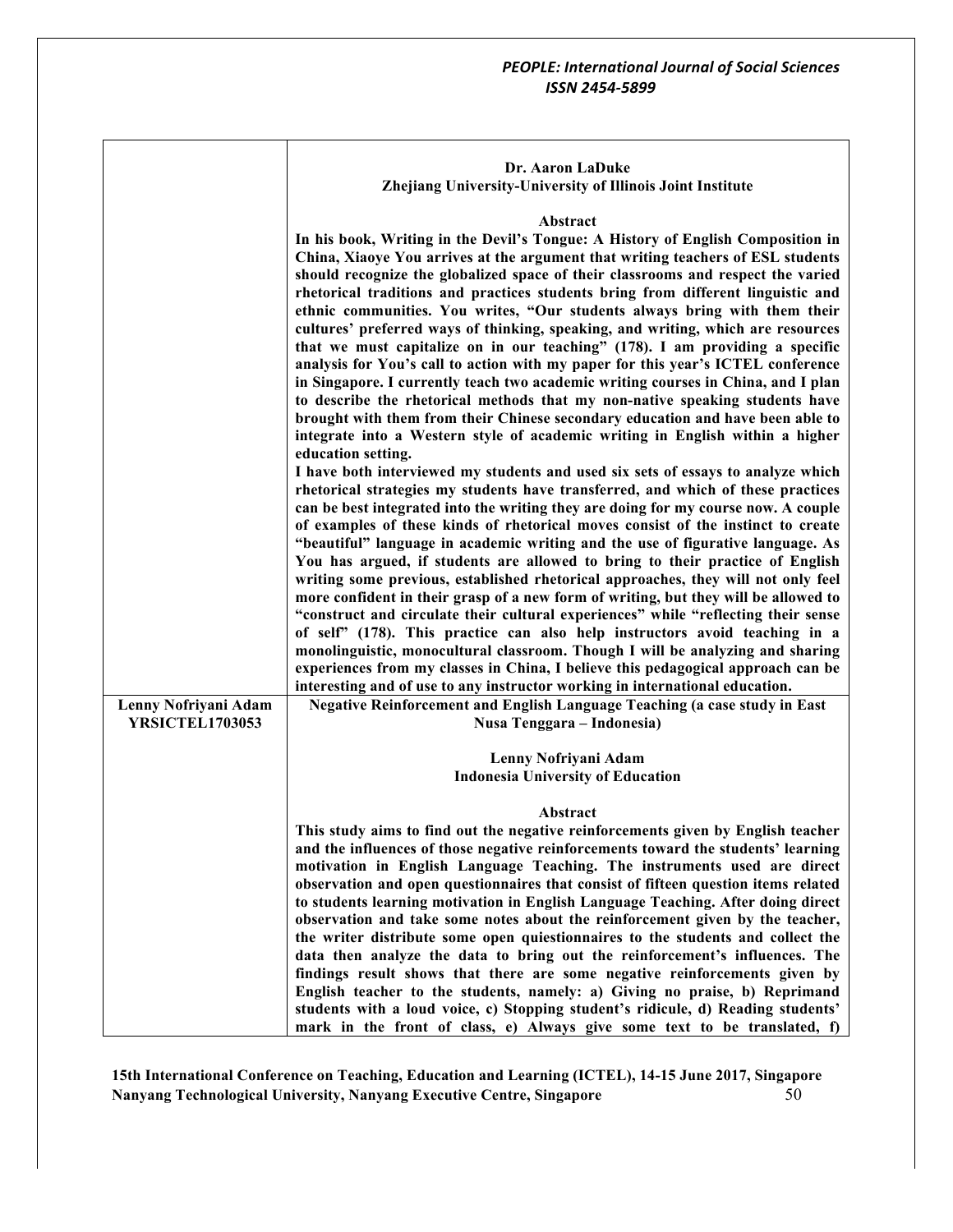|                        | Punishment (pinch students' ear) when they were not finish the translation, g)      |
|------------------------|-------------------------------------------------------------------------------------|
|                        | Still Pressure the student to fix their answer, h) Face expression (shaking head,   |
|                        | forrowed her brow, and show disappointed face). Those negative reinforcements       |
|                        | bring both positive and negative influences towards students learning motivation.   |
|                        | Finally, the writer hope that this finding result can help readers especially the   |
|                        | English teacher in Indonesia to consider about the proper situation, time and       |
|                        | ways in giving negative reinforcements.                                             |
| <b>Zin Mie Sharr</b>   | <b>Understanding Professional Development Opportunities and Challenges for</b>      |
| <b>GICICTEL1703147</b> | <b>Faculty in Myanmar Higher Learning</b>                                           |
|                        |                                                                                     |
|                        | <b>Zin Mie Sharr</b>                                                                |
|                        | Academic Department, ERC Institute, Singapore                                       |
|                        |                                                                                     |
|                        | Abstract                                                                            |
|                        | Understanding Professional Development Opportunities and Challenges for             |
|                        | <b>Faculty in Myanmar Higher Learning Institutions</b>                              |
|                        | This study will be investigating the Opportunities and Challenges for Faculty in    |
|                        | Myanmar Higher Learning Institutions, focusing the question of why it is            |
|                        | important to pursue professional development and addressing the challenges they     |
|                        | are facing. According to Odden et al (2002), the effective professional             |
|                        | development is expected to produce positive change in lecturers' classroom          |
|                        | engagement which should be linked to the successful outcomes of student             |
|                        | learning. There are varieties of learning taken place in professional development   |
|                        | context; mainly be divided into two categories, unstructured and structured         |
|                        | (Bound 2011). Opfer & Pedder (2011) indicated that professional development for     |
|                        | the trainers occurs as complex conceptualization that brings together multiple      |
|                        | mechanisms to the system rather than as an event. The whole system could be         |
|                        | driven by various factors such as supportive working environment for learning,      |
|                        | readily available learning resources, government subsidies, higher qualification    |
|                        | being a necessary factor for promotions, etc. Thus, the question is emphasizing on  |
|                        | the primary factor influencing trainers in Myanmar and their perception on          |
|                        | professional development to further enhance the quality in higher learning. There   |
|                        | are multiple challenges the trainers facing while learning for professional         |
|                        | development, either it's governed by external or internal factors. Obvious          |
|                        | external factors are time, cost, organizational structure and little opportunity to |
|                        | change the curricula set by either government or respective university except to    |
|                        | contextualize it. Thus, this paper will explore the above-mentioned research        |
|                        | questions by analyzing the professional development data in Myanmar Higher          |
|                        | Learning arena. The secondary data will be triangulated by interviewing a sample    |
|                        | of minimum two trainers from Higher Learning background in Myanmar. It also         |
|                        | seeks to add to our knowledge the certain framework that could enhance the          |
|                        | existing professional development system of Higher Learning in Myanmar.             |
|                        |                                                                                     |
|                        | <b>Keywords:</b><br>Higher Learning, Myanmar, Trainers, Professional Development    |
|                        | <b>Comparison of New Mathematics Teaching Methods with Traditional Methods</b>      |
|                        | <b>Based on Teachers' Perspective and performance</b>                               |
|                        |                                                                                     |
|                        | Abdolreza Lessani                                                                   |
|                        | Faculty of Educational Studies, Universiti Putra Malaysia, 43400 Serdang,           |
|                        | Selangor, Malaysia                                                                  |
|                        |                                                                                     |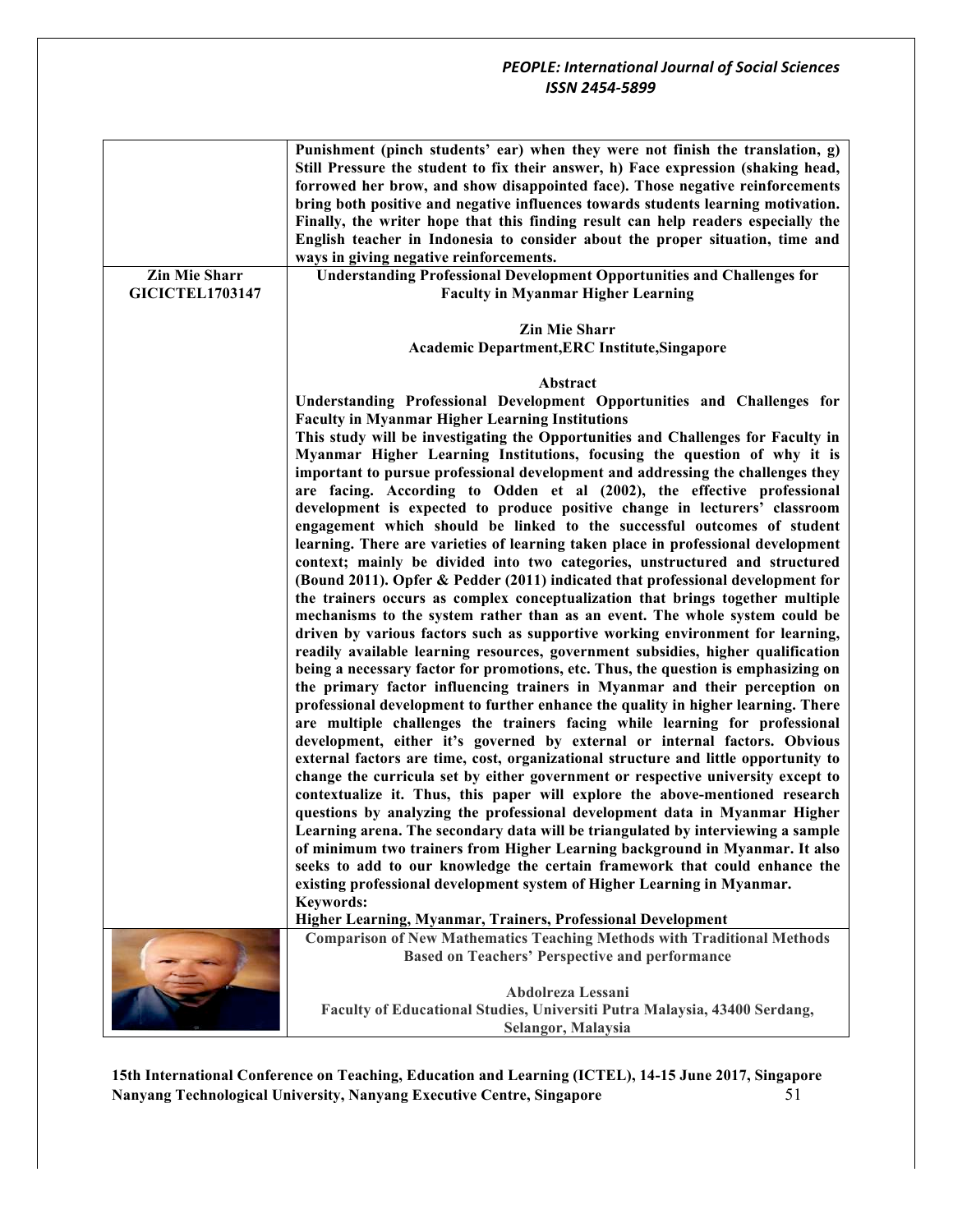| Abdolreza Lessani<br><b>GICICTEL1703145</b> | Aida Suraya Md. Yunus<br>Faculty of Educational Studies, Universiti Putra Malaysia, 43400 Serdang,<br>Selangor, Malaysia                                                                                                                                                                                                                                                                                                                                                                                                                                                                                                                                                                                                                                                                                                                                                                                                                                                                                                                                                                                                                                                                                                                                                    |
|---------------------------------------------|-----------------------------------------------------------------------------------------------------------------------------------------------------------------------------------------------------------------------------------------------------------------------------------------------------------------------------------------------------------------------------------------------------------------------------------------------------------------------------------------------------------------------------------------------------------------------------------------------------------------------------------------------------------------------------------------------------------------------------------------------------------------------------------------------------------------------------------------------------------------------------------------------------------------------------------------------------------------------------------------------------------------------------------------------------------------------------------------------------------------------------------------------------------------------------------------------------------------------------------------------------------------------------|
|                                             | Institute for Mathematical Research, Universiti Putra Malaysia, 43400 Serdang,<br>Selangor, Malaysia                                                                                                                                                                                                                                                                                                                                                                                                                                                                                                                                                                                                                                                                                                                                                                                                                                                                                                                                                                                                                                                                                                                                                                        |
|                                             |                                                                                                                                                                                                                                                                                                                                                                                                                                                                                                                                                                                                                                                                                                                                                                                                                                                                                                                                                                                                                                                                                                                                                                                                                                                                             |
|                                             | <b>Kamariah Bt Abu Bakar</b>                                                                                                                                                                                                                                                                                                                                                                                                                                                                                                                                                                                                                                                                                                                                                                                                                                                                                                                                                                                                                                                                                                                                                                                                                                                |
|                                             | Institute for Mathematical Research, Universiti Putra Malaysia, 43400 Serdang,<br>Selangor, Malaysia                                                                                                                                                                                                                                                                                                                                                                                                                                                                                                                                                                                                                                                                                                                                                                                                                                                                                                                                                                                                                                                                                                                                                                        |
|                                             | <b>Abstract</b>                                                                                                                                                                                                                                                                                                                                                                                                                                                                                                                                                                                                                                                                                                                                                                                                                                                                                                                                                                                                                                                                                                                                                                                                                                                             |
|                                             | The aim of this paper is to compare the mathematics teaching methods, and study<br>their consequences on mathematics learning. Numerous studies have shown that<br>students experience mathematics anxiety which is a feeling of tension and fear<br>that interfere with math learning. This may be attributed to the applied teaching<br>methods in the classrooms. Therefore, teaching methods must be re-examined by<br>taking into account the three major teaching methods: traditional, problem-<br>solving, and discovery learning. Traditional teaching method is a teacher-<br>centered instruction, while problem-solving method is a as teacher and student-<br>centered which is based upon how teacher uses the four steps of problem-solving<br>methods in teaching Mathematics. In discovery learning method, teacher plays<br>the role of facilitator through involving students in varied activities associated<br>with the discovery and construction of the knowledge. The qualitative case study<br>method was considered more feasible and appropriate to meet the aim of this<br>study. Data were collected using observation and semi-structured interviews with<br>teachers in the secondary schools in Malaysia. It was observed that traditional, |
|                                             | problem solving and discovery learning methods were practiced by the teachers.<br>The findings reveal that students are more successful when systematic problem<br>solving method based on Polya's approach is incorporated into discovery<br>learning. Consequently, there should be more emphasis on teaching methods<br>which include less lecture, more student-centered classes and more discussion.                                                                                                                                                                                                                                                                                                                                                                                                                                                                                                                                                                                                                                                                                                                                                                                                                                                                   |
|                                             | The findings suggest that problem solving and discovery methods not only<br>contribute to better mathematics learning but also enhance students' creativity to<br>cope with life challenges.                                                                                                                                                                                                                                                                                                                                                                                                                                                                                                                                                                                                                                                                                                                                                                                                                                                                                                                                                                                                                                                                                |
|                                             | <b>Key Words:</b>                                                                                                                                                                                                                                                                                                                                                                                                                                                                                                                                                                                                                                                                                                                                                                                                                                                                                                                                                                                                                                                                                                                                                                                                                                                           |
|                                             | Teaching Methods, discovery learning, problem solving, traditional methods                                                                                                                                                                                                                                                                                                                                                                                                                                                                                                                                                                                                                                                                                                                                                                                                                                                                                                                                                                                                                                                                                                                                                                                                  |
| Dr Mary Fargher<br><b>GICICTEL1703148</b>   | Innovation in the Changing Landscape of GIS (geographical information systems)<br>in Geography Teacher Education                                                                                                                                                                                                                                                                                                                                                                                                                                                                                                                                                                                                                                                                                                                                                                                                                                                                                                                                                                                                                                                                                                                                                            |
|                                             |                                                                                                                                                                                                                                                                                                                                                                                                                                                                                                                                                                                                                                                                                                                                                                                                                                                                                                                                                                                                                                                                                                                                                                                                                                                                             |
|                                             | Dr Mary Fargher                                                                                                                                                                                                                                                                                                                                                                                                                                                                                                                                                                                                                                                                                                                                                                                                                                                                                                                                                                                                                                                                                                                                                                                                                                                             |
|                                             | <b>MA Geography Education Programme Leader</b><br><b>University College London Institute of Education</b>                                                                                                                                                                                                                                                                                                                                                                                                                                                                                                                                                                                                                                                                                                                                                                                                                                                                                                                                                                                                                                                                                                                                                                   |
|                                             |                                                                                                                                                                                                                                                                                                                                                                                                                                                                                                                                                                                                                                                                                                                                                                                                                                                                                                                                                                                                                                                                                                                                                                                                                                                                             |
|                                             | Abstract                                                                                                                                                                                                                                                                                                                                                                                                                                                                                                                                                                                                                                                                                                                                                                                                                                                                                                                                                                                                                                                                                                                                                                                                                                                                    |
|                                             | Despite the development of more accessible forms of geospatial technology,                                                                                                                                                                                                                                                                                                                                                                                                                                                                                                                                                                                                                                                                                                                                                                                                                                                                                                                                                                                                                                                                                                                                                                                                  |
|                                             | success in the use of (web) GIS in the classroom still hinges on the nurturing of<br>teacher (web) GIS knowledge. However, in universities, (web) GIS remains a                                                                                                                                                                                                                                                                                                                                                                                                                                                                                                                                                                                                                                                                                                                                                                                                                                                                                                                                                                                                                                                                                                             |
|                                             | largely under-developed area of initial teacher education and teacher's continuing                                                                                                                                                                                                                                                                                                                                                                                                                                                                                                                                                                                                                                                                                                                                                                                                                                                                                                                                                                                                                                                                                                                                                                                          |
|                                             | professional development. Using Mishra and Koehler's (2006) technological                                                                                                                                                                                                                                                                                                                                                                                                                                                                                                                                                                                                                                                                                                                                                                                                                                                                                                                                                                                                                                                                                                                                                                                                   |
|                                             | pedagogical content knowledge (TPACK) model as an analytical framework and                                                                                                                                                                                                                                                                                                                                                                                                                                                                                                                                                                                                                                                                                                                                                                                                                                                                                                                                                                                                                                                                                                                                                                                                  |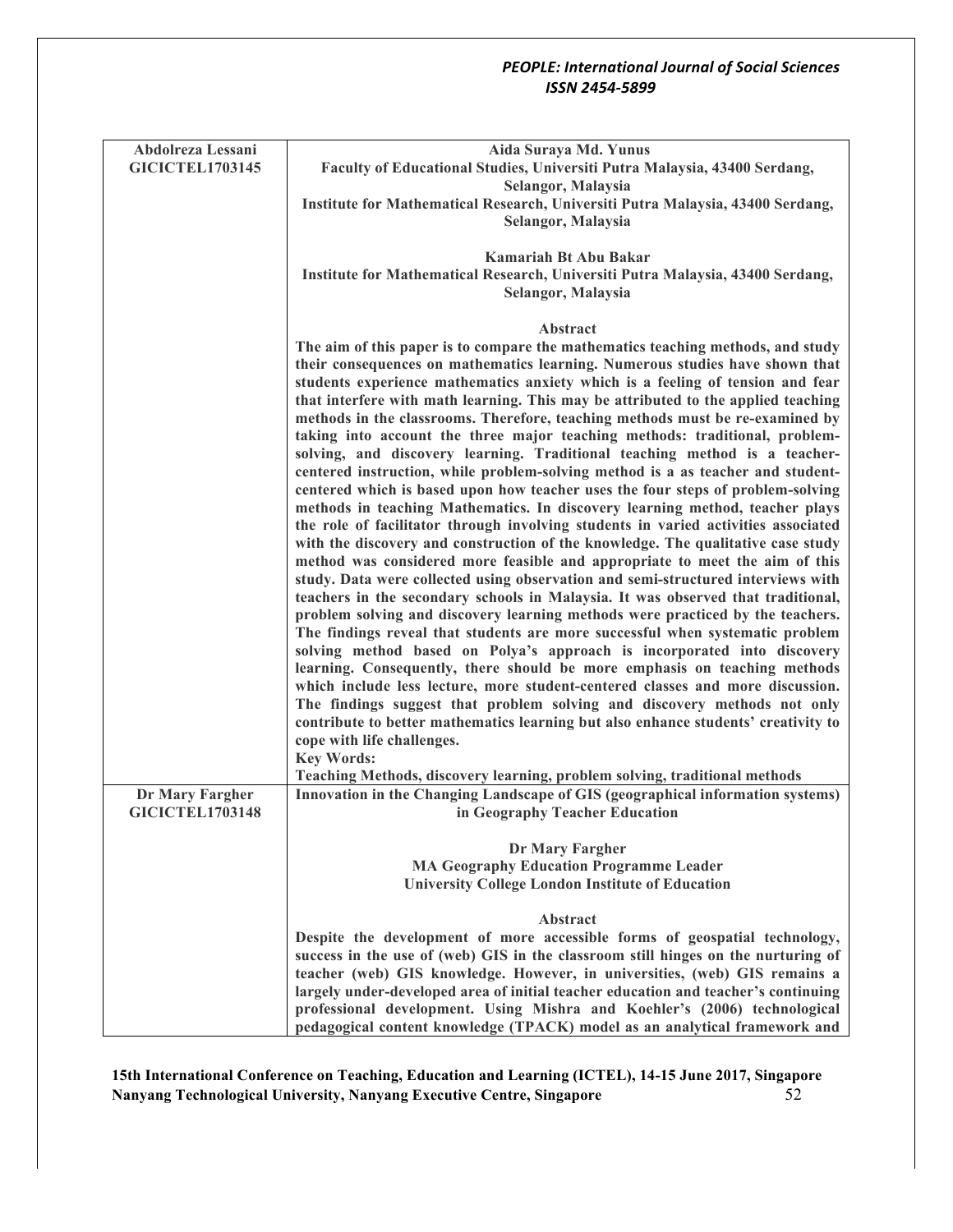| with reference to findings from a recent research project, this paper makes a case<br>for developing teachers' TPACK with web GIS through 'active learning<br>pedagogies'. A critical literature review and analysis of research findings informs |
|---------------------------------------------------------------------------------------------------------------------------------------------------------------------------------------------------------------------------------------------------|
| recommendations for future geography teacher education with web GIS in high                                                                                                                                                                       |
| quality geography teaching and learning in schools.                                                                                                                                                                                               |
| <b>Key words:</b>                                                                                                                                                                                                                                 |
| Innovation, GIS, geography, teacher education, TPACK, active learning                                                                                                                                                                             |
| pedagogy.                                                                                                                                                                                                                                         |

## **Listeners**

| <b>Dankwa Bernard James</b>                                                                                |
|------------------------------------------------------------------------------------------------------------|
| Mpumalanga department of education, Tsiki Naledi secondary school, South Africa                            |
| <b>GICICTEL1703066</b>                                                                                     |
| <b>Hossam Nabil Salaheldin Moshref</b>                                                                     |
| Depatment of Political Science, Faculty of Economics and Political Science, Cairo University, Cairo, Egypt |
| <b>GICICTEL1703069</b>                                                                                     |
| Dr Mercy B Wakawa                                                                                          |
| Educational psychology C.O.E Waka BIU, College of education Waka-Biu Borno state Nigeria, BIU Nigeria      |
| <b>GICICTEL1703073</b>                                                                                     |
| Mr Fasanya Ayodele Gabriel                                                                                 |
| Department of Physics c.o.e WAKA biu, College of education Waka-Biu Borno state Nigeria, BIU Nigeria       |
| <b>GICICTEL1703074</b>                                                                                     |
| Nada Mohamed Moustafa Mohamed Elshennawy                                                                   |
| Depatment of English, Faculty of Arts, Alexandria University, Alexandria, Egypt                            |
| <b>GICICTEL1703078</b>                                                                                     |
| Ayuba Garba Asugu                                                                                          |
| Department of English C.O.E WAKA BIU, College of education Waka-Biu Borno state Nigeria , BIU Nigeria      |
| <b>GICICTEL1703084</b>                                                                                     |
| <b>Yonjan Salam Singh</b>                                                                                  |
| English Language Instructor, Prime International Education Pvt Ltd., Chabahil-7, Kathmandu, Nepal          |
| <b>GICICTEL1703089</b>                                                                                     |
| <b>Emmanuel. A. Katey</b>                                                                                  |
| Global research development Institute, United Visionaries Movement (UVM), Gauteng Pretoria South Africa    |
| <b>GICICTEL1703093</b>                                                                                     |
| Santri Eka Erawati                                                                                         |
| Department of Mathematics Education, Faculty of Tarbiya and Teaching Sciences                              |
| <b>GICICTEL1703097</b>                                                                                     |
| Emily A. Tabamo                                                                                            |
| Department of Education, Department of Education, Cagayan de Oro City                                      |
| <b>GICICTEL1703102</b>                                                                                     |
| <b>Ishrat Shaheen</b>                                                                                      |
| Karachi Educational and welfare society for deaf. NGO, Karachi, Pakistan                                   |
| <b>GICICTEL1703107</b>                                                                                     |
| Po Lin Chan                                                                                                |
| Department of Early Childhood Education, The Education University of Hong Kong, China                      |
| <b>GICICTEL1703108</b>                                                                                     |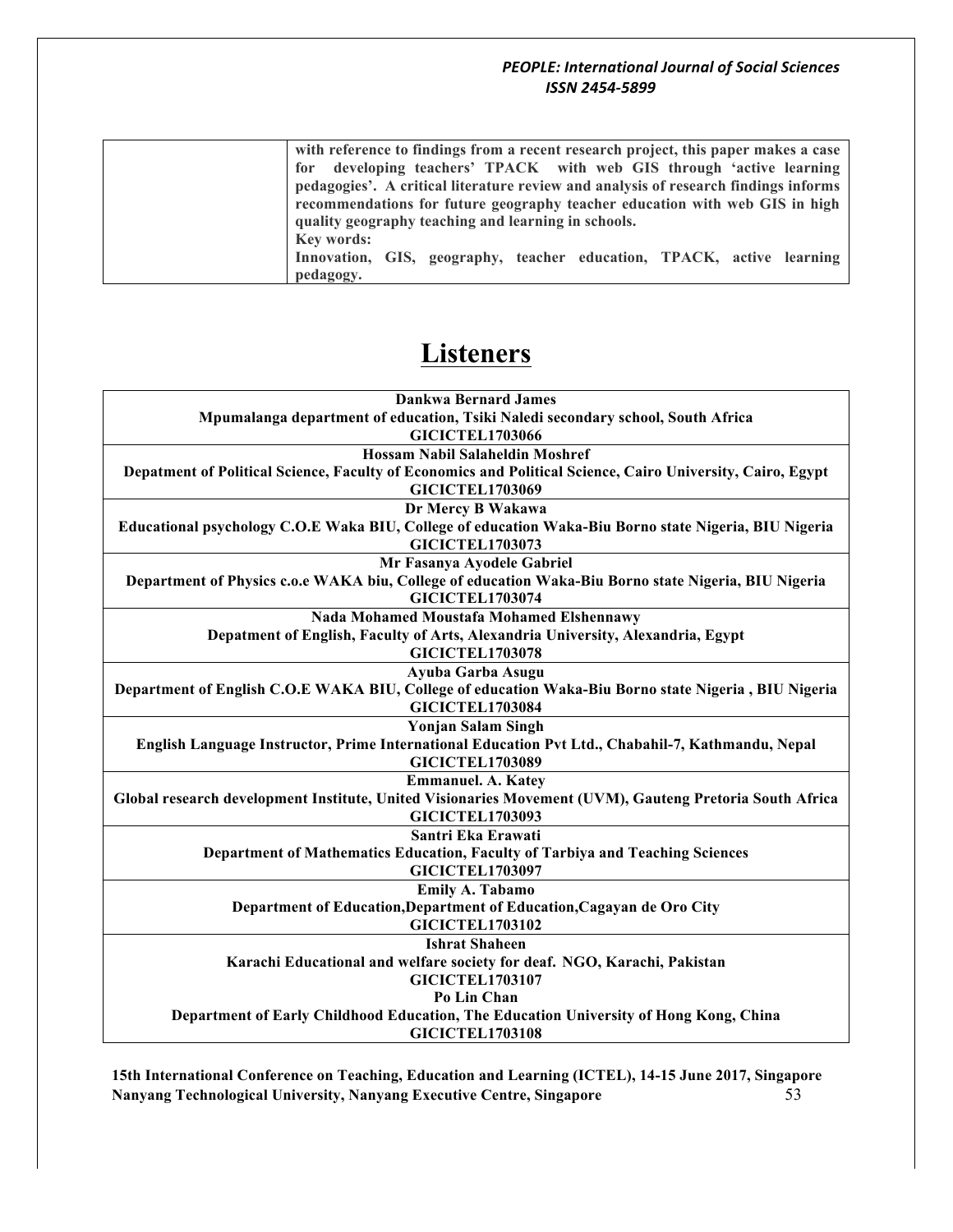| Nadir Bokra<br>Tour Oprstor, Intishar for Tourist Patches, Khartoum, Sudan                                                  |
|-----------------------------------------------------------------------------------------------------------------------------|
| <b>GICICTEL1703111</b>                                                                                                      |
| <b>Shiela Balbon</b>                                                                                                        |
| <b>Department of Education, DepEd, Philippines</b>                                                                          |
| <b>GICICTEL1703112</b>                                                                                                      |
| Luka Wisdom Okonicha                                                                                                        |
| Admin Department, Busy Brain Academy, Mararaba, Nasarawa State Nigeria                                                      |
| <b>GICICTEL1703128</b>                                                                                                      |
| <b>Augustine Chidibere Iwuala</b>                                                                                           |
| Admin Department, Busy Brain Academy, Mararaba, Nasarawa State Nigeria<br><b>GICICTEL1703129</b>                            |
| <b>Uzoma Emmanuel Anucha</b>                                                                                                |
| Admin Department, Busy Brain Academy, Mararaba, Nasarawa State Nigeria                                                      |
| <b>GICICTEL1703130</b>                                                                                                      |
| Rakha Ramadhana                                                                                                             |
| Departement of Informatics and Computer Education, Faculty of Engineering, State University of Jakarta                      |
| (UNJ, Universitas Negeri Jakarta), Jakarta Timur, Indonesia                                                                 |
| <b>GICICTEL1703132</b>                                                                                                      |
| <b>Oluseyi Folayan</b>                                                                                                      |
| Administrative Department, National industrial court of Nigeria, Akure, Nigeria                                             |
| <b>GICICTEL1703136</b>                                                                                                      |
| <b>Olalekan Ibrahim Faniyi</b>                                                                                              |
| International Studies Department, Binzhou Jingbin Occupational Training School, Binzhou, China                              |
| <b>GICICTEL1703137</b>                                                                                                      |
| <b>Kamil Kolade Usamot</b>                                                                                                  |
| Department Of Tourism, Faculty Of Social Science, National Institute For Hospitality And Tourism Of                         |
| Nigeria, Osogbo, Osun State, Nigeria<br><b>GICICTEL1703138</b>                                                              |
| Raheem Oyedeji Bakare                                                                                                       |
| Information Technology, Bakare Raheem Moto And It Soution, South Africa                                                     |
| <b>GICICTEL1703140</b>                                                                                                      |
| <b>Patrick Asare-Kyeremateng</b>                                                                                            |
| Humanities Department, International Community School, Ghana. University of Cape Coast, Ghana Kumasi,                       |
| Ghana                                                                                                                       |
| <b>GICICTEL1703081</b>                                                                                                      |
| <b>Paul Samuel Myers</b>                                                                                                    |
| Faculty of Arts, The Language Center, Hong Kong Baptist University, Hong Kong, China                                        |
| GICICTEL1703109                                                                                                             |
| <b>Prof. Victor Oluwole Adedipe</b>                                                                                         |
| Deputy Vice-Chancellor (Administration), National Open University Of Nigeria (Noun), Jabi, Abuja 900271                     |
| Nigeria                                                                                                                     |
| <b>GICICTEL1703118</b>                                                                                                      |
| Prof. Patrick Eke Eya                                                                                                       |
| Deputy Vice-Chancellor (Academy),,National Open University Of Nigeria,,Jabi, Abuja 900271 Nigeria<br><b>GICICTEL1703119</b> |
| <b>Mohamed Saci</b>                                                                                                         |
| University of Mostaganem, Physical Education Institute Laboratory OPAPS, University of Mostaganem,                          |
| Mostaganem                                                                                                                  |
| <b>GICICTEL1703143</b>                                                                                                      |
|                                                                                                                             |